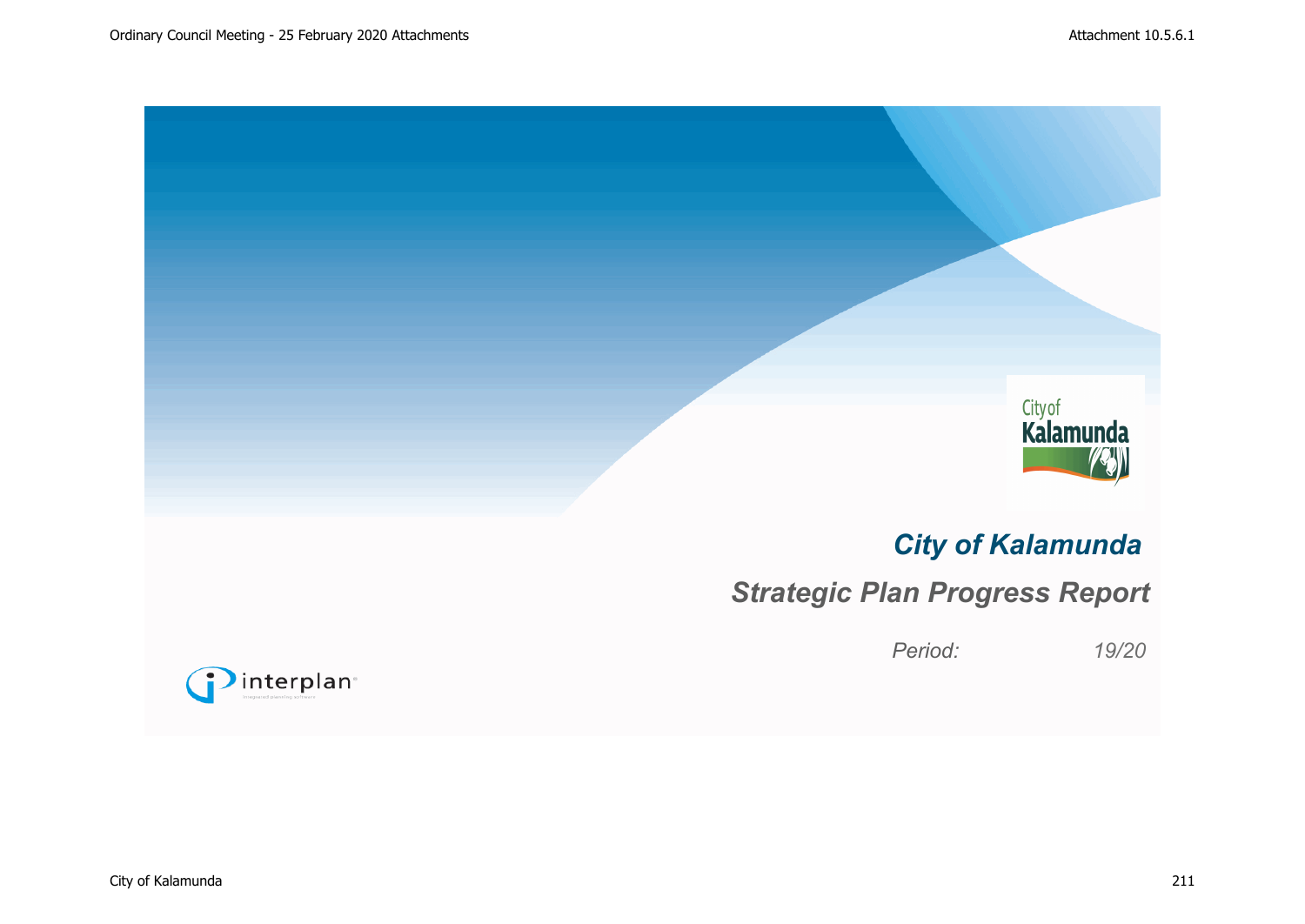## *Strategic Plan Progress Report*

## *Goal: 1 Kalamunda Cares & Interacts*

#### *Outcome: 1.1 To be a community that advocates, facilitates and provides quality lifestyle choices*

| <b>Actions</b>                                                                                                                                          | <b>RISK</b> | <b>STATUS</b> | % COMP | <b>PROGRESS COMMENTS</b>                                                                                                                                                                                                                                                                                                                                                                                                                                                                                                                                                                                                                                                                                                                                                                                                                                                                                 | <b>RESP. OFFICER</b>                                 | <b>COMP DATE</b> |  |  |  |  |  |
|---------------------------------------------------------------------------------------------------------------------------------------------------------|-------------|---------------|--------|----------------------------------------------------------------------------------------------------------------------------------------------------------------------------------------------------------------------------------------------------------------------------------------------------------------------------------------------------------------------------------------------------------------------------------------------------------------------------------------------------------------------------------------------------------------------------------------------------------------------------------------------------------------------------------------------------------------------------------------------------------------------------------------------------------------------------------------------------------------------------------------------------------|------------------------------------------------------|------------------|--|--|--|--|--|
| 1.1.1 Facilitate the inclusion of the ageing population and people with disability to have access to information, facilities and services.<br>Strategy: |             |               |        |                                                                                                                                                                                                                                                                                                                                                                                                                                                                                                                                                                                                                                                                                                                                                                                                                                                                                                          |                                                      |                  |  |  |  |  |  |
| 1.1.1.1 Resource and implement the Age<br>Friendly Strategy Action Plan<br>(2017-2021).                                                                 | None        | In Progress   | 60%    | City staff have commenced year three of a<br>four year plan, delivering a variety of activities,<br>workshops and events for seniors including:<br>- 'Connecting Communities' Event was held at<br>Hartfield Park Recreation Centre on 18 July<br>with over 800 attendees<br>- 'Strokesafe' information session held at<br>Woodlupine on 1 August focusing on how to<br>recognise the symptoms of stroke and reduce<br>the likelihood of occurrence.<br>- 'Train the Brain Workshop' held at Hartfield<br>Park on 2 December                                                                                                                                                                                                                                                                                                                                                                             | <b>Manager Community</b><br>Development<br>(DE00007) | 30/06/2020       |  |  |  |  |  |
| 1.1.1.2 Resource and implement the<br>Disability Access & Inclusion Plan<br>$(2017 - 2022)$ .                                                           | None        | In Progress   | 60%    | The Disability Access and Inclusion Plan<br>(DAIP) is a five year plan with established<br>priorities and strategies to provide a<br>framework for implementation of initiatives.<br>Initiatives that have been undertaken include:<br>- 'Inclusive Kalamunda' is a new initiative<br>whereby the City has partnered with 'Inclusion<br>Solutions' aimed at increasing opportunities<br>for people with a disability to find a sense of<br>belonging within the City of Kalamunda<br>community. The project aims to increase<br>knowledge and capacity of volunteers,<br>increase social inclusion at clubs and groups<br>and provide more opportunities for our<br>community to belong. A series of workshops<br>and focus group sessions have been held.<br>- The City facilitates regular meetings with the<br>Disability and Carers Advisory Committee.<br>- Support of the 'Break the Boundary' new | <b>Manager Community</b><br>Development<br>(DE00007) | 30/06/2020       |  |  |  |  |  |

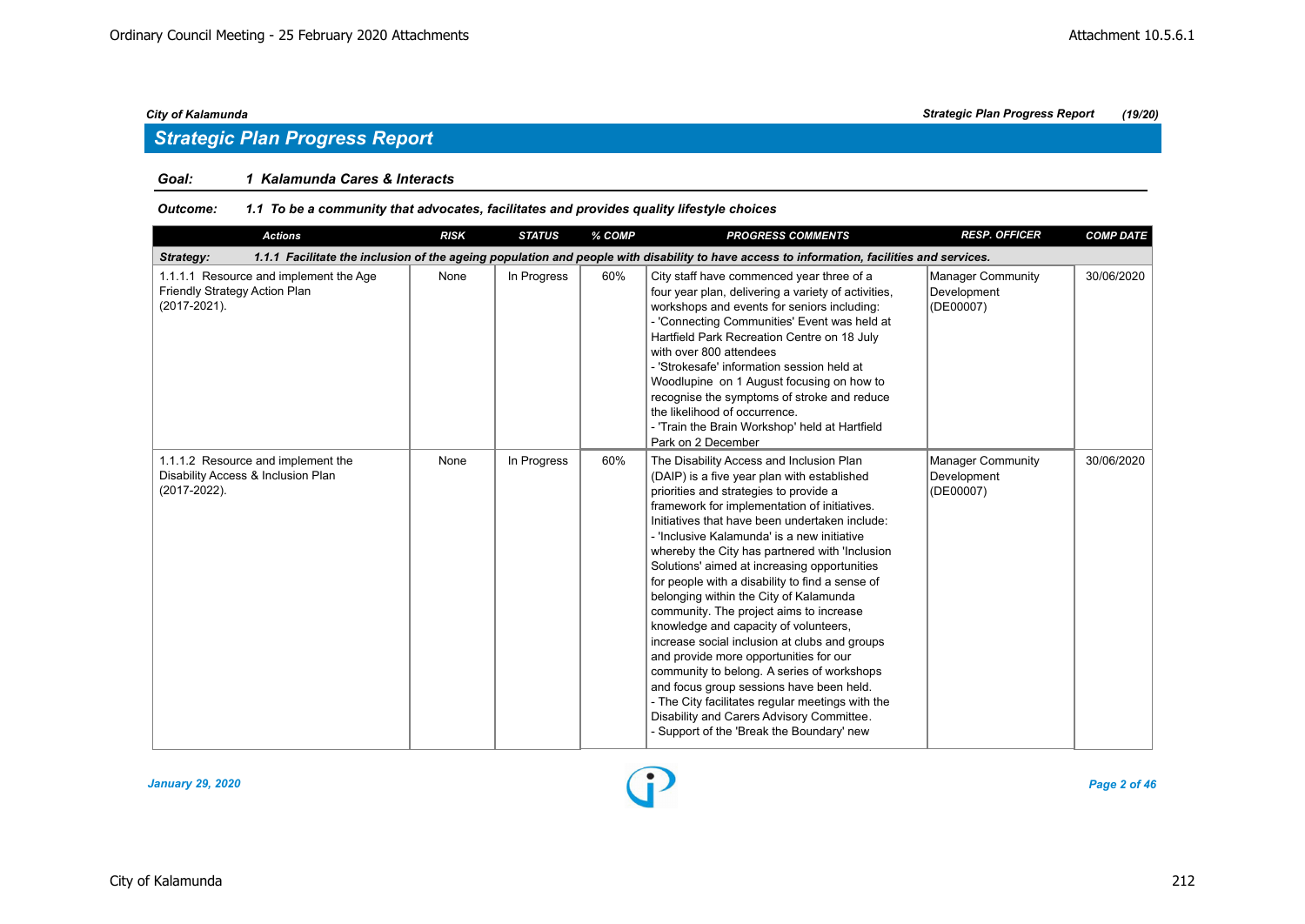## *Strategic Plan Progress Report*

## *Goal: 1 Kalamunda Cares & Interacts*

#### *Outcome: 1.1 To be a community that advocates, facilitates and provides quality lifestyle choices*

| <b>Actions</b>                                                    | <b>RISK</b> | <b>STATUS</b> | % COMP | <b>PROGRESS COMMENTS</b>                                                                                                                                                                                                                                                                                                                                                                                                                                                                                                                                                                  | <b>RESP. OFFICER</b>                                 | <b>COMP DATE</b> |
|-------------------------------------------------------------------|-------------|---------------|--------|-------------------------------------------------------------------------------------------------------------------------------------------------------------------------------------------------------------------------------------------------------------------------------------------------------------------------------------------------------------------------------------------------------------------------------------------------------------------------------------------------------------------------------------------------------------------------------------------|------------------------------------------------------|------------------|
| Strategy:                                                         |             |               |        | 1.1.1 Facilitate the inclusion of the ageing population and people with disability to have access to information, facilities and services.                                                                                                                                                                                                                                                                                                                                                                                                                                                |                                                      |                  |
|                                                                   |             |               |        | shed located at the Camel Farm. The new<br>shed enables adaptive cycles to be stored on<br>site providing significant assistance to people<br>living with a disability.<br>- Coffee and cake vouchers have been<br>provided to help celebrate Carers Week.<br>- Yoga Gold (seniors Yoga) classes at<br>Hartfield Park Recreation Centre - 20<br>participants attending weekly.<br>- 'Inclusive Kalamunda Workshop' at Hartfield<br>Park on 10 October.<br>- 'Inclusion Solution Disability Awareness<br>Training' held at the City of Kalamunda<br>Administration building on 16 October. |                                                      |                  |
| <b>Actions</b>                                                    | <b>RISK</b> | <b>STATUS</b> | % COMP | <b>PROGRESS COMMENTS</b>                                                                                                                                                                                                                                                                                                                                                                                                                                                                                                                                                                  | <b>RESP. OFFICER</b>                                 | <b>COMP DATE</b> |
| Strategy:                                                         |             |               |        | 1.1.2 Empower, support and engage with young people, families and our culturally diverse community.                                                                                                                                                                                                                                                                                                                                                                                                                                                                                       |                                                      |                  |
| 1.1.2.1 Implement the Youth Plan<br>(2017-2022) for current year. | None        | In Progress   | 80%    | City staff have commenced year three of a<br>four year plan, delivering several projects to<br>the City of Kalamunda community including:<br>- Connecting Communities Event was held on<br>18 July<br>- Meerilinga Youth Movie Night was held on 19<br>July<br>- Principal's Lunch was held on 25 July<br>- Protective Behaviours Workshop was held<br>on 3 September<br>- Dome Barista Workshop held 9 September<br>- Youth Action Plan Kalamunda Parliament<br>House visit held 17 September<br>- Stirk Park Design by Enguiry Workshop held<br>18 September                            | <b>Manager Community</b><br>Development<br>(DE00007) | 01/07/2020       |

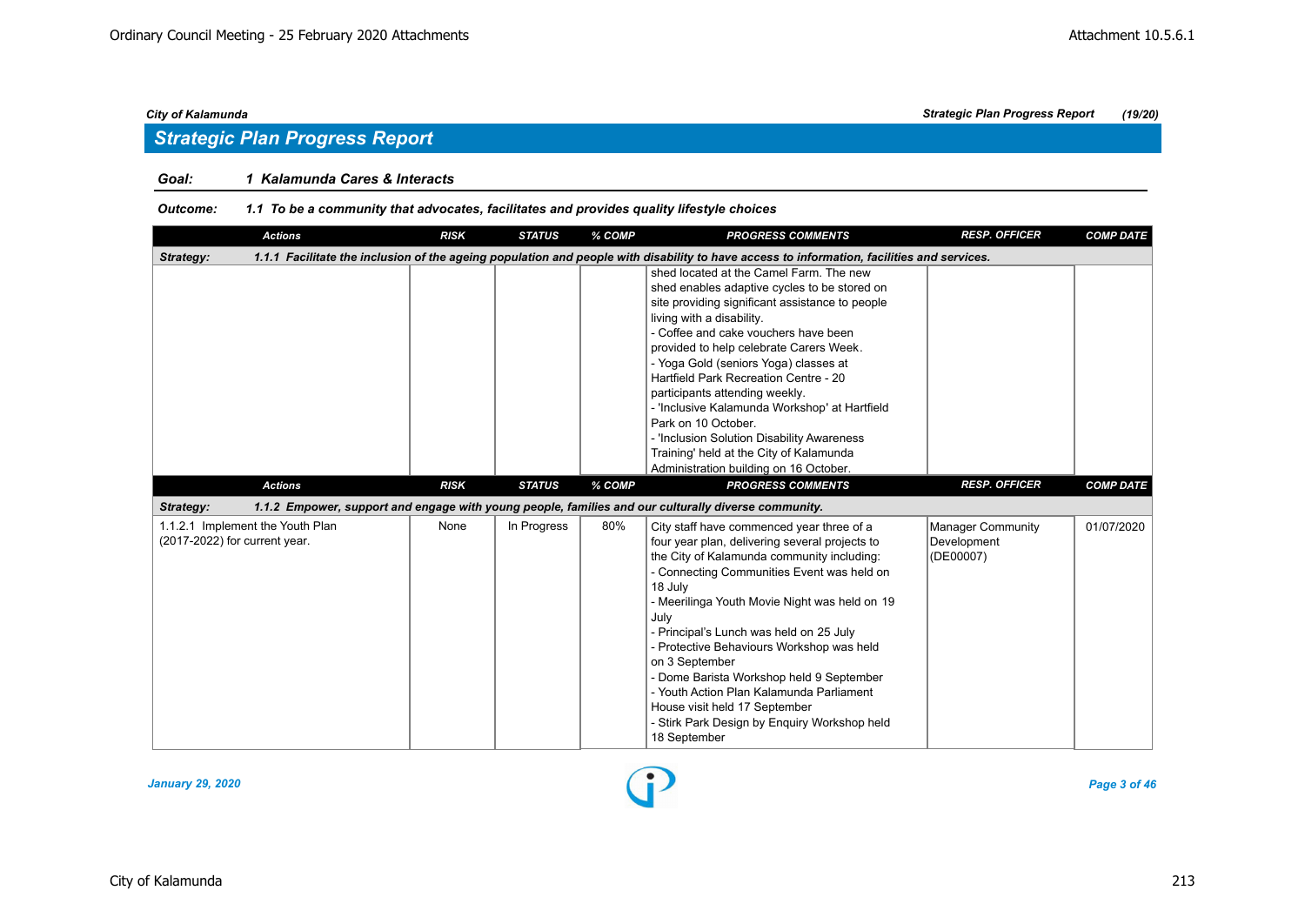## *Goal: 1 Kalamunda Cares & Interacts*

#### *Outcome: 1.1 To be a community that advocates, facilitates and provides quality lifestyle choices*

| <b>Actions</b>                                                                                                              | <b>RISK</b> | <b>STATUS</b> | % COMP | <b>PROGRESS COMMENTS</b>                                                                                                                                                                                                                                                                                                                                                                                                                                                                                                                                                                                                                                                                                                                                   | <b>RESP. OFFICER</b>                                 | <b>COMP DATE</b> |
|-----------------------------------------------------------------------------------------------------------------------------|-------------|---------------|--------|------------------------------------------------------------------------------------------------------------------------------------------------------------------------------------------------------------------------------------------------------------------------------------------------------------------------------------------------------------------------------------------------------------------------------------------------------------------------------------------------------------------------------------------------------------------------------------------------------------------------------------------------------------------------------------------------------------------------------------------------------------|------------------------------------------------------|------------------|
| Strategy:                                                                                                                   |             |               |        | 1.1.2 Empower, support and engage with young people, families and our culturally diverse community.                                                                                                                                                                                                                                                                                                                                                                                                                                                                                                                                                                                                                                                        |                                                      |                  |
|                                                                                                                             |             |               |        | - Zig Zag Early Years Partnership 'Pop Up<br>Play' held 20 September<br>- Torchlight Youth Film Festival workshop<br>number 1 and number 2 held 5 October and<br>10 October<br>- Learn to Skateboard Workshop held 11<br>October<br>- Find a fairy map launch - Central Mall<br>Kalamunda held 2 November<br>- Freestyle Now skate, scooter and BMX clinic<br>at the Forrestfield Skate Park on 6 November<br>- Barista Workshop at Dome Kalamunda on<br>18 November<br>- Crafternoon at Forrestfield Library on 6<br>December<br>- Torchlight virtual film screening night on 11<br>December<br>- Crafternoon at High Wycombe Community<br>and Recreation Centre on 16 December<br>- Schools Out Pool Party at the Kalamunda<br>Water Park on 19 December |                                                      |                  |
| 1.1.2.2 Develop and implement the<br>Reconciliation Action Plan.                                                            | None        | Completed     | 100%   | In October 2018, Council adopted the<br>'Innovate' Reconciliation Action Plan (RAP) for<br>the City of Kalamunda. An official launch of<br>the RAP occurred on 21 November.                                                                                                                                                                                                                                                                                                                                                                                                                                                                                                                                                                                | <b>Manager Community</b><br>Development<br>(DE00007) | 31/12/2019       |
| <b>Actions</b>                                                                                                              | <b>RISK</b> | <b>STATUS</b> | % COMP | <b>PROGRESS COMMENTS</b>                                                                                                                                                                                                                                                                                                                                                                                                                                                                                                                                                                                                                                                                                                                                   | <b>RESP. OFFICER</b>                                 | <b>COMP DATE</b> |
| Strategy:<br>1.1.3 Facilitate opportunities to pursue learning.                                                             |             |               |        |                                                                                                                                                                                                                                                                                                                                                                                                                                                                                                                                                                                                                                                                                                                                                            |                                                      |                  |
| 1.1.3.1 Ensure maximum utilisation of the<br>City's Libraries by providing high quality<br>activities and support services. | None        | In Progress   | 60%    | The following programs have been conducted<br>across each of the City's four libraries:<br>- School holiday Pop up Library at Hawaiian's<br>Shopping Centre Forrestfield on 12 July                                                                                                                                                                                                                                                                                                                                                                                                                                                                                                                                                                        | <b>Manager Community</b><br>Development<br>(DE00007) | 30/06/2020       |

*January 29, 2020 Page 4 of 46*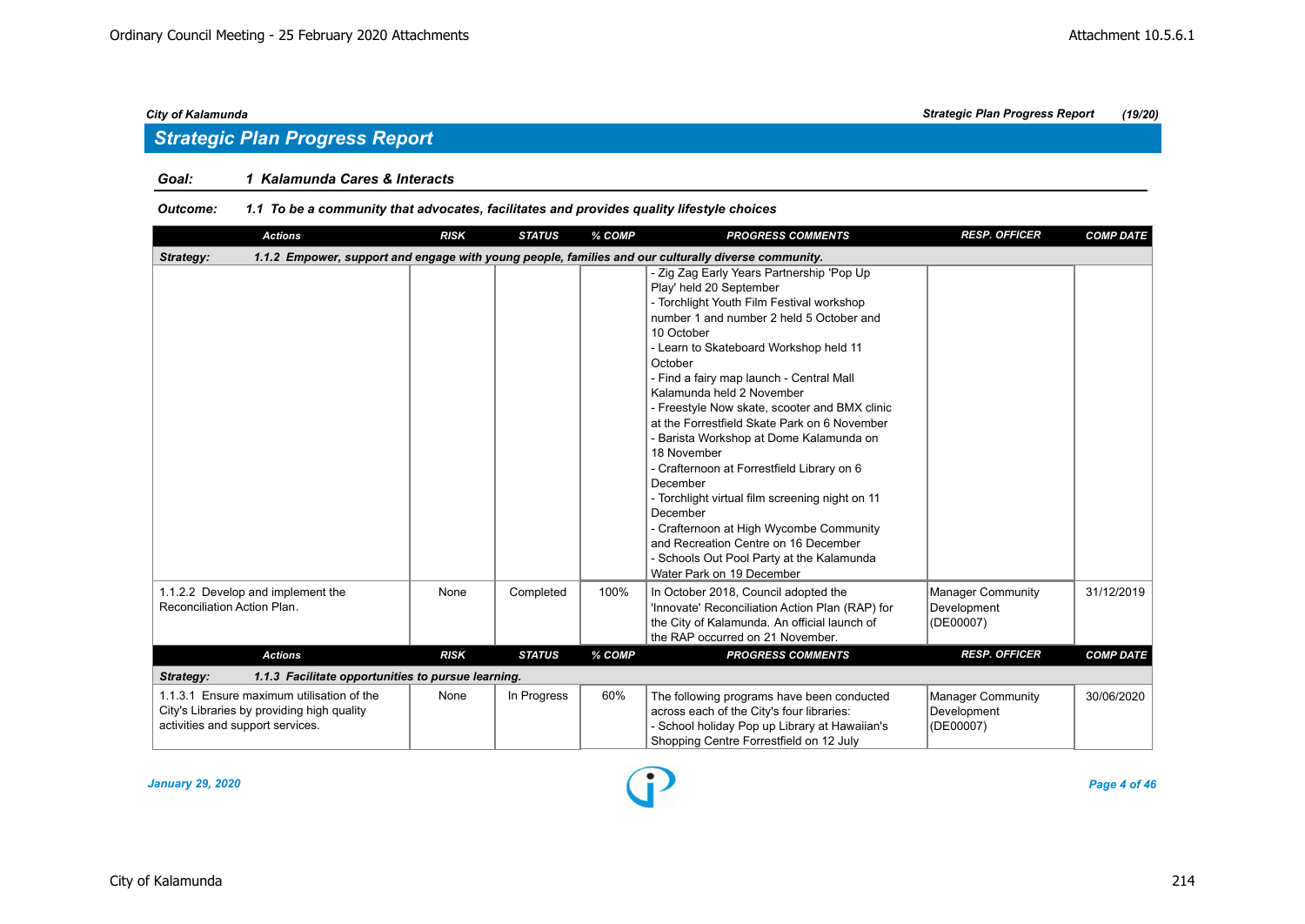## *Strategic Plan Progress Report*

## *Goal: 1 Kalamunda Cares & Interacts*

#### *Outcome: 1.1 To be a community that advocates, facilitates and provides quality lifestyle choices*

| <b>Actions</b>                                                  | <b>RISK</b> | <b>STATUS</b> | % COMP | <b>PROGRESS COMMENTS</b>                                                                                                                                                                                                                                                                                                                                                                                                                                                                                                                                                                                                                                                                                                                                                                                                                                                                                                                                                                                                                                                                                                                                                                                                                        | <b>RESP. OFFICER</b> | <b>COMP DATE</b> |
|-----------------------------------------------------------------|-------------|---------------|--------|-------------------------------------------------------------------------------------------------------------------------------------------------------------------------------------------------------------------------------------------------------------------------------------------------------------------------------------------------------------------------------------------------------------------------------------------------------------------------------------------------------------------------------------------------------------------------------------------------------------------------------------------------------------------------------------------------------------------------------------------------------------------------------------------------------------------------------------------------------------------------------------------------------------------------------------------------------------------------------------------------------------------------------------------------------------------------------------------------------------------------------------------------------------------------------------------------------------------------------------------------|----------------------|------------------|
| 1.1.3 Facilitate opportunities to pursue learning.<br>Strategy: |             |               |        |                                                                                                                                                                                                                                                                                                                                                                                                                                                                                                                                                                                                                                                                                                                                                                                                                                                                                                                                                                                                                                                                                                                                                                                                                                                 |                      |                  |
|                                                                 |             |               |        | - 'Free Play Lego Fun' occurred on various<br>dates during July school holidays<br>- 'Naidoc Week Art' - program aimed at<br>creating indigenous inspired art occurred on<br>various dates during July school holidays<br>- 'Sugar Free Baking' workshop at Forrestfield<br>Library on 6 August<br>- 'Lifelong Resilience' workshop at Zig Zag<br>Seminar Room on 11 September<br>- 'Permaculture' workshop occurred at<br>Lesmurdie Library on 17 September<br>- 'Science Alive: Weird Water' at High<br>Wycombe Library on 1 October<br>- 'Sensing our World' at Kalamunda Library on<br>2 October<br>- 'Science Alive: Fun with Forces' at High<br>Wycombe Library on 2 October<br>- 'Healthy and Sustainable Living Workshop:<br>Herbs' at Forrestfield Library on 8 October<br>- ' 'First Aid - Age is no Barrier Early Childhood<br>Program' at Lesmurdie Library on 8 October<br>- 'Seniors First Aid' at Lesmurdie Library on 8<br>October<br>- 'Dementia Awareness' at Kalamunda Library<br>on 23 October<br>- 'Author Talk with Judy Nunn' at Kalamunda<br>Library on 24 October<br>- 'Author Talk with Dr. Michal Levitt at High<br>Wycombe Library on 30 October<br>- 'Accused and Convicted' at Kalamunda<br>Library on 4 November |                      |                  |

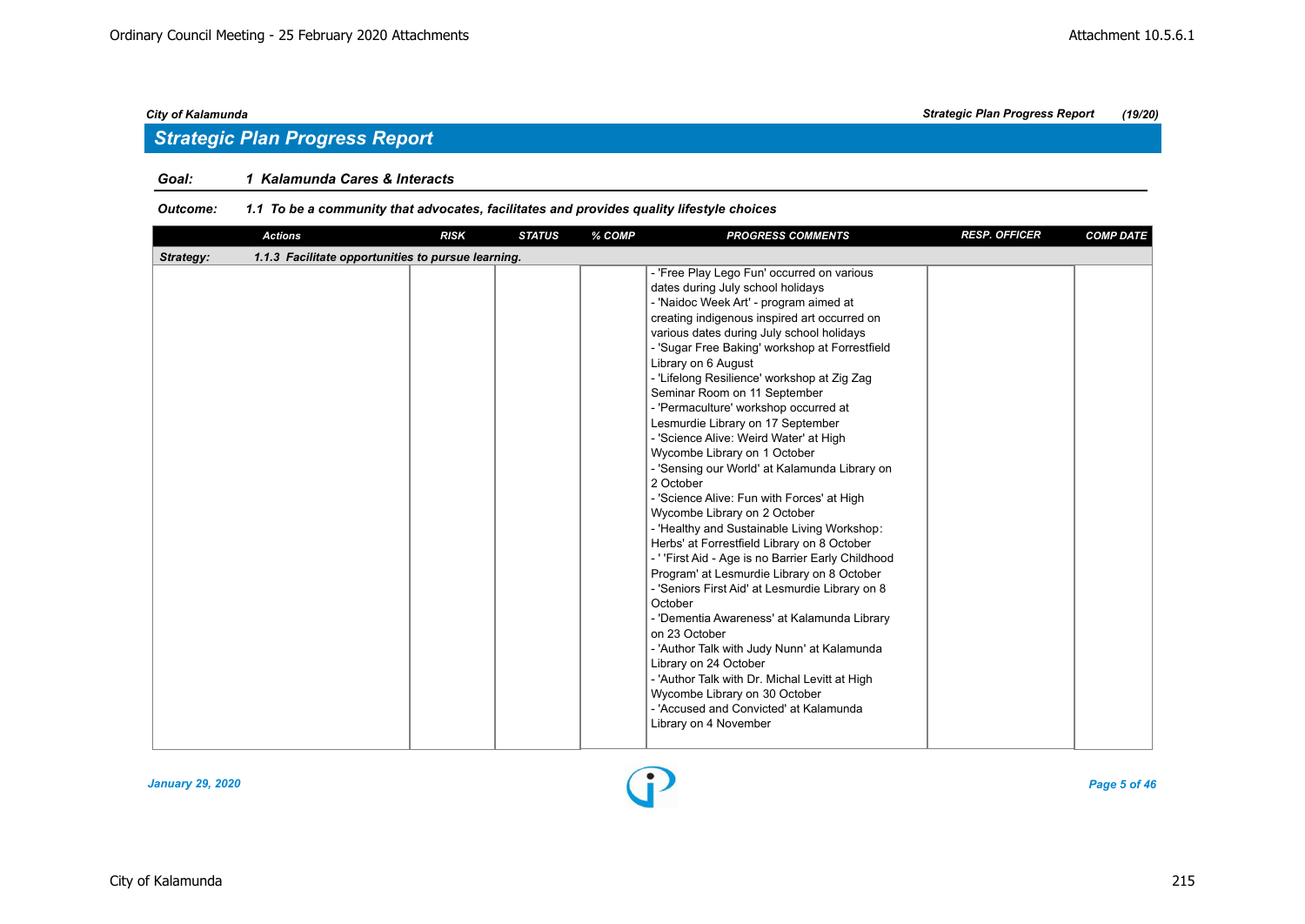## *Strategic Plan Progress Report*

## *Goal: 1 Kalamunda Cares & Interacts*

#### *Outcome: 1.1 To be a community that advocates, facilitates and provides quality lifestyle choices*

|           | <b>Actions</b>                                     | <b>RISK</b> | <b>STATUS</b> | % COMP | <b>PROGRESS COMMENTS</b>                                                                                                                                                                                                                                                                                                                                                                                                                                                                                         | <b>RESP. OFFICER</b> | <b>COMP DATE</b> |
|-----------|----------------------------------------------------|-------------|---------------|--------|------------------------------------------------------------------------------------------------------------------------------------------------------------------------------------------------------------------------------------------------------------------------------------------------------------------------------------------------------------------------------------------------------------------------------------------------------------------------------------------------------------------|----------------------|------------------|
| Strategy: | 1.1.3 Facilitate opportunities to pursue learning. |             |               |        |                                                                                                                                                                                                                                                                                                                                                                                                                                                                                                                  |                      |                  |
|           |                                                    |             |               |        | - 'Writing A Family History' workshop at High<br>Wycombe Library on 19 November<br>- Author Talk with Brooke Silcox on 'Judas<br>Collar' at Lesmurdie Library on 26 November<br>- 'Christmas Storytime, Carols and Crafts!' at<br>Lesmurdie Library on 3 December<br>- 'Santa and Elf' at High Wycombe Library on<br>9 December<br>- 'Christmas Waste Free Event' at Forrestfield<br>Library on 12 December<br>- 'Once Enchanted Evening of Musical<br>Christmas Stories' at Kalamunda Library on<br>16 December |                      |                  |

| <b>Actions</b>                                                                                                     | <b>RISK</b> | <b>STATUS</b> | % COMP | <b>PROGRESS COMMENTS</b>                                                                                                                                                                                                                                                                                                                                                                                                                                                                                 | <b>RESP. OFFICER</b>                                                      | <b>COMP DATE</b> |  |  |  |  |
|--------------------------------------------------------------------------------------------------------------------|-------------|---------------|--------|----------------------------------------------------------------------------------------------------------------------------------------------------------------------------------------------------------------------------------------------------------------------------------------------------------------------------------------------------------------------------------------------------------------------------------------------------------------------------------------------------------|---------------------------------------------------------------------------|------------------|--|--|--|--|
| 1.2.1 Facilitate a safe community environment.<br>Strategy:                                                        |             |               |        |                                                                                                                                                                                                                                                                                                                                                                                                                                                                                                          |                                                                           |                  |  |  |  |  |
| 1.2.1.1 Develop the Community Safety<br>and Crime Prevention Plan (2019-2024)<br>initiatives for the current year. | None        | In Progress   | 65%    | Community consultation has been completed<br>with 530 household surveys and 35 business<br>surveys completed.<br>Community Safety and Crime Prevention Plan<br>has been updated following feedback from the<br>community. The plan was submitted to the<br>November committee meeting for approval to<br>advertise. As this is a new committee with<br>several new community members and<br>Councillors, it was decided to defer the plan<br>until the February meeting to allow more time<br>to review. | <b>Manager</b><br>Environmental Health &<br>Community Safety<br>(AC00064) | 30/06/2020       |  |  |  |  |

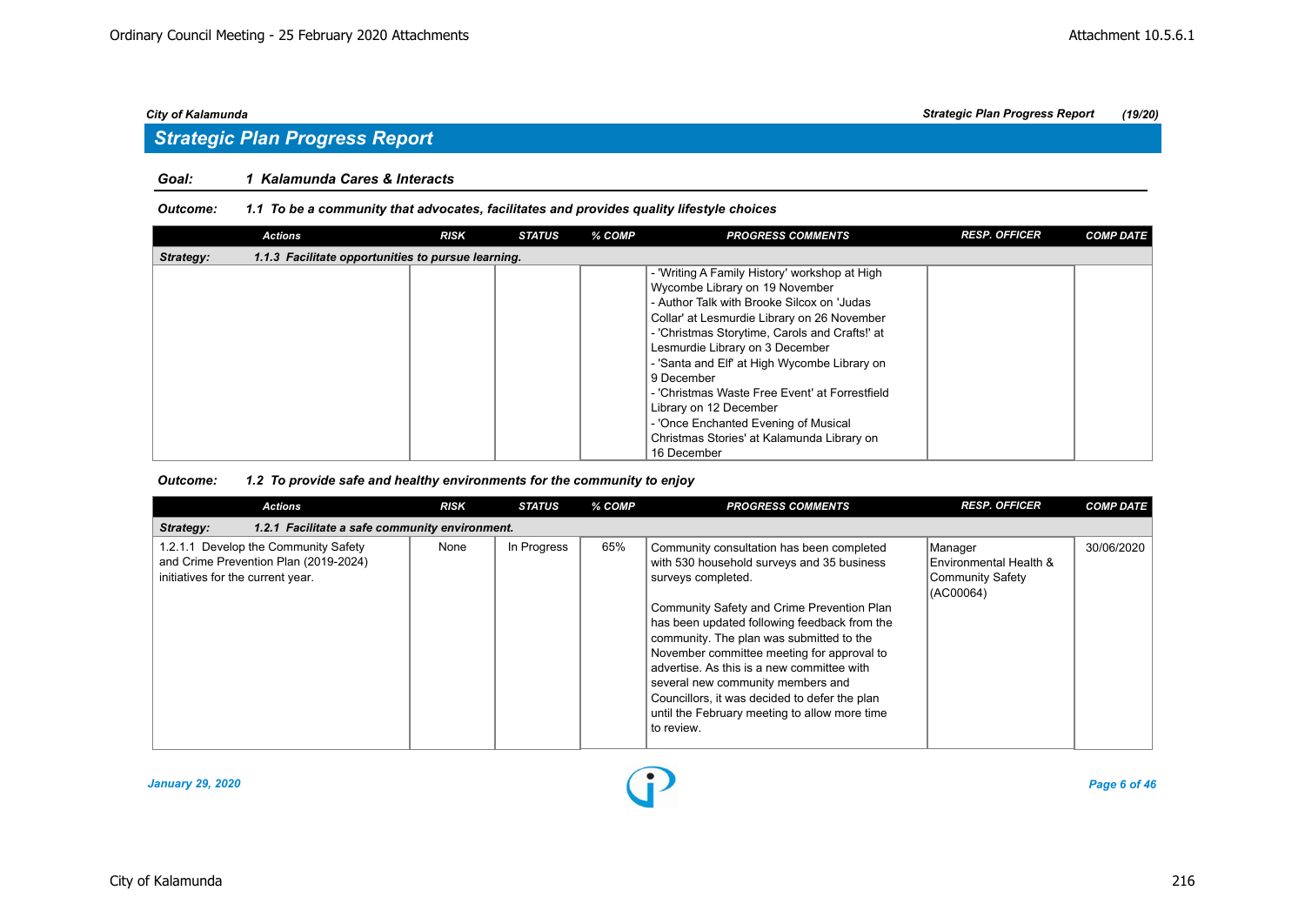## *Goal: 1 Kalamunda Cares & Interacts*

## *Outcome: 1.2 To provide safe and healthy environments for the community to enjoy*

| <b>Actions</b>                                                                                                                                                                                                                                                                                                                             | <b>RISK</b> | <b>STATUS</b> | % COMP | <b>PROGRESS COMMENTS</b>                                                                                                                                                                                                                                                                                                                                                                                                                                                                                                                                                                                                                                                                                                                                                                                                                                                                                                                                                                                                                                                                                                                                                                                      | <b>RESP. OFFICER</b>                      | <b>COMP DATE</b> |  |  |  |  |  |
|--------------------------------------------------------------------------------------------------------------------------------------------------------------------------------------------------------------------------------------------------------------------------------------------------------------------------------------------|-------------|---------------|--------|---------------------------------------------------------------------------------------------------------------------------------------------------------------------------------------------------------------------------------------------------------------------------------------------------------------------------------------------------------------------------------------------------------------------------------------------------------------------------------------------------------------------------------------------------------------------------------------------------------------------------------------------------------------------------------------------------------------------------------------------------------------------------------------------------------------------------------------------------------------------------------------------------------------------------------------------------------------------------------------------------------------------------------------------------------------------------------------------------------------------------------------------------------------------------------------------------------------|-------------------------------------------|------------------|--|--|--|--|--|
| Strategy:<br>1.2.1 Facilitate a safe community environment.                                                                                                                                                                                                                                                                                |             |               |        |                                                                                                                                                                                                                                                                                                                                                                                                                                                                                                                                                                                                                                                                                                                                                                                                                                                                                                                                                                                                                                                                                                                                                                                                               |                                           |                  |  |  |  |  |  |
|                                                                                                                                                                                                                                                                                                                                            |             |               |        | A draft one-pager has also been developed<br>which is basically an executive summary.                                                                                                                                                                                                                                                                                                                                                                                                                                                                                                                                                                                                                                                                                                                                                                                                                                                                                                                                                                                                                                                                                                                         |                                           |                  |  |  |  |  |  |
| 1.2.1.2 Annual Community Bushfire<br>Readiness Program for owners/occupiers<br>is developed and executed, with input<br>from key stakeholders, DFES and local<br>volunteer services. Ensure community<br>interactions are customer centric, staff are<br>using discretion and working toward<br>compliance before compliance is initiated. | None        | In Progress   | 90%    | - The City's engagement strategy is underway.<br>Currently the staff have attended 1 shopping<br>centre pop up, 2 street meets with Bushfire<br>Ready Action Groups in Kalamunda and<br>Lesmurdie as well as a presentation to Seniors<br>at the Woodlupine Community Centre<br>Forrestfield. Future engagement will consist of<br>more pop ups, a collaborative presentation and<br>film night at KPAC and a property walk through<br>at Falls Farm. Lesmurdie.<br>- The Fire hazard assessment plan from last<br>fire season has been reviewed and has<br>informed this year's plan.<br>- There is sufficient staff to ensure a<br>professional Fire Hazard Assessment<br>Program. We have recruited three Fire Control<br>Officer (Casuals). One which is a secondment<br>from Parks. All Rangers and existing FCO's<br>have had their authorisations under the Bush<br>Fire Act renewed.<br>- The Fire Hazard assessment program<br>commenced on the 1st November.<br>- The Fire Hazard Assessment Plan was<br>presented to Councillors at Strategy Session in<br>September and presented to OCM for noting<br>on 24th September.<br>- The Annual fire break notice will be reviewed<br>after the season. | Coordinator Community<br>Safety (AC00018) | 30/06/2020       |  |  |  |  |  |

*January 29, 2020 Page 7 of 46*

## *City of Kalamunda Strategic Plan Progress Report (19/20)*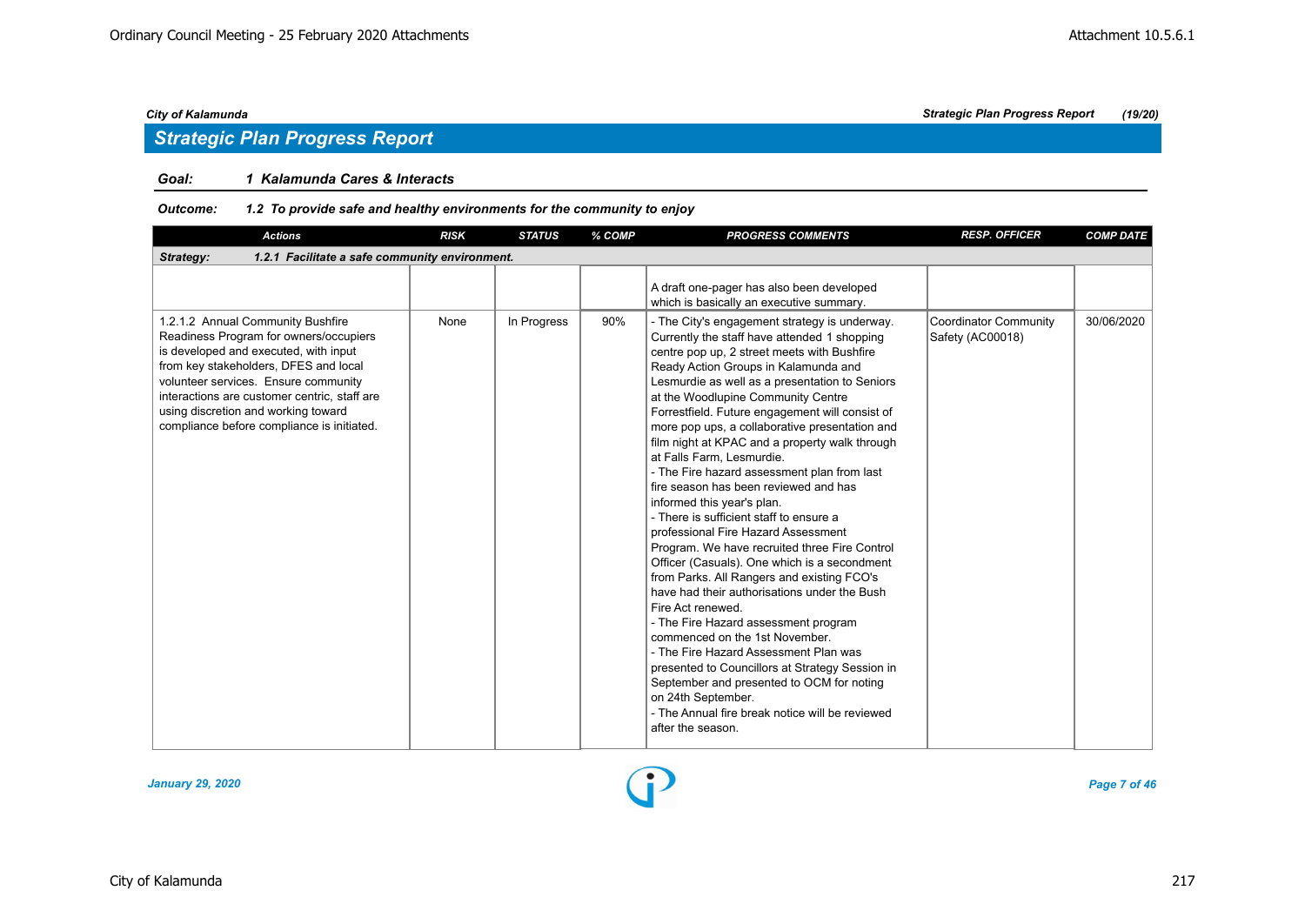## *Strategic Plan Progress Report*

## *Goal: 1 Kalamunda Cares & Interacts*

## *Outcome: 1.2 To provide safe and healthy environments for the community to enjoy*

|           | <b>Actions</b>                                 | <b>RISK</b> | <b>STATUS</b> | % COMP | <b>PROGRESS COMMENTS</b>                                                                                                                                                                                                                                                                                                                                                                                                                                                                                                                                                                                                                                                                                                                                                                                                                                                                                                    | <b>RESP. OFFICER</b> | <b>COMP DATE</b> |
|-----------|------------------------------------------------|-------------|---------------|--------|-----------------------------------------------------------------------------------------------------------------------------------------------------------------------------------------------------------------------------------------------------------------------------------------------------------------------------------------------------------------------------------------------------------------------------------------------------------------------------------------------------------------------------------------------------------------------------------------------------------------------------------------------------------------------------------------------------------------------------------------------------------------------------------------------------------------------------------------------------------------------------------------------------------------------------|----------------------|------------------|
| Strategy: | 1.2.1 Facilitate a safe community environment. |             |               |        |                                                                                                                                                                                                                                                                                                                                                                                                                                                                                                                                                                                                                                                                                                                                                                                                                                                                                                                             |                      |                  |
|           |                                                |             |               |        | The Fire Team and Rangers have been busy<br>undertaking compliance assessments against<br>the Fire Hazard reduction Notice.<br>So far the following has been completed:<br>No of properties inspected<br>- Properties, 4000 sqm or more (compliant -<br>427) (non-compliant - 349) (total 776)<br>non-compliant 45% compliant 55%<br>- Properties less than 4000 sqm (compliant -<br>933 ) (non-compliant - 367) (total - 1300)<br>non-compliant 28.2% compliant 71.8%<br>- Properties inaccessible (total 78)<br>No of work orders issued as of 6 January<br>2020<br>- Total properties inspected (2154)<br>- Total Properties compliant (1360) 63.1%<br>- Total Properties non-compliant (794) 36.9%<br>this number includes the inaccessible<br>properties<br>No of follow ups<br>- Total 294<br>No of infringements<br>- 14 Infringements have been issued as of 6<br>January 2020, 4 of the 14 have been<br>cancelled. |                      |                  |
|           |                                                |             |               |        |                                                                                                                                                                                                                                                                                                                                                                                                                                                                                                                                                                                                                                                                                                                                                                                                                                                                                                                             |                      |                  |

*January 29, 2020 Page 8 of 46*

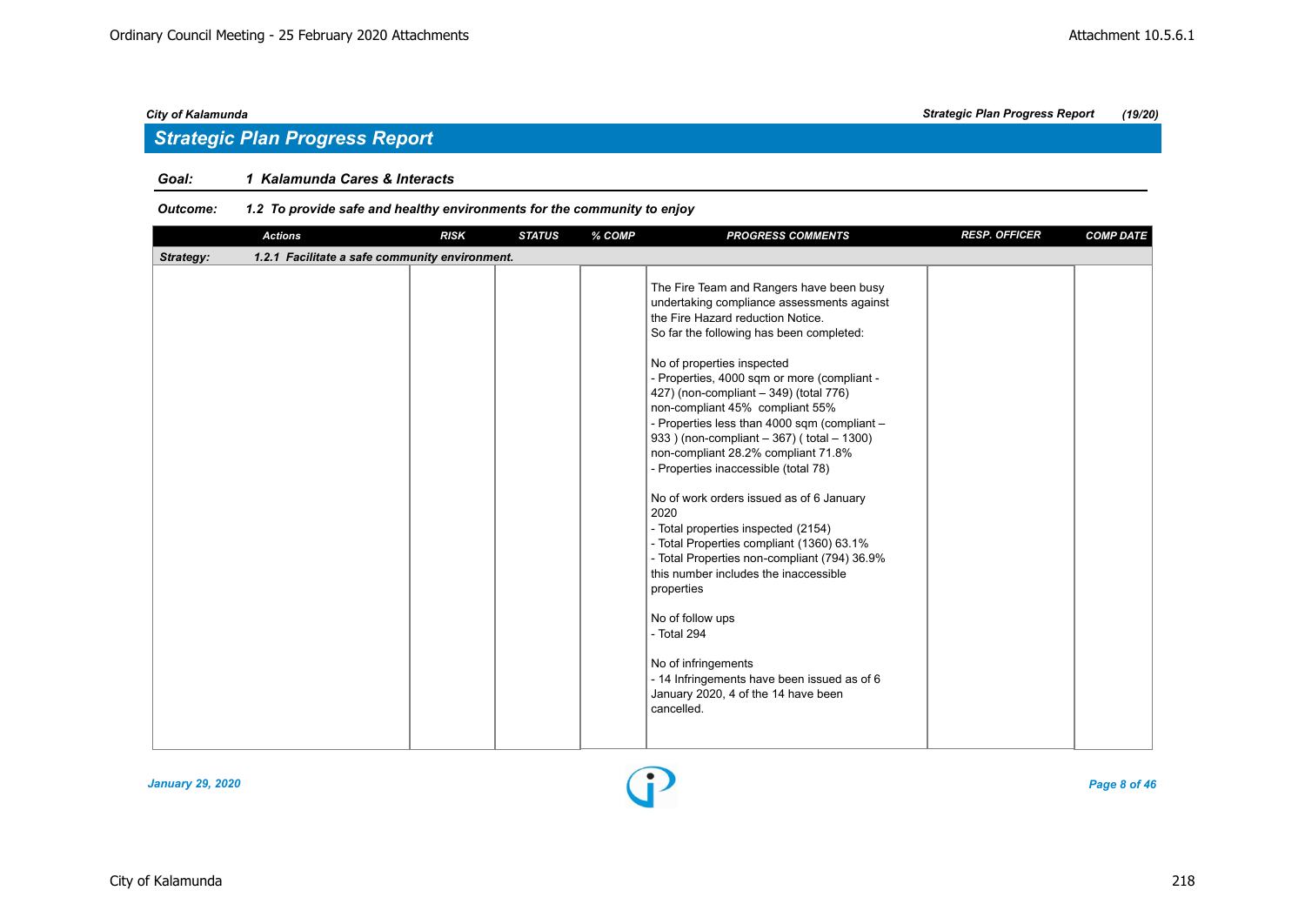## *Strategic Plan Progress Report*

## *Goal: 1 Kalamunda Cares & Interacts*

| <b>Actions</b>                                                                                                                                                              | <b>RISK</b> | <b>STATUS</b> | % COMP | <b>PROGRESS COMMENTS</b>                                                                                                                                                                                                                                                                                                                                                                                                                                                                                                                                                                                                                 | <b>RESP. OFFICER</b>                             | <b>COMP DATE</b> |  |  |  |  |
|-----------------------------------------------------------------------------------------------------------------------------------------------------------------------------|-------------|---------------|--------|------------------------------------------------------------------------------------------------------------------------------------------------------------------------------------------------------------------------------------------------------------------------------------------------------------------------------------------------------------------------------------------------------------------------------------------------------------------------------------------------------------------------------------------------------------------------------------------------------------------------------------------|--------------------------------------------------|------------------|--|--|--|--|
| 1.2.1 Facilitate a safe community environment.<br>Strategy:                                                                                                                 |             |               |        |                                                                                                                                                                                                                                                                                                                                                                                                                                                                                                                                                                                                                                          |                                                  |                  |  |  |  |  |
|                                                                                                                                                                             |             |               |        | The 2019/20 Plan will be reviewed at the end<br>of the season, 31st March 2020, and work will<br>commence on the 2020/21 plan to be<br>completed by May 2020 for review.                                                                                                                                                                                                                                                                                                                                                                                                                                                                 |                                                  |                  |  |  |  |  |
| 1.2.1.3 Ensure the City's Emergency<br>Management Arrangements, including the<br>Local Recovery Plan, are in place and<br>comply with the Emergency Management<br>Act 2005. | None        | In Progress   | 50%    | - Annual desktop exercise completed.<br>- Exercise involved a storm scenario and<br>tested the City's Business Continuity Plan, IT<br>Disaster Recovery Plan and the LEMA and<br>supporting plans.<br>- Report has been completed and will<br>submitted to the District Emergency<br>Management Committee as part of the annual<br>report which is due at the end of each<br>financial year.<br>- Local emergency management committee<br>(LEMC) and local recovery committee (LRC)<br>have had meetings as required.<br>- Staff from Community Safety have attended<br>a number of risk workshops, and a state<br>exercise on heatwave. | <b>Coordinator Community</b><br>Safety (AC00018) | 30/06/2020       |  |  |  |  |
| 1.2.1.4 Review Local Emergency<br>Management Arrangements and<br>compliance with State Emergency<br>Management Policy 2.5.                                                  | None        | In Progress   | 90%    | The Local Emergency Management<br>Arrangements (LEMA) has been reviewed<br>with input from Local Emergency<br>Management Committee (LEMC) and<br>redrafted in line with the State Emergency<br>Management Guidelines. The City has been<br>liaising with the District Emergency<br>Management Adviser (DEMA) who represents<br>the District Emergency Management                                                                                                                                                                                                                                                                         | Coordinator Community<br>Safety (AC00018)        | 30/06/2020       |  |  |  |  |

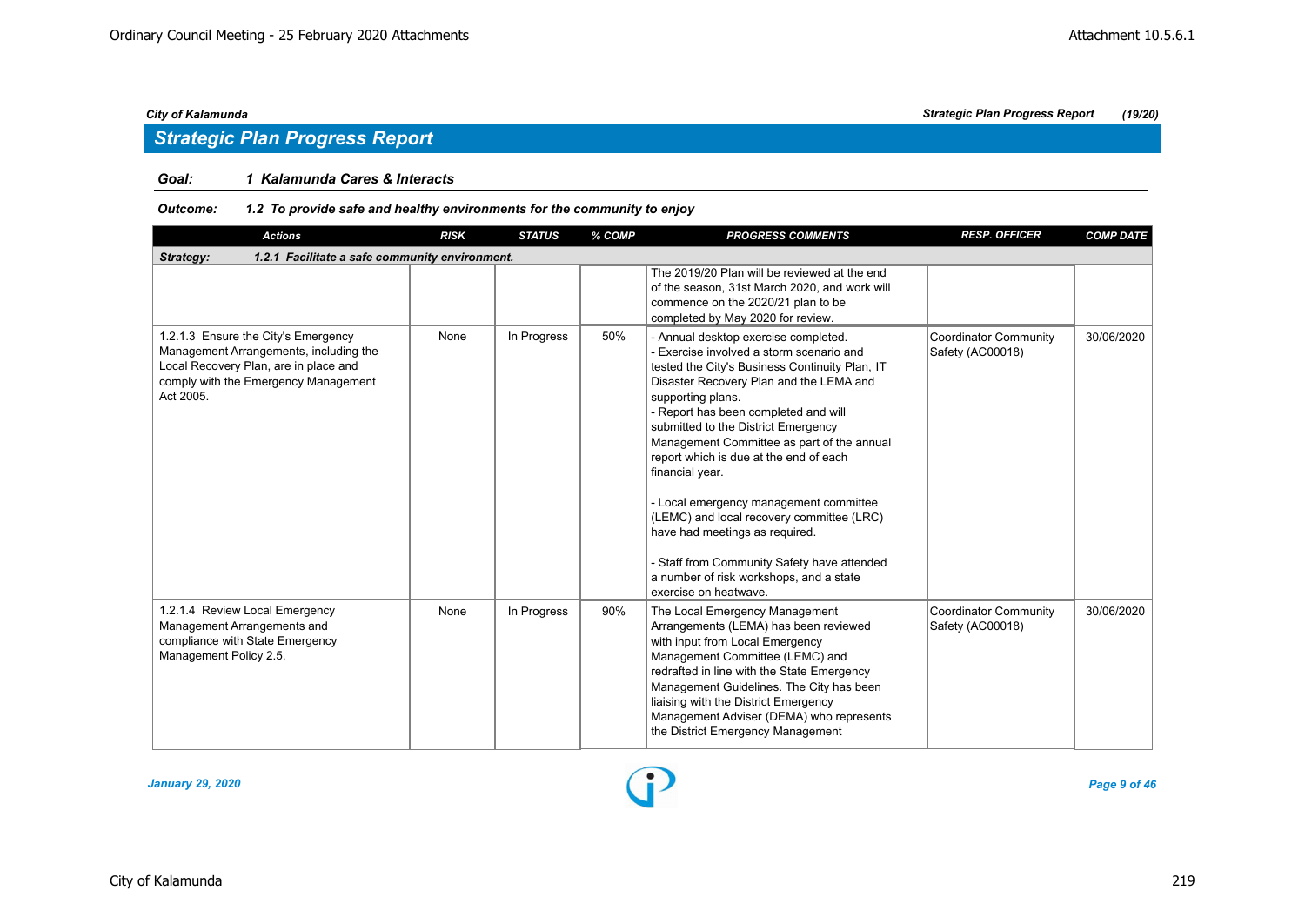## *Goal: 1 Kalamunda Cares & Interacts*

## *Outcome: 1.2 To provide safe and healthy environments for the community to enjoy*

| <b>Actions</b>                                                                                         | <b>RISK</b> | <b>STATUS</b> | % COMP | <b>PROGRESS COMMENTS</b>                                                                                                                                                                                                                                                                                                                                                                                                                                                      | <b>RESP. OFFICER</b>                                          | <b>COMP DATE</b> |  |  |  |  |
|--------------------------------------------------------------------------------------------------------|-------------|---------------|--------|-------------------------------------------------------------------------------------------------------------------------------------------------------------------------------------------------------------------------------------------------------------------------------------------------------------------------------------------------------------------------------------------------------------------------------------------------------------------------------|---------------------------------------------------------------|------------------|--|--|--|--|
| Strategy:<br>1.2.1 Facilitate a safe community environment.                                            |             |               |        |                                                                                                                                                                                                                                                                                                                                                                                                                                                                               |                                                               |                  |  |  |  |  |
|                                                                                                        |             |               |        | Committee and DFES. It is anticipated to<br>present the LEMA to the next LEMC for<br>endorsement.<br>The draft LEMA has been significantly<br>reviewed and updated. Currently with the<br>Department of Fire and Emergency Services,<br>District Emergency Advisor for compliance<br>check.<br>Comments have been received from DFES.<br>DEMA which will be incorporated into the<br>LEMA, with the aim to have it submitted to the<br>Feb 2020 LEMC meeting for endorsement. |                                                               |                  |  |  |  |  |
| 1.2.1.5 Develop the City's Bushfire Risk<br>Mitigation Plan in collaboration with key<br>stakeholders. | None        | Completed     | 100%   | Council adopted the Bushfire Risk<br>Management Plan at the December 2019<br>OCM noting that this Plan has been endorsed<br>by the Office of Bushfire Risk Management.<br>With an endorsed plan, the City can now<br>submit funding applications for a series of<br>improvements to fire breaks and trails for the<br>April 2020 funding round with the works to be<br>implemented (if funded) during cooler months.                                                          | Manager Parks &<br><b>Environmental Services</b><br>(TO00019) | 26/07/2020       |  |  |  |  |
| <b>Actions</b>                                                                                         | <b>RISK</b> | <b>STATUS</b> | % COMP | <b>PROGRESS COMMENTS</b>                                                                                                                                                                                                                                                                                                                                                                                                                                                      | <b>RESP. OFFICER</b>                                          | <b>COMP DATE</b> |  |  |  |  |
| Strategy:                                                                                              |             |               |        | 1.2.2 Advocate and promote healthy lifestyle choices by encouraging the community to become more physically active.                                                                                                                                                                                                                                                                                                                                                           |                                                               |                  |  |  |  |  |
| 1.2.2.1 Deliver the Community Health &<br>Wellbeing Plan initiatives for the current<br>year.          | None        | In Progress   | 50%    | Actions taken this quarter include:<br>- the City's Smoothie Bike to events, to<br>promote healthy eating and physical activity,<br>- facilitating Foodbank's Food Sensations<br>cooking classes,                                                                                                                                                                                                                                                                             | Coordinator<br>Environmental Health<br>Services (CS00006)     | 30/06/2020       |  |  |  |  |

*January 29, 2020 Page 10 of 46*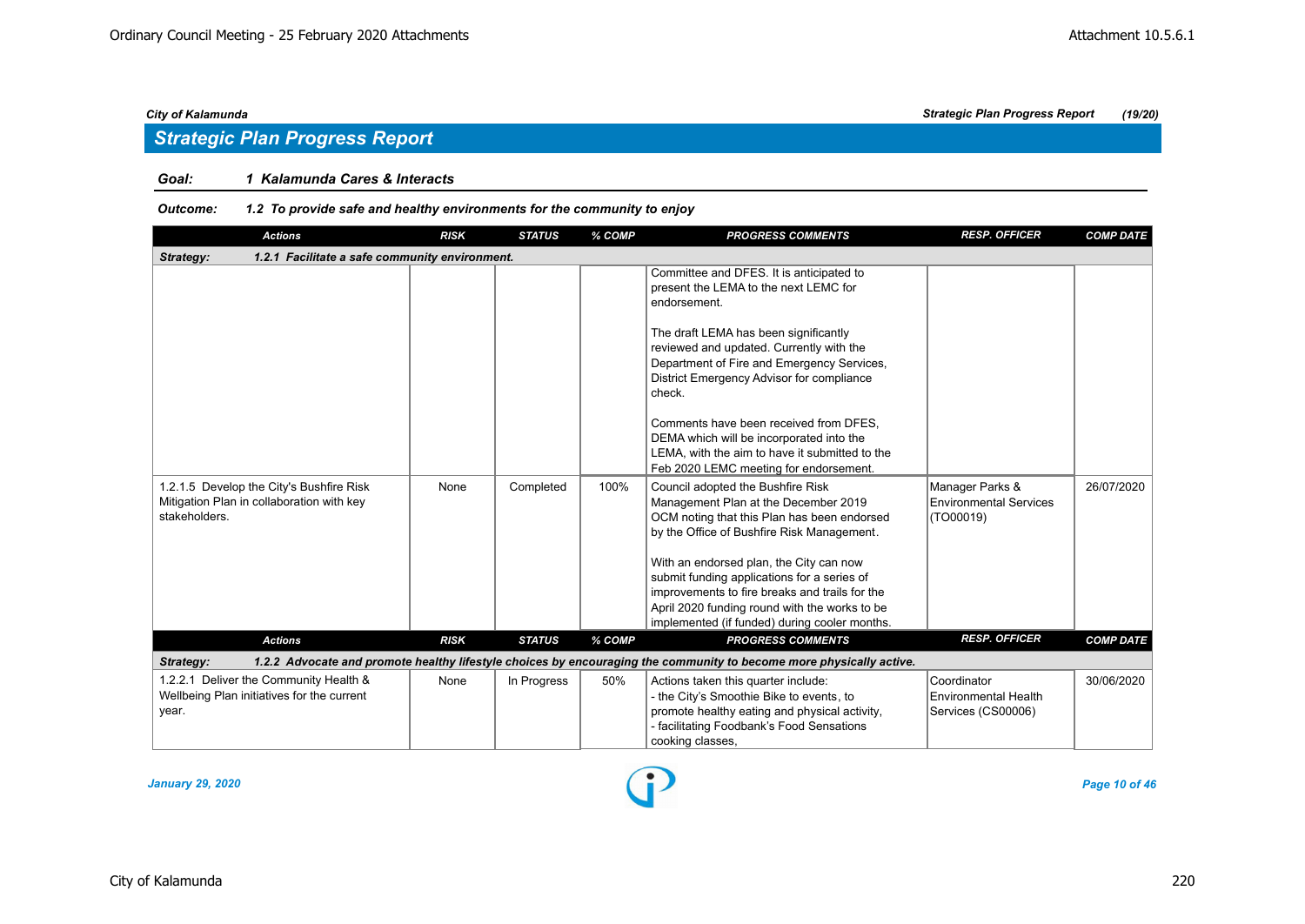## *Strategic Plan Progress Report*

## *Goal: 1 Kalamunda Cares & Interacts*

| <b>Actions</b>                                                                                                                                                           | <b>RISK</b> | <b>STATUS</b> | % COMP | <b>PROGRESS COMMENTS</b>                                                                                                                                                                                                                                                                                                                                                                                                                      | <b>RESP. OFFICER</b>                                 | <b>COMP DATE</b> |  |  |  |  |  |
|--------------------------------------------------------------------------------------------------------------------------------------------------------------------------|-------------|---------------|--------|-----------------------------------------------------------------------------------------------------------------------------------------------------------------------------------------------------------------------------------------------------------------------------------------------------------------------------------------------------------------------------------------------------------------------------------------------|------------------------------------------------------|------------------|--|--|--|--|--|
| 1.2.2 Advocate and promote healthy lifestyle choices by encouraging the community to become more physically active.<br>Strategy:                                         |             |               |        |                                                                                                                                                                                                                                                                                                                                                                                                                                               |                                                      |                  |  |  |  |  |  |
|                                                                                                                                                                          |             |               |        | - mental health awareness workshops<br>delivered within the community by supporting<br>NGO's,<br>- supporting state and federal health<br>promotion campaigns concerning injury<br>prevention, healthy eating and physical<br>exercise and smoking cessation.<br>- preparation of annual report on<br>implementation of the Health Plan.<br>The City has also continued its partnerships<br>with the Cancer Council and Act Belong<br>Commit. |                                                      |                  |  |  |  |  |  |
| <b>Actions</b>                                                                                                                                                           | <b>RISK</b> | <b>STATUS</b> | % COMP | <b>PROGRESS COMMENTS</b>                                                                                                                                                                                                                                                                                                                                                                                                                      | <b>RESP. OFFICER</b>                                 | <b>COMP DATE</b> |  |  |  |  |  |
| 1.2.3 Provide high quality and accessible recreational and social spaces and facilities.<br>Strategy:                                                                    |             |               |        |                                                                                                                                                                                                                                                                                                                                                                                                                                               |                                                      |                  |  |  |  |  |  |
| 1.2.3.1 Implement the initiatives within<br>the Kalamunda Bicycle Plan 2018.                                                                                             | None        | In Progress   | 60%    | Projects continue to be identified, scoped,<br>budgeted and delivered as per the original<br>program, subject to capital funding limits. In<br>2019/2020 the City is delivering the Welshpool<br>Road East Shared Path connection, designing<br>the High Wycombe Local Routes, and has<br>submitted funding proposals for the Hale to<br>Dawson Local Cycling Route and the Dundas<br>to Berkshire Shared Path.                               | Manager Asset<br>Planning (TO00018)                  | 30/06/2020       |  |  |  |  |  |
| 1.2.3.2 Masterplan - High Wycombe<br>Recreation & Scott Reserve. Develop a<br>Master Plan to guide future development<br>of the reserve and consult with user<br>groups. | None        | In Progress   | 85%    | The Draft Scott Reserve Master Plan has<br>been revised following an extended<br>community engagement process and has<br>been workshopped with Councillors.<br>The Draft Plan will be made available for<br>public comment before final consideration of<br>Council in early 2020.                                                                                                                                                            | <b>Manager Community</b><br>Development<br>(DE00007) | 30/06/2020       |  |  |  |  |  |

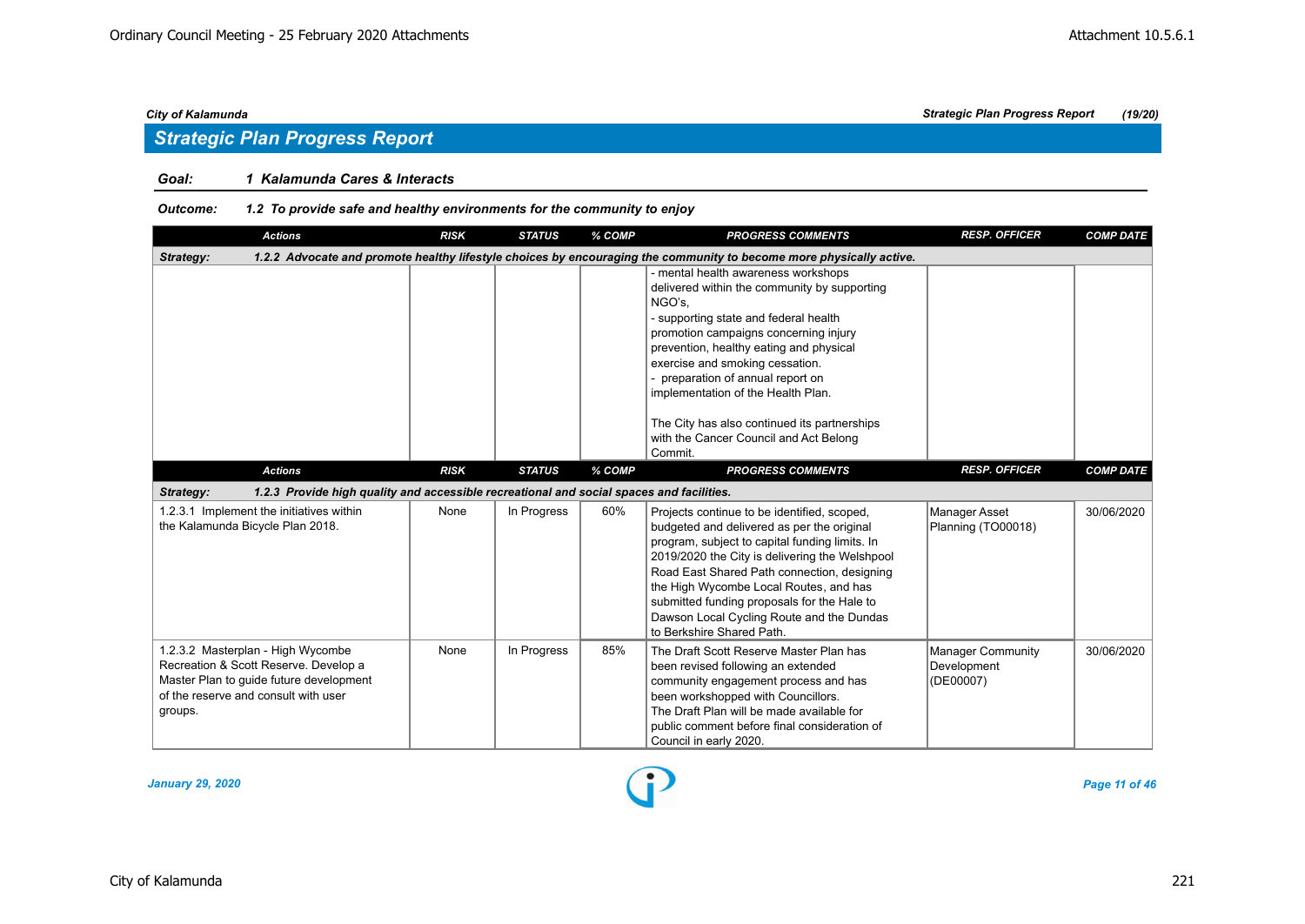## *Strategic Plan Progress Report*

## *Goal: 1 Kalamunda Cares & Interacts*

| <b>Actions</b>                                                                                                                                                                                                | <b>RISK</b> | <b>STATUS</b> | % COMP | <b>PROGRESS COMMENTS</b>                                                                                                                                                                                                                                                                                                                                                                                                                                                                                                                                                                                                         | <b>RESP. OFFICER</b>                                 | <b>COMP DATE</b> |  |  |  |  |  |
|---------------------------------------------------------------------------------------------------------------------------------------------------------------------------------------------------------------|-------------|---------------|--------|----------------------------------------------------------------------------------------------------------------------------------------------------------------------------------------------------------------------------------------------------------------------------------------------------------------------------------------------------------------------------------------------------------------------------------------------------------------------------------------------------------------------------------------------------------------------------------------------------------------------------------|------------------------------------------------------|------------------|--|--|--|--|--|
| 1.2.3 Provide high quality and accessible recreational and social spaces and facilities.<br>Strategy:                                                                                                         |             |               |        |                                                                                                                                                                                                                                                                                                                                                                                                                                                                                                                                                                                                                                  |                                                      |                  |  |  |  |  |  |
| 1.2.3.3 Advocate to secure external<br>funding to deliver Stage 1 of the Perth<br>Hills Trails Loop Master Plan - Kalamunda<br>to Pickering Brook. If achieved, progress<br>design and approvals for stage 2. | None        | In Progress   | 65%    | The Perth Hill Trails Loop Stage 1 is due to be<br>completed by June 30, 2020. The following<br>actions have been completed thus far:<br>- Detailed design<br>- Dieback assessment<br>- Flora and fauna study<br>- Aboriginal heritage assessment                                                                                                                                                                                                                                                                                                                                                                                | Manager Community<br>Development<br>(DE00007)        | 30/06/2020       |  |  |  |  |  |
| 1.2.3.4 Implement the Maida Vale<br>Reserve Masterplan subject to securing<br>suitable funding.                                                                                                               | None        | In Progress   | 60%    | Council adopted the Maida Vale Master Plan<br>in December 2018. The key projects currently<br>being progressed include:<br>- City Officers facilitated a Funding Advocacy<br>Strategy Workshop with reserve stakeholders<br>to clarify actions, roles and responsibilities.<br>- The City has also engaged Focus Lighting to<br>develop a detailed design for the upgrade of<br>power to the reserve and a sports floodlighting<br>design on the eastern oval (Soccer).                                                                                                                                                          | Manager Community<br>Development<br>(DE00007)        | 30/06/2020       |  |  |  |  |  |
| 1.2.3.5 Implement the Ray Owen Master<br>Plan, subject to securing suitable funding.                                                                                                                          | None        | In Progress   | 60%    | In 2015 the Ray Owen Master Plan was<br>developed with the City currently seeking<br>external funding to implement the plan. The<br>key projects currently being progressed by the<br>City include:<br>- Seeking external funding opportunities.<br>The City is currently working with stakeholder<br>groups to actively seek external funding<br>opportunities including through the Growth<br>Areas Perth and Peel (GAPP) business case<br>to Infrastructure Australia and engagement<br>with local State Members of Parliament in the<br>lead up to the 2021 State Election.<br>- Four court extension to the Ray Owen Sports | <b>Manager Community</b><br>Development<br>(DE00007) | 30/06/2020       |  |  |  |  |  |

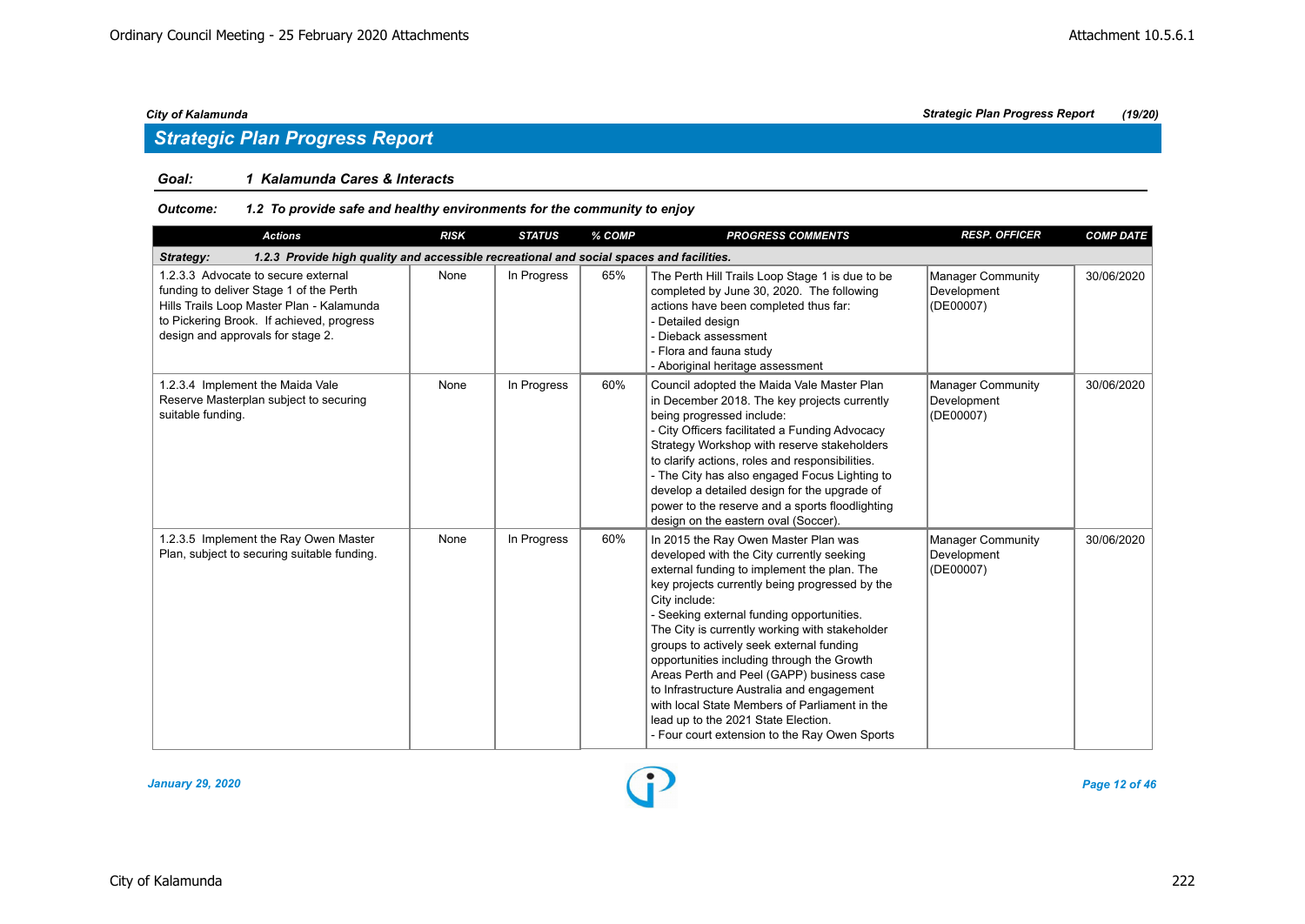## *Goal: 1 Kalamunda Cares & Interacts*

| <b>Actions</b>                                                                                                                            | <b>RISK</b> | <b>STATUS</b> | % COMP | <b>PROGRESS COMMENTS</b>                                                                                                                                                                                                                                                                                                                                                                                                                                                                                                                                                                                                                                                                                                                                                            | <b>RESP. OFFICER</b>                                 | <b>COMP DATE</b> |
|-------------------------------------------------------------------------------------------------------------------------------------------|-------------|---------------|--------|-------------------------------------------------------------------------------------------------------------------------------------------------------------------------------------------------------------------------------------------------------------------------------------------------------------------------------------------------------------------------------------------------------------------------------------------------------------------------------------------------------------------------------------------------------------------------------------------------------------------------------------------------------------------------------------------------------------------------------------------------------------------------------------|------------------------------------------------------|------------------|
| 1.2.3 Provide high quality and accessible recreational and social spaces and facilities.<br>Strategy:                                     |             |               |        |                                                                                                                                                                                                                                                                                                                                                                                                                                                                                                                                                                                                                                                                                                                                                                                     |                                                      |                  |
|                                                                                                                                           |             |               |        | Stadium. An architect has been appointed to<br>consult with the Kalamunda & Districts Netball<br>Association Inc. (KDNA) and Kalamunda &<br>Districts Basketball Association Inc. (KDBA) to<br>develop concept designs.<br>- Revised carpark design. The City is<br>currently progressing the appointment of a<br>specialised consultant to develop detailed<br>designs of the revised car park at the Reserve<br>that address the concerns raised by the<br>community during the public advertising<br>period.<br>- Investigation into water availability for future<br>playing field space.<br>The investigation into water availability is<br>currently ongoing.<br>- Power distribution. A power upgrade has<br>occurred however it is yet to be distributed<br>across the site |                                                      |                  |
| 1.2.3.6 Aquatic Facility Study - Determine<br>the future community needs and preferred<br>location of aquatic facilities within the City. | None        | In Progress   | 60%    | In September 2019, CCS Strategic were<br>appointed to develop a business case for a<br>future aquatic facility within the City. Progress<br>to date includes:<br>- A project initiation meeting was held between<br>Officers and CCS Strategic.<br>- The development of a draft Community<br>Engagement Plan which included community<br>consultation sessions and a survey that<br>occurred during November/December 2019.<br>- The development of a preliminary analysis of<br>suitable sites across the City, which will be                                                                                                                                                                                                                                                      | <b>Manager Community</b><br>Development<br>(DE00007) | 31/12/2020       |

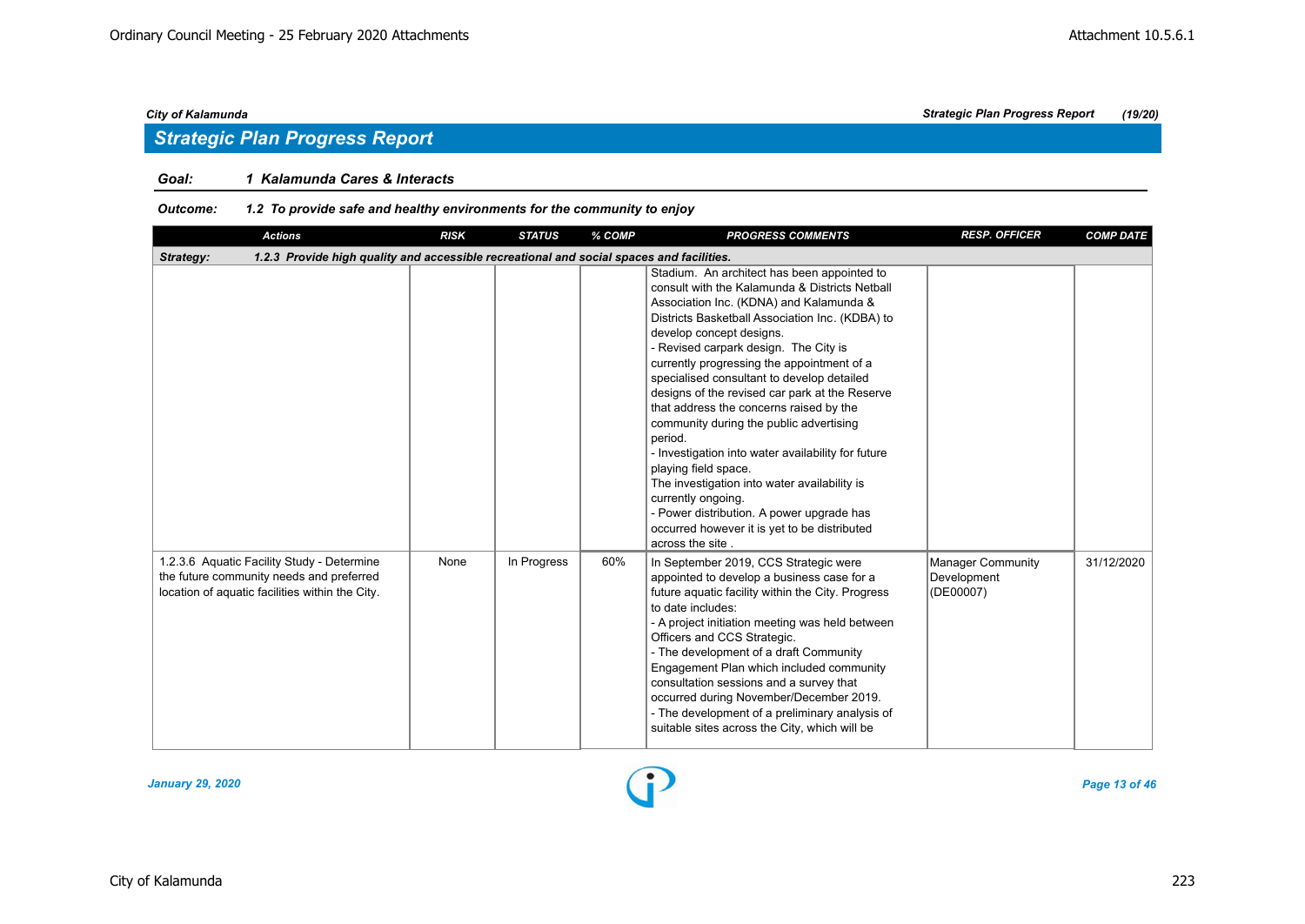## *Goal: 1 Kalamunda Cares & Interacts*

## *Outcome: 1.2 To provide safe and healthy environments for the community to enjoy*

| <b>Actions</b>                                                                                                                                                                                                   | <b>RISK</b> | <b>STATUS</b> | % COMP | <b>PROGRESS COMMENTS</b>                                                                                                                                                                                                                                                                                                                                                                                                                                                                                                                                               | <b>RESP. OFFICER</b>                                 | <b>COMP DATE</b> |
|------------------------------------------------------------------------------------------------------------------------------------------------------------------------------------------------------------------|-------------|---------------|--------|------------------------------------------------------------------------------------------------------------------------------------------------------------------------------------------------------------------------------------------------------------------------------------------------------------------------------------------------------------------------------------------------------------------------------------------------------------------------------------------------------------------------------------------------------------------------|------------------------------------------------------|------------------|
| 1.2.3 Provide high quality and accessible recreational and social spaces and facilities.<br>Strategy:                                                                                                            |             |               |        |                                                                                                                                                                                                                                                                                                                                                                                                                                                                                                                                                                        |                                                      |                  |
|                                                                                                                                                                                                                  |             |               |        | further investigated by the project team and<br>CCS Strategic.                                                                                                                                                                                                                                                                                                                                                                                                                                                                                                         |                                                      |                  |
| 1.2.3.8 Masterplan - Hartfield Park Stage<br>2 - Develop a Masterplan to guide future<br>development of the Park and consult with<br>user groups.                                                                | None        | In Progress   | 50%    | In September 2019, Dave Lanfear Consulting<br>(DLC) were appointed to develop the Hartfield<br>Park Master Plan 'Stage 2' Facilities<br>Co-location Strategy. Progress to date<br>includes:<br>- A project initiation meeting being held<br>between Officers and DLC.<br>- The development of a draft Community<br>Engagement Plan.<br>- Four initial workshops with all reserve user<br>groups have now been completed.<br>- Further community workshops and a survey<br>will be conducted early 2020.<br>- Facility design development workshops will<br>then occur. | Manager Community<br>Development<br>(DE00007)        | 30/06/2020       |
| 1.2.3.9 Recreation Centres - Hartfield<br>Park & High Wycombe - Ensure<br>maximum utilisation of the City's facilities<br>by providing high quality and affordable<br>activities, programs and support services. | None        | In Progress   | 55%    | A diverse range of activities are provided<br>through the City's Recreation Facilities<br>including gym, fitness classes, holiday<br>programs, lifestyle programs, junior programs<br>and active seniors classes. Attendances for<br>the quarter were:<br>- Hartfield Park Recreation Centre: 7002<br>- High Wycombe Community and Recreation<br>Centre: 3612                                                                                                                                                                                                          | <b>Manager Community</b><br>Development<br>(DE00007) | 30/06/2020       |

*January 29, 2020 Page 14 of 46*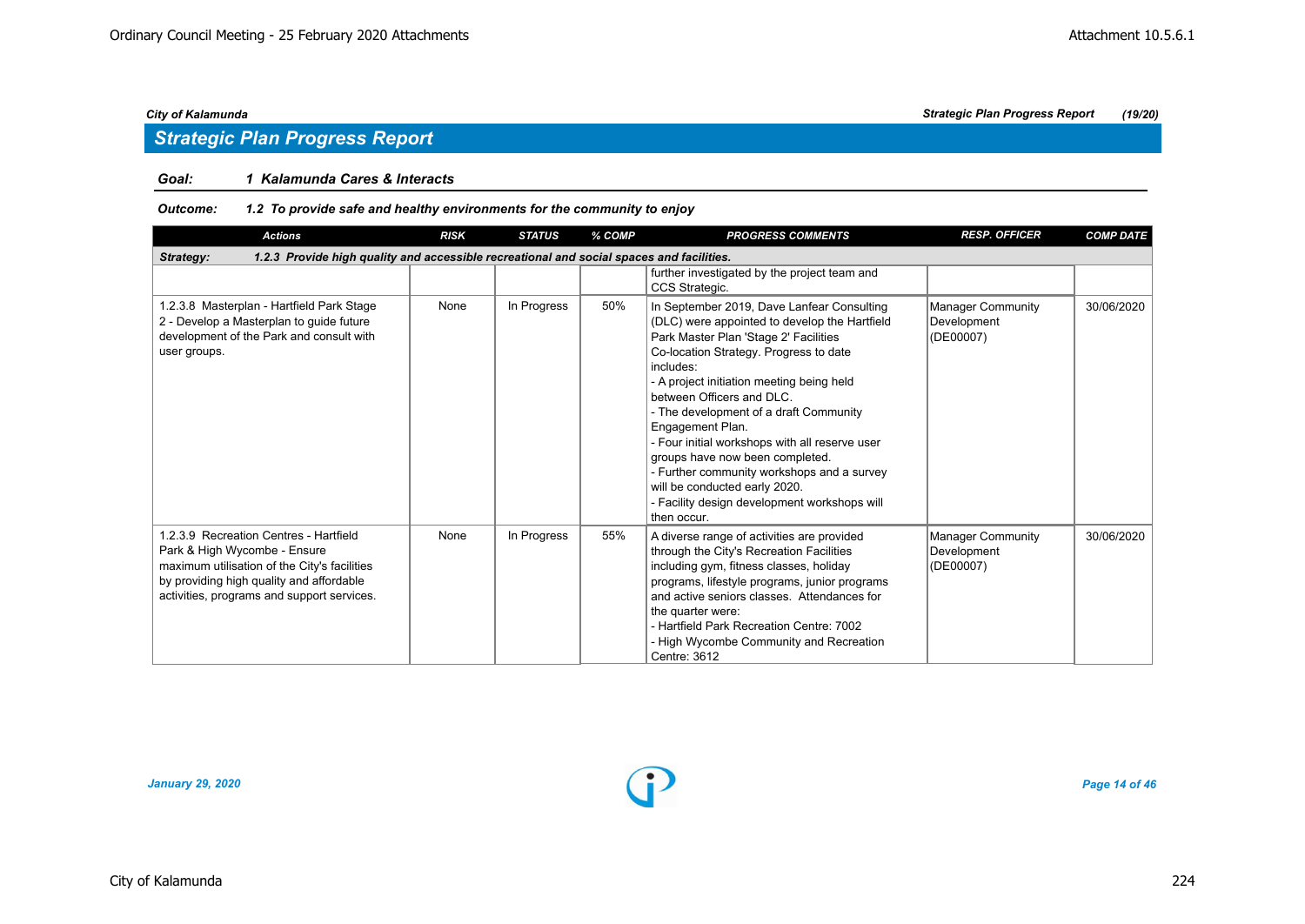## *Strategic Plan Progress Report*

## *Goal: 1 Kalamunda Cares & Interacts*

## *Outcome: 1.3 To support the active participation of local communities*

| <b>Actions</b>                                                                                                                                                                                            | <b>RISK</b> | <b>STATUS</b> | % COMP | <b>PROGRESS COMMENTS</b>                                                                                                                                                                                                                                                                                                                                                                                                                                                                                                                                                                                                                                                                       | <b>RESP. OFFICER</b>                                       | <b>COMP DATE</b> |  |  |  |  |
|-----------------------------------------------------------------------------------------------------------------------------------------------------------------------------------------------------------|-------------|---------------|--------|------------------------------------------------------------------------------------------------------------------------------------------------------------------------------------------------------------------------------------------------------------------------------------------------------------------------------------------------------------------------------------------------------------------------------------------------------------------------------------------------------------------------------------------------------------------------------------------------------------------------------------------------------------------------------------------------|------------------------------------------------------------|------------------|--|--|--|--|
| 1.3.1 Support local communities to connect, grow and shape the future of Kalamunda.<br>Strategy:                                                                                                          |             |               |        |                                                                                                                                                                                                                                                                                                                                                                                                                                                                                                                                                                                                                                                                                                |                                                            |                  |  |  |  |  |
| 1.3.1.1 In consultation with the Strategic<br>Sport and Recreation Committee (SSRC),<br>facilitate the provision of the City's Capital<br>Grants Program in accordance with set<br>funding rounds.        | None        | In Progress   | 50%    | The Strategic Sport and Recreation<br>Committee (SSRC) considers Capital Grant<br>requests from sport and recreation groups on<br>an annual basis. Capital Grant applications<br>closed on 30 September 2018 with the City<br>receiving 4 applications. The City's technical<br>officers are currently reviewing the<br>applications received to ensure all essential<br>information has been submitted. If required,<br>feedback will be provided to the applicants to<br>update their applications, prior to the SSRC<br>meeting in February 2020 to assess, consider<br>and prioritise projects for final consideration of<br>Council as part of the annual budget<br>deliberation process. | Manager Community<br>Development<br>(DE00007)              | 30/07/2020       |  |  |  |  |
| 1.3.1.2 Implement the "Creating Active<br>Citizens Plan" initiatives for empowering<br>community to engage in activity that<br>delivers measurable increases in local<br>capacity and active citizenship. | None        | In Progress   | 54%    | Implementation of "Kalamunda Connected"<br>included the recent delivery of the inaugural<br>Community Builders Conference which took<br>place on Friday 27 September from 10am to<br>4pm at the Kalamunda Performing Arts<br>Centre.<br>The Community Builders Conference<br>showcased community builders - those who<br>are dedicated to 'building' their community<br>through volunteering and the sharing of their<br>time, talent and passion.<br>The City received a number of letters and<br>emails from attendees, congratulating the City<br>on its work.<br>Another success has been the Adopt-a-Patch                                                                                | Manager Customer &<br><b>Public Relations</b><br>(DE00008) | 31/07/2020       |  |  |  |  |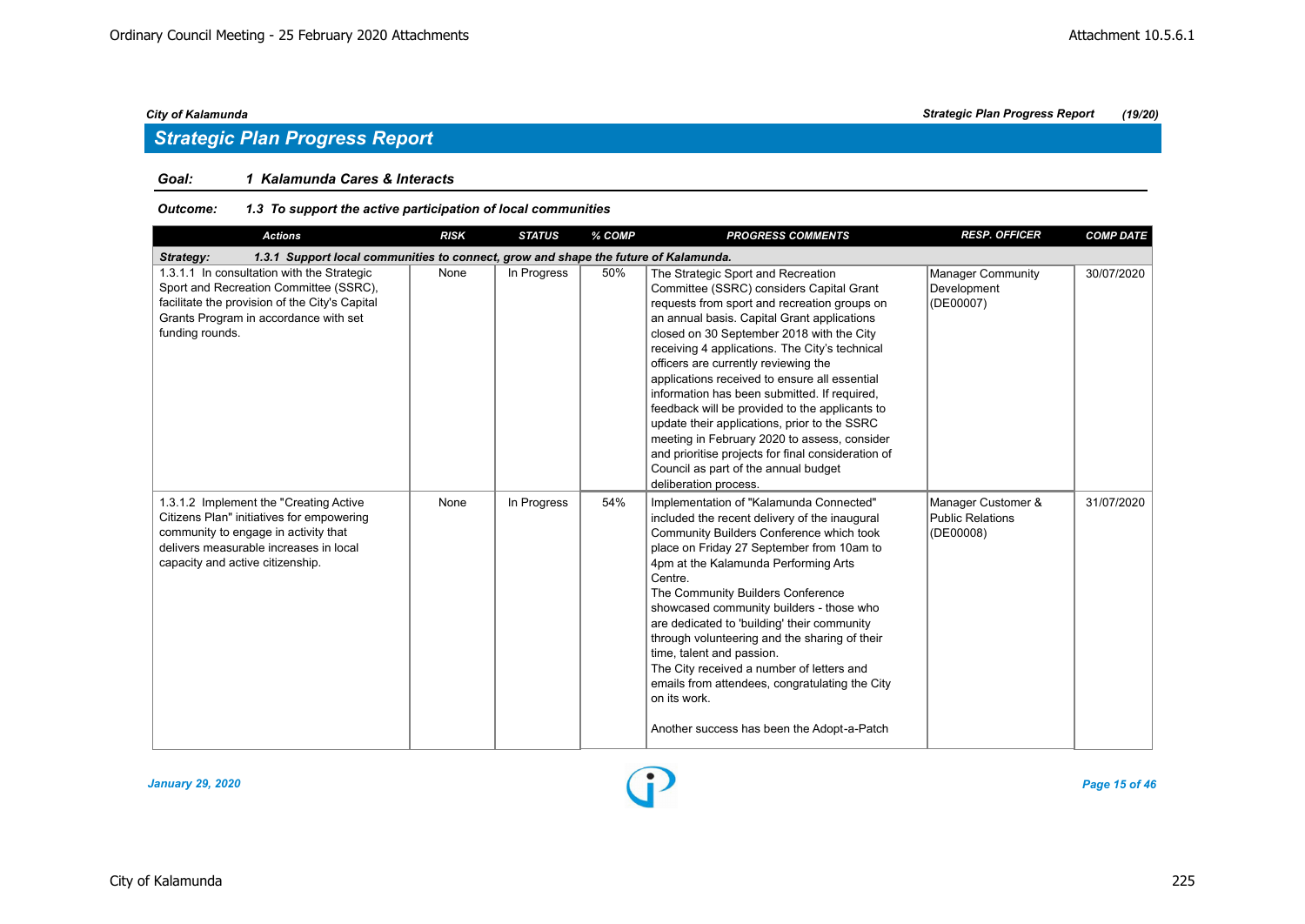## *Strategic Plan Progress Report*

## *Goal: 1 Kalamunda Cares & Interacts*

## *Outcome: 1.3 To support the active participation of local communities*

|           | <b>Actions</b>                                                                      | <b>RISK</b> | <b>STATUS</b> | % COMP | <b>PROGRESS COMMENTS</b>                                                                                                                                                                                                                                                                                                                                                                                                                                                                                                                                                                                                                                                                                                                                                                                                                                                                                                                                                                                                                                                                                                                                                                                                                                                                            | <b>RESP. OFFICER</b> | <b>COMP DATE</b> |
|-----------|-------------------------------------------------------------------------------------|-------------|---------------|--------|-----------------------------------------------------------------------------------------------------------------------------------------------------------------------------------------------------------------------------------------------------------------------------------------------------------------------------------------------------------------------------------------------------------------------------------------------------------------------------------------------------------------------------------------------------------------------------------------------------------------------------------------------------------------------------------------------------------------------------------------------------------------------------------------------------------------------------------------------------------------------------------------------------------------------------------------------------------------------------------------------------------------------------------------------------------------------------------------------------------------------------------------------------------------------------------------------------------------------------------------------------------------------------------------------------|----------------------|------------------|
| Strategy: | 1.3.1 Support local communities to connect, grow and shape the future of Kalamunda. |             |               |        |                                                                                                                                                                                                                                                                                                                                                                                                                                                                                                                                                                                                                                                                                                                                                                                                                                                                                                                                                                                                                                                                                                                                                                                                                                                                                                     |                      |                  |
|           |                                                                                     |             |               |        | launch:<br>Students from yr1 to yr11 have been learning<br>about the six Noongar seasons, the impact of<br>waste on the environment and which native<br>animals live in their local bushland area. Over<br>the next two years they will continue to learn<br>about environmental topics including waste<br>management, bird identification and the<br>impact of Phytophthora Dieback on local<br>bushland.<br>Adopt-a-Patch has strong curricular links and<br>is designed to be extended into the local<br>community, with students of all ages<br>encouraged to work with local Friends Groups<br>to volunteer their time working on local<br>bushland reserves.<br>Since the program inception in March, more<br>than 250 native plants have been planted to<br>improve local habitat and a large quantity of<br>rubbish removed from local reserves and local<br>school grounds. 16 school incursions have<br>now been undertaken to improve student's<br>environmental awareness - and this is just in<br>the first half of the first year of the program!<br>To further support student learning, each<br>school is receiving a resource pack to support<br>students learning, including Virtual Reality<br>(VR) goggles, flora, fauna and fungi<br>identification guides, posters explaining |                      |                  |
|           |                                                                                     |             |               |        |                                                                                                                                                                                                                                                                                                                                                                                                                                                                                                                                                                                                                                                                                                                                                                                                                                                                                                                                                                                                                                                                                                                                                                                                                                                                                                     |                      |                  |

*January 29, 2020 Page 16 of 46*

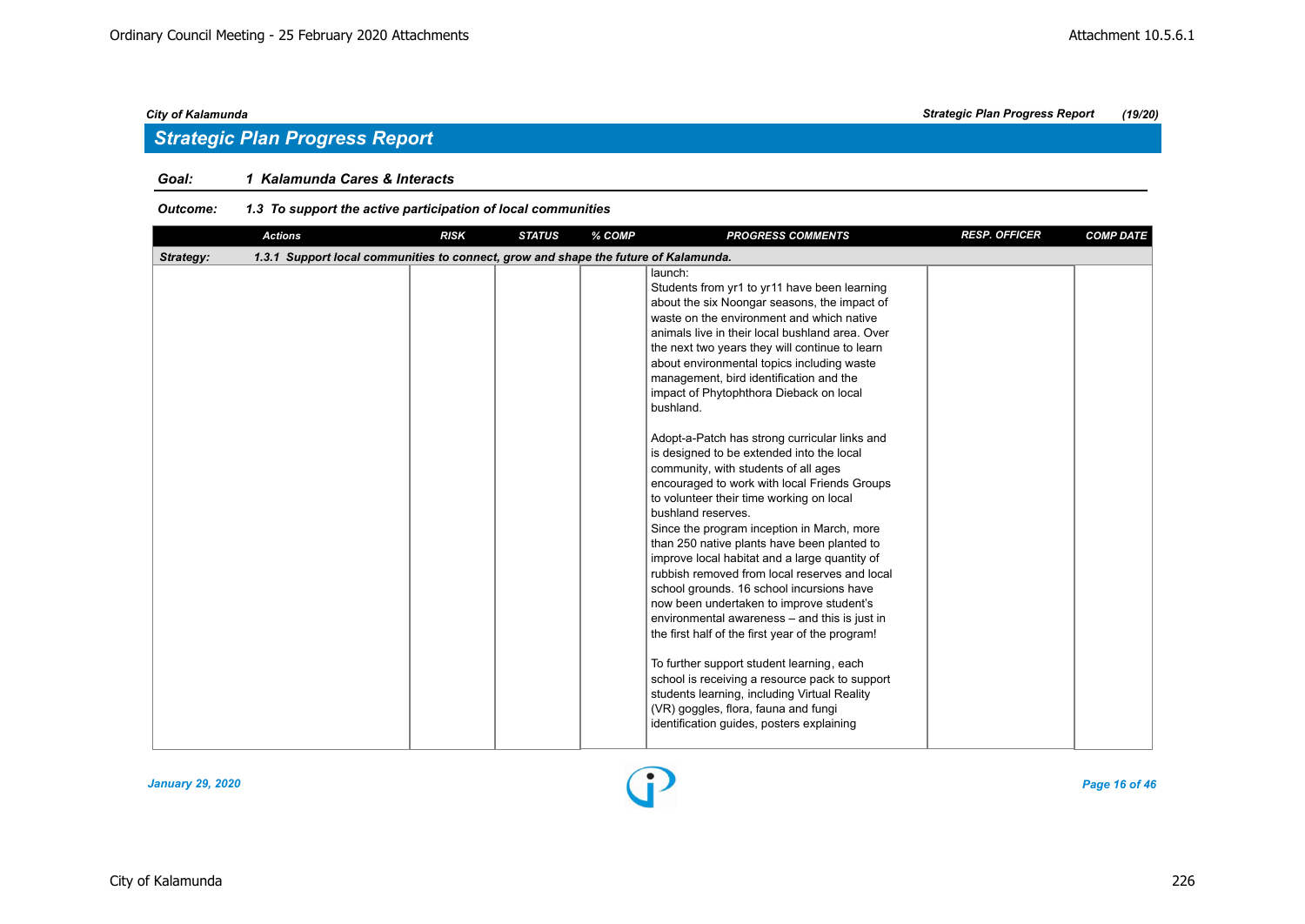## *Strategic Plan Progress Report*

## *Goal: 1 Kalamunda Cares & Interacts*

## *Outcome: 1.3 To support the active participation of local communities*

| <b>Actions</b>                                                                                                                      | <b>RISK</b> | <b>STATUS</b> | % COMP | <b>PROGRESS COMMENTS</b>                                                                                                                                                                                                                                                                                                                                                                                                                                                                                                                                                                                                                                                                                                                                                                                                                                                                         | <b>RESP. OFFICER</b>                                       | <b>COMP DATE</b> |
|-------------------------------------------------------------------------------------------------------------------------------------|-------------|---------------|--------|--------------------------------------------------------------------------------------------------------------------------------------------------------------------------------------------------------------------------------------------------------------------------------------------------------------------------------------------------------------------------------------------------------------------------------------------------------------------------------------------------------------------------------------------------------------------------------------------------------------------------------------------------------------------------------------------------------------------------------------------------------------------------------------------------------------------------------------------------------------------------------------------------|------------------------------------------------------------|------------------|
| 1.3.1 Support local communities to connect, grow and shape the future of Kalamunda.<br>Strategy:                                    |             |               |        |                                                                                                                                                                                                                                                                                                                                                                                                                                                                                                                                                                                                                                                                                                                                                                                                                                                                                                  |                                                            |                  |
|                                                                                                                                     |             |               |        | Noongar seasons and language,<br>macro-lenses for photographing bugs, leaves<br>and mosses and more!<br>Strong partnerships with local Friends Groups<br>and an inclusive approach to delivering the<br>program has been highly effective in engaging<br>with local schools. The City has collaborated<br>with the Eastern Metropolitan Regional<br>Council and Noongar Elder Uncle Neville<br>Collard to deliver the program.<br>Using this integrated community approach,<br>Adopt-a-Patch supports the City of<br>Kalamunda's Strategic Business Plan, Local<br><b>Environment Strategy and Local Biodiversity</b><br>Strategy, as well as the Kalamunda<br>Connected - Active Citizens Strategy.<br>The program is set to grow in 2020, with two<br>more local schools set to join.<br>We have also Established the Good<br>Neighbour Program and continue with the<br>Local Heroes program. |                                                            |                  |
| <b>Actions</b>                                                                                                                      | <b>RISK</b> | <b>STATUS</b> | % COMP | <b>PROGRESS COMMENTS</b>                                                                                                                                                                                                                                                                                                                                                                                                                                                                                                                                                                                                                                                                                                                                                                                                                                                                         | <b>RESP. OFFICER</b>                                       | <b>COMP DATE</b> |
| 1.3.2 Encourage and promote active participation in social and cultural events.<br>Strategy:                                        |             |               |        |                                                                                                                                                                                                                                                                                                                                                                                                                                                                                                                                                                                                                                                                                                                                                                                                                                                                                                  |                                                            |                  |
| 1.3.2.1 Develop and implement the<br>Community Events Program for the<br>current year, delivering high quality<br>community events. | None        | In Progress   | 50%    | Perth Hills Spring Festival is underway.<br>- Seniors Week program was launched to the<br>public with a number of events sold out.<br>- Thank a Volunteer day will be held the first<br>Friday in December. The event is our<br>recognition of the vital services of people who                                                                                                                                                                                                                                                                                                                                                                                                                                                                                                                                                                                                                  | Manager Customer &<br><b>Public Relations</b><br>(DE00008) | 30/06/2020       |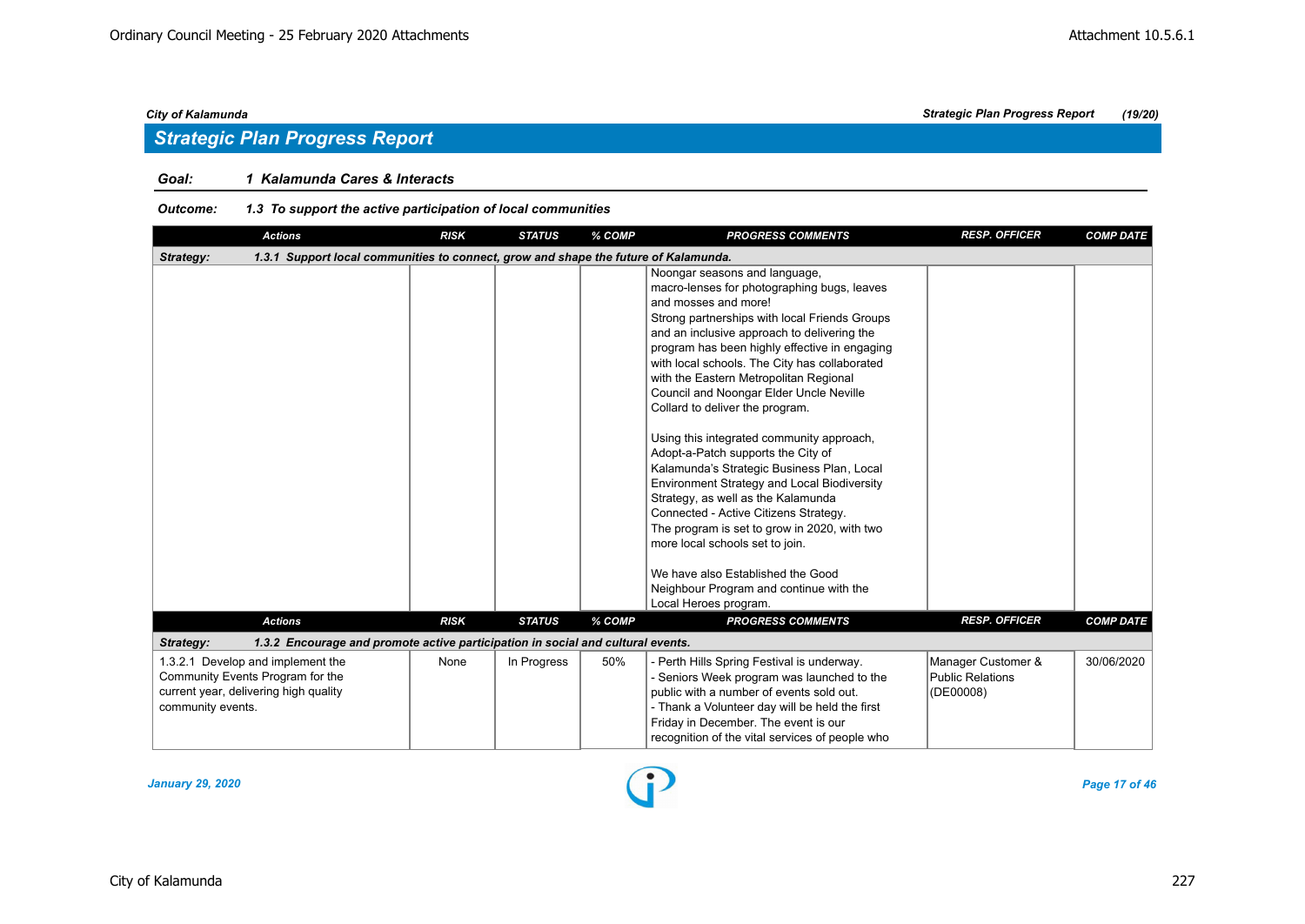## *Goal: 1 Kalamunda Cares & Interacts*

## *Outcome: 1.3 To support the active participation of local communities*

| <b>Actions</b>                                                                                                                                              | <b>RISK</b> | <b>STATUS</b> | % COMP | <b>PROGRESS COMMENTS</b>                                                                                                                                                                                                                                                                                                                                                                                                                                                                                                                                                                                                                                                                                                                                                                                                                                                                                                                                                                                                                  | <b>RESP. OFFICER</b>                         | <b>COMP DATE</b> |
|-------------------------------------------------------------------------------------------------------------------------------------------------------------|-------------|---------------|--------|-------------------------------------------------------------------------------------------------------------------------------------------------------------------------------------------------------------------------------------------------------------------------------------------------------------------------------------------------------------------------------------------------------------------------------------------------------------------------------------------------------------------------------------------------------------------------------------------------------------------------------------------------------------------------------------------------------------------------------------------------------------------------------------------------------------------------------------------------------------------------------------------------------------------------------------------------------------------------------------------------------------------------------------------|----------------------------------------------|------------------|
| 1.3.2 Encourage and promote active participation in social and cultural events.<br>Strategy:                                                                |             |               |        |                                                                                                                                                                                                                                                                                                                                                                                                                                                                                                                                                                                                                                                                                                                                                                                                                                                                                                                                                                                                                                           |                                              |                  |
|                                                                                                                                                             |             |               |        | volunteer for the vast range of activities taking<br>place throughout the City of Kalamunda. Each<br>year around 500 invitations are sent to groups<br>ranging from the Men's Shed, to sporting<br>clubs and everything in between.<br>- Christmas Festival and Summer Series<br>currently being finalised for 2020. The City of<br>Kalamunda's Summer Series of outdoor<br>movies has been designed to activate<br>reserves and spaces not widely used and to<br>encourage residents to meet their neighbours<br>or just maybe to catch up with friends.<br>- Plans are also underway for the Corymbia<br>Festival which will be held on 7 March 2020.<br>Set in Hartfield Park Forrestfield, this annual<br>one day event offers free entertainment and<br>activities for all ages. The only dedicated<br>festival event for the foothills is a significant<br>date on the City's calendar. The addition of a<br>water park section is in response to feedback<br>asking to extend the range of activities for the<br>growing audience. |                                              |                  |
| 1.3.2.2 Develop and implement Building<br>Asset Plans for KPAC to ensure ongoing<br>maintenance and required renewal works<br>are programmed and delivered. | None        | Not Started   | 0%     | Project not due to commence until January<br>2020.                                                                                                                                                                                                                                                                                                                                                                                                                                                                                                                                                                                                                                                                                                                                                                                                                                                                                                                                                                                        | <b>Manager Asset</b><br>Planning (TO00018)   | 30/06/2021       |
| 1.3.2.3 Implementation of Arts Strategy.                                                                                                                    | None        | In Progress   | 50%    | Arts Strategy adopted by Council 25 June<br>2019. Public Arts Contribution policy was<br>adopted by Council at November OCM.                                                                                                                                                                                                                                                                                                                                                                                                                                                                                                                                                                                                                                                                                                                                                                                                                                                                                                              | Economic Development<br>Specialist (AC00047) | 30/06/2020       |

*January 29, 2020 Page 18 of 46*

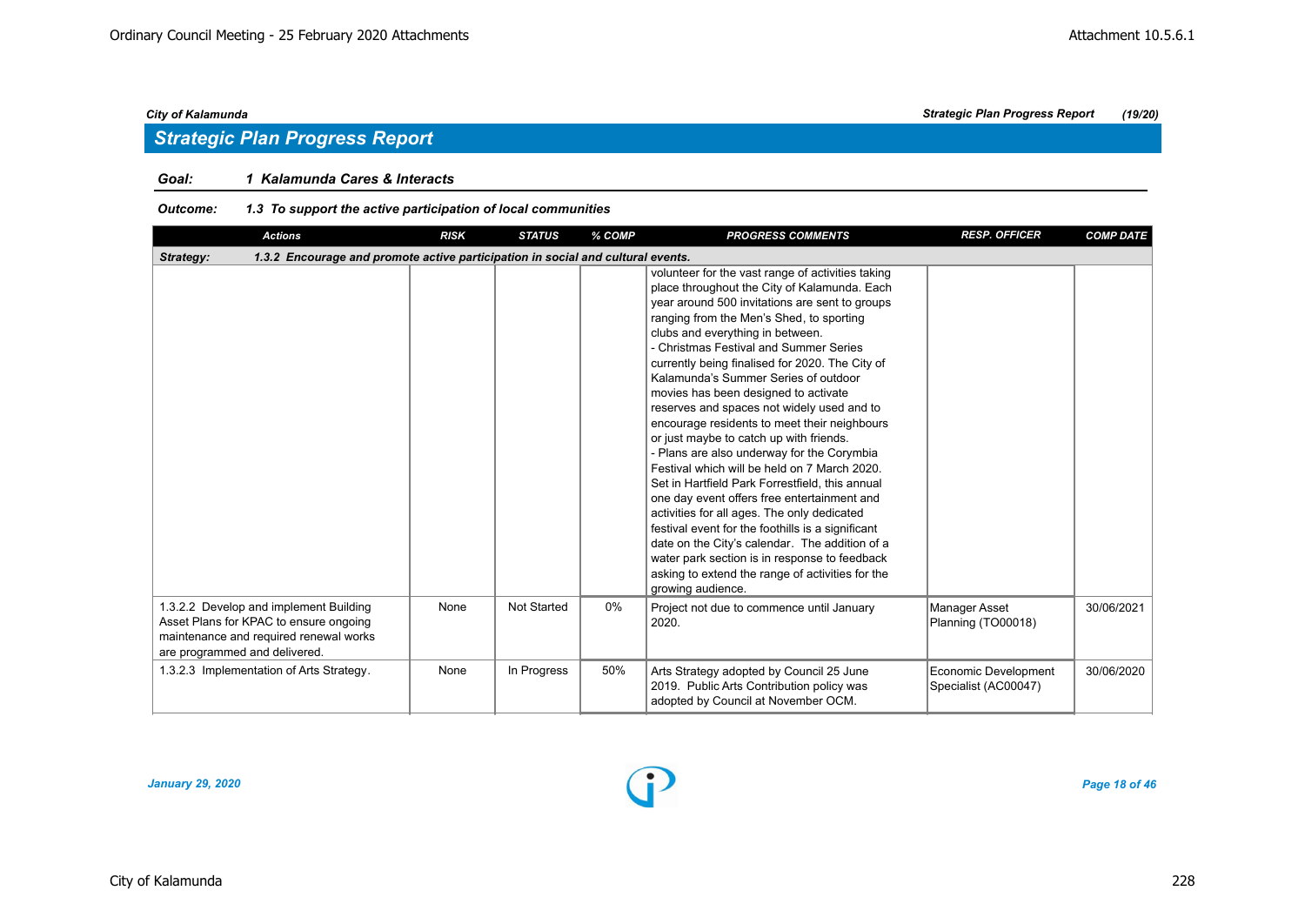## *Strategic Plan Progress Report*

## *Goal: 1 Kalamunda Cares & Interacts*

## *Outcome: 1.3 To support the active participation of local communities*

| <b>Actions</b>                                                                               | <b>RISK</b> | <b>STATUS</b> | % COMP | <b>PROGRESS COMMENTS</b>                                                                                                                                                                                                                                                                                                                                                                                                                                                                                                                                                                                                                                                                                                                                                                                | <b>RESP. OFFICER</b>                                          | <b>COMP DATE</b> |
|----------------------------------------------------------------------------------------------|-------------|---------------|--------|---------------------------------------------------------------------------------------------------------------------------------------------------------------------------------------------------------------------------------------------------------------------------------------------------------------------------------------------------------------------------------------------------------------------------------------------------------------------------------------------------------------------------------------------------------------------------------------------------------------------------------------------------------------------------------------------------------------------------------------------------------------------------------------------------------|---------------------------------------------------------------|------------------|
| 1.3.2 Encourage and promote active participation in social and cultural events.<br>Strategy: |             |               |        |                                                                                                                                                                                                                                                                                                                                                                                                                                                                                                                                                                                                                                                                                                                                                                                                         |                                                               |                  |
| 1.3.2.4 Promotion of the Kalamunda<br>History Village.                                       | None        | In Progress   | 50%    | - The Education Programme is fully booked to<br>the end of 2019, and new promotion<br>opportunities underway.<br>- Recruitment of new casual staff is occurring<br>to allow for continued promotion with schools<br>and increasing the number of children<br>attending.<br>- Students are travelling from Beijing to attend<br>the education programme.<br>- Television promotion was excellent.<br>- Three new casual staff commenced and<br>undergoing training to cope with the larger<br>schools which are attending.<br>- School Holiday Programme for Easter<br>currently in development. January School<br>Holiday programme already complete and<br>ready to roll out.<br>- Discussions with Historical Society with<br>regards opening hours being more reflective<br>of Visitor Centre hours. | Coordinator Economic<br>& Tourism<br>Development<br>(AC00017) | 30/06/2020       |
| 1.3.2.5 Implement KPAC Actions from<br>review, subject to funding.                           | None        | In Progress   | 50%    | Two FTE positions now filled. Final recruit<br>commences on 13 January 2020. Electronic<br>Signage quotes in for approval, to commence<br>and complete before June 2020. Coordinator<br>of Culture & the Arts currently being recruited.<br>Provisional new office drawings completed.                                                                                                                                                                                                                                                                                                                                                                                                                                                                                                                  | Coordinator Economic<br>& Tourism<br>Development<br>(AC00017) | 30/06/2020       |
| 1.3.2.6 Implement actions from Zig Zag<br>Gallery Review, subject to funding.                | None        | In Progress   | 50%    | Position description completed for Coordinator<br>Creative Communities and forwarded to<br>People Services and Director for finalisation.<br>Once the coordinator has been on-boarded.<br>this action will move forward within the cultural                                                                                                                                                                                                                                                                                                                                                                                                                                                                                                                                                             | Economic Development<br>Specialist (AC00047)                  | 30/06/2020       |

*January 29, 2020 Page 19 of 46*

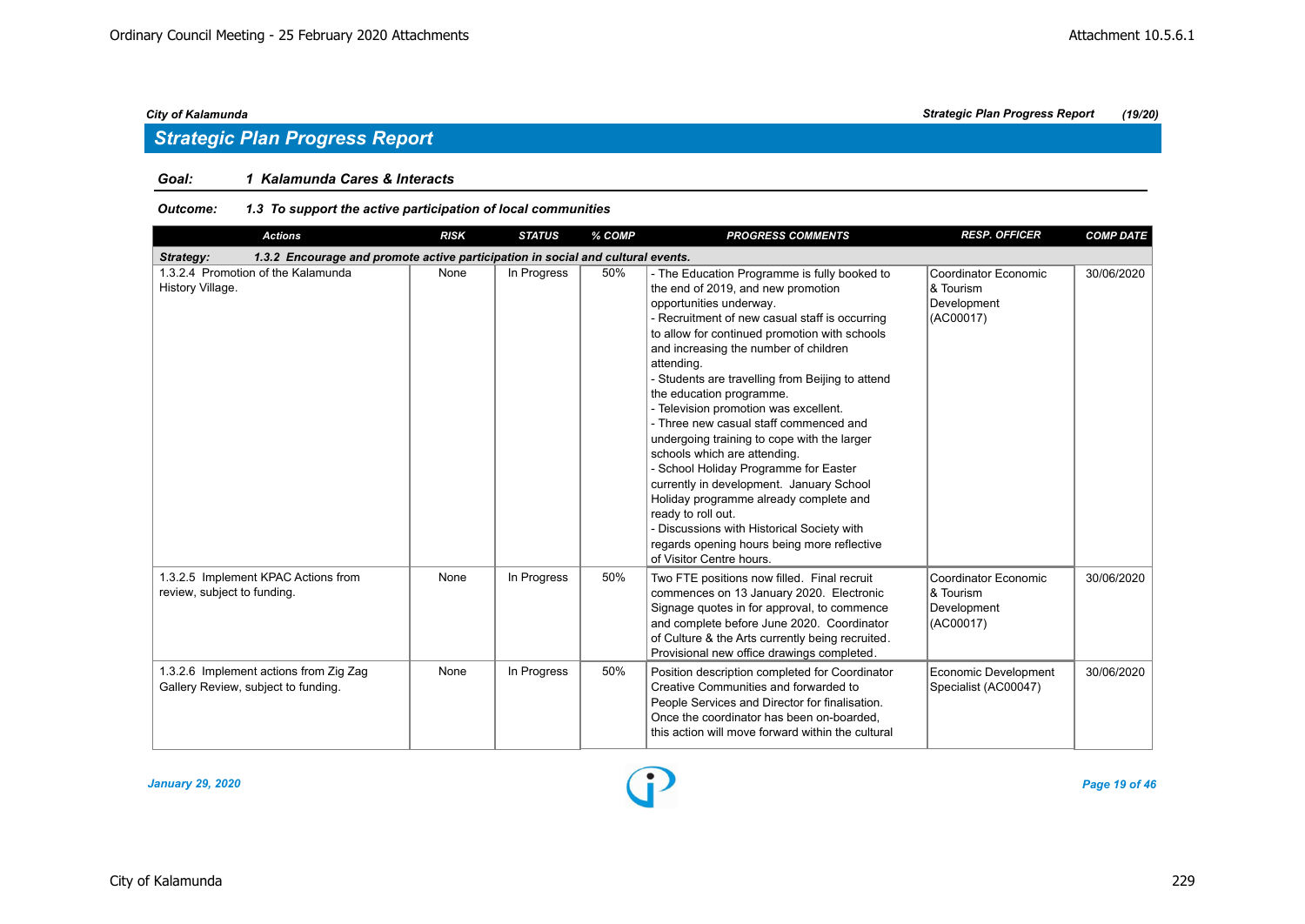## *Strategic Plan Progress Report*

## *Goal: 1 Kalamunda Cares & Interacts*

## *Outcome: 1.3 To support the active participation of local communities*

|                                                                                          | <b>Actions</b> | <b>RISK</b> | <b>STATUS</b> | $%$ COMP $2$ | <b>PROGRESS COMMENTS</b>           | <b>RESP. OFFICER</b> | <i>COMP DATE</i> |  |
|------------------------------------------------------------------------------------------|----------------|-------------|---------------|--------------|------------------------------------|----------------------|------------------|--|
| Strategy:<br>' Encourage and promote active participation in social and cultural events. |                |             |               |              |                                    |                      |                  |  |
|                                                                                          |                |             |               | team.        | This is expected in February 2020. |                      |                  |  |

*January 29, 2020 Page 20 of 46*

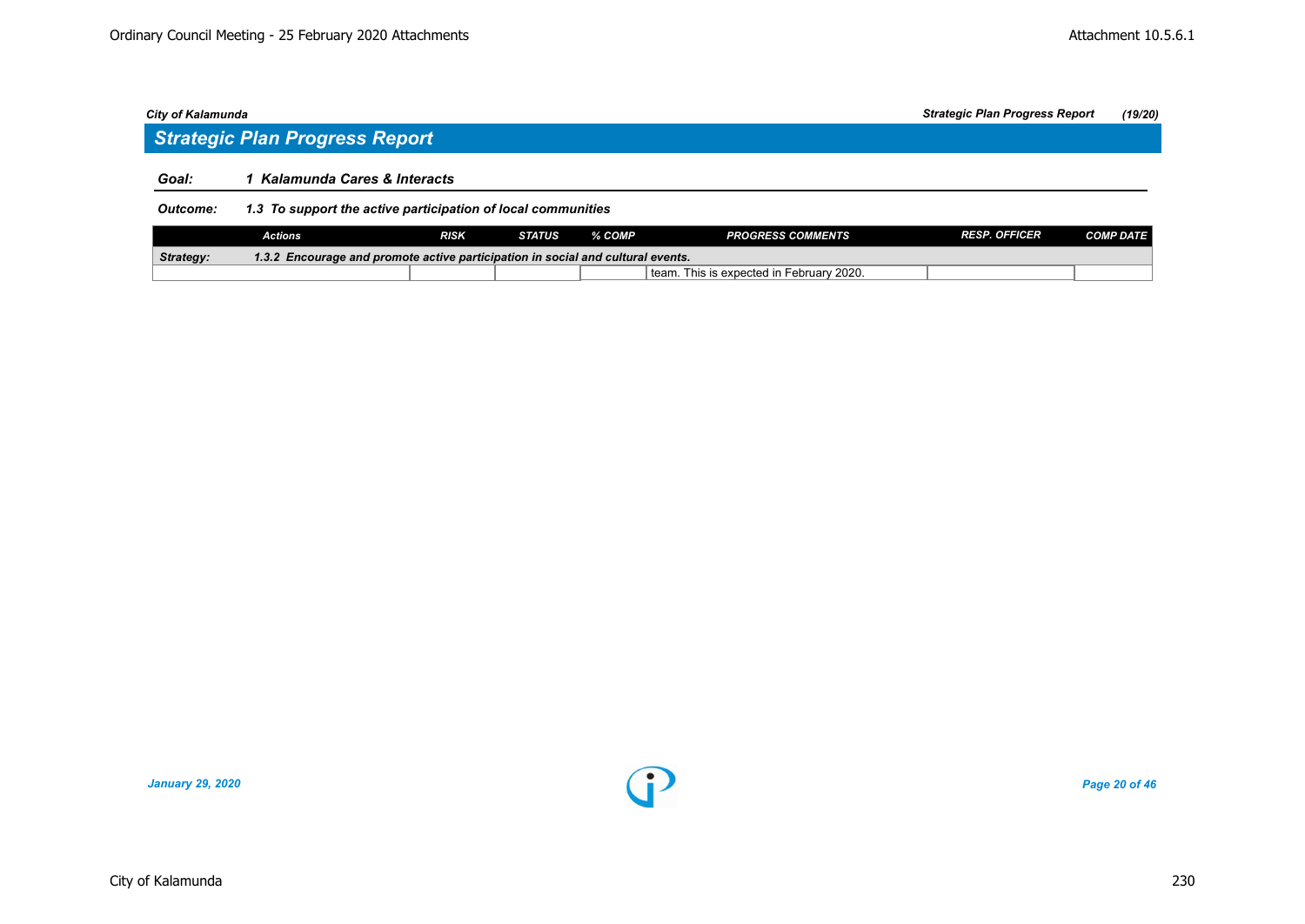## *Strategic Plan Progress Report*

### *Goal: 2 Kalamunda Clean & Green*

## *Outcome: 2.1 To protect and enhance the environmental values of the City*

| <b>Actions</b>                                                                                                                              | <b>RISK</b> | <b>STATUS</b> | % COMP | <b>PROGRESS COMMENTS</b>                                                                                                                                                                                                                                                                                                                                                                                                                                                                                                                                                                                                                                                                                                                                                | <b>RESP. OFFICER</b>                                          | <b>COMP DATE</b> |
|---------------------------------------------------------------------------------------------------------------------------------------------|-------------|---------------|--------|-------------------------------------------------------------------------------------------------------------------------------------------------------------------------------------------------------------------------------------------------------------------------------------------------------------------------------------------------------------------------------------------------------------------------------------------------------------------------------------------------------------------------------------------------------------------------------------------------------------------------------------------------------------------------------------------------------------------------------------------------------------------------|---------------------------------------------------------------|------------------|
| Strategy:<br>2.1.1 Enhance our bushland, natural areas, waterways and reserves.                                                             |             |               |        |                                                                                                                                                                                                                                                                                                                                                                                                                                                                                                                                                                                                                                                                                                                                                                         |                                                               |                  |
| 2.1.1.1 Significant Tree Protection -<br>Develop and implement policy and<br>practices to protect trees of significance<br>across the City. | None        | In Progress   | 33%    | The Council considered a preliminary<br>advertising process for the future Significant<br>Tree Policy in October 2019. Community<br>engagement will commence in early 2020.<br>Submissions will inform the preparation of a<br>draft Local Planning Policy regarding<br>significant trees, to be progressed in the first<br>half of 2020.                                                                                                                                                                                                                                                                                                                                                                                                                               | Principal Strategic<br>Planner (TO00038)                      | 30/06/2021       |
| 2.1.1.2 Implement actions and plans from<br>the Local Environment Strategy.                                                                 | None        | In Progress   | 30%    | The following actions identified within the<br>Local Environment Strategy have<br>commenced:<br>Preparation of Policy regarding POS<br>Development,<br>Assessment of Parks & Reserves for<br>recreational, sport & environmental values<br>(POS Strategy),<br>Kalamunda Urban Forest Strategy,<br>Catchment Management (as part of<br>Kalamunda Flowing),<br>Water Resources for parks (Non Potable<br>Water Strategy),<br>Water Efficiency (Waterwise program),<br>2nd Managed Aquifer Recharge,<br>Water Wise Council.<br>Investigations into Renewable Power,<br>Support for Friends Groups, Adopt a Patch<br>and School Education,<br>Preparation of Local Biodiversity Strategy,<br>Policy regarding Significant Trees on Private<br>Property,<br>Waste Plan 2030, | Manager Parks &<br><b>Environmental Services</b><br>(TO00019) | 30/06/2023       |

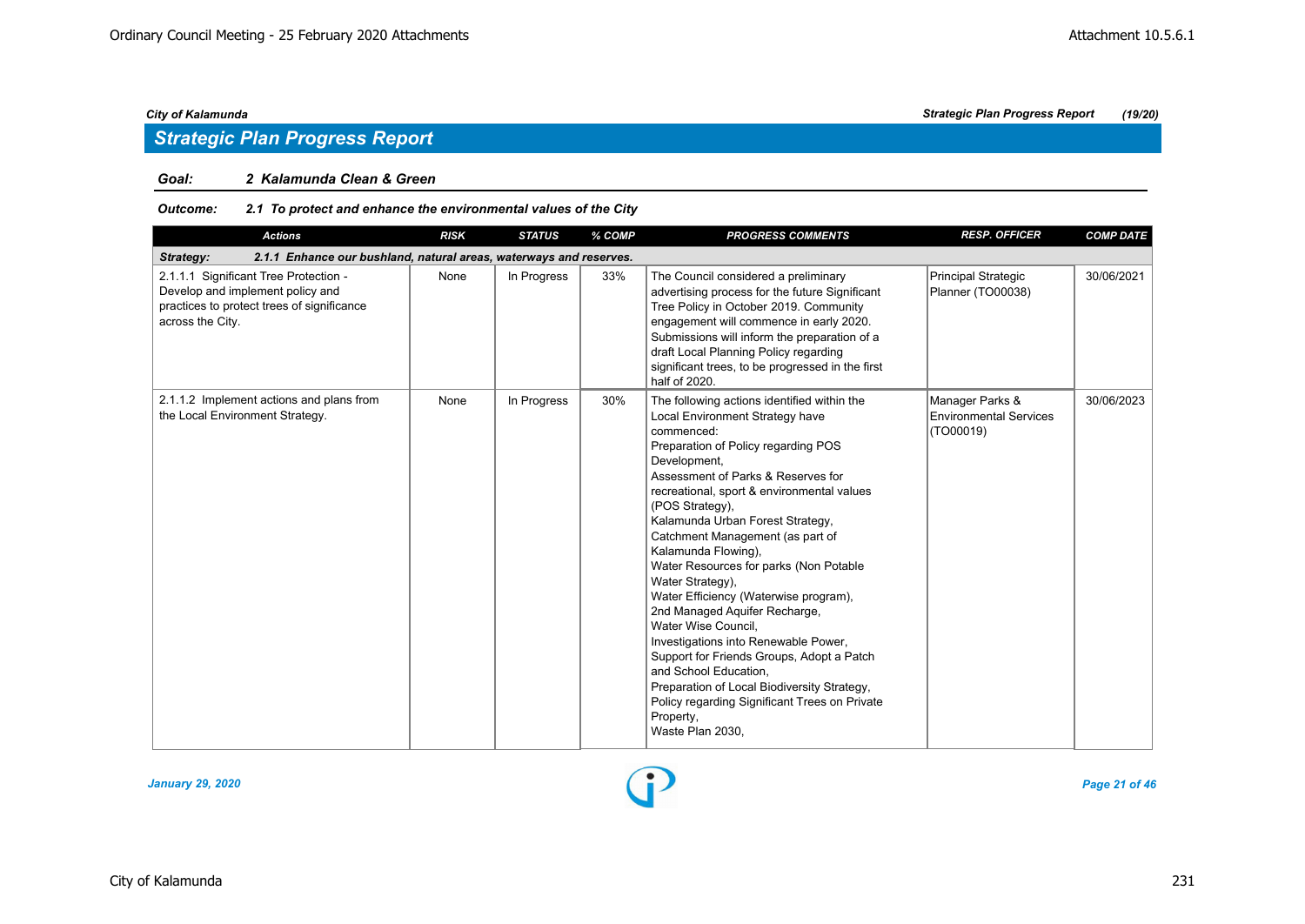### *Goal: 2 Kalamunda Clean & Green*

#### *Outcome: 2.1 To protect and enhance the environmental values of the City*

| <b>Actions</b>                                                                                                                                                                                               | <b>RISK</b> | <b>STATUS</b> | % COMP | <b>PROGRESS COMMENTS</b>                                                                                                                                                                                                  | <b>RESP. OFFICER</b>                                          | <b>COMP DATE</b> |  |  |  |
|--------------------------------------------------------------------------------------------------------------------------------------------------------------------------------------------------------------|-------------|---------------|--------|---------------------------------------------------------------------------------------------------------------------------------------------------------------------------------------------------------------------------|---------------------------------------------------------------|------------------|--|--|--|
| 2.1.1 Enhance our bushland, natural areas, waterways and reserves.<br>Strategy:                                                                                                                              |             |               |        |                                                                                                                                                                                                                           |                                                               |                  |  |  |  |
|                                                                                                                                                                                                              |             |               |        | <b>Litter Reduction</b>                                                                                                                                                                                                   |                                                               |                  |  |  |  |
| <b>Actions</b>                                                                                                                                                                                               | <b>RISK</b> | <b>STATUS</b> | % COMP | <b>PROGRESS COMMENTS</b>                                                                                                                                                                                                  | <b>RESP. OFFICER</b>                                          | <b>COMP DATE</b> |  |  |  |
| 2.1.2 Support the conservation and enhancement of our biodiversity.<br>Strategy:                                                                                                                             |             |               |        |                                                                                                                                                                                                                           |                                                               |                  |  |  |  |
| 2.1.2.1 Develop the 2020 Local<br><b>Biodiversity Strategy</b>                                                                                                                                               | None        | In Progress   | 40%    | Scope of services needed to develop the<br>Local Biodiversity Strategy has been<br>developed and discussed with KEAC.<br>Engagement of consultancy support to<br>develop the Strategy is anticipated for January<br>2020. | Manager Parks &<br><b>Environmental Services</b><br>(TO00019) | 30/06/2020       |  |  |  |
| <b>Actions</b>                                                                                                                                                                                               | <b>RISK</b> | <b>STATUS</b> | % COMP | <b>PROGRESS COMMENTS</b>                                                                                                                                                                                                  | <b>RESP. OFFICER</b>                                          | <b>COMP DATE</b> |  |  |  |
| 2.1.3 Community engagement and education in environmental management.<br>Strategy:                                                                                                                           |             |               |        |                                                                                                                                                                                                                           |                                                               |                  |  |  |  |
| 2.1.3.1 Environmental Education<br>Program<br>[A] Deliver targeted environmental<br>education events to improve community<br>skills and awareness<br>[B] Engage local schools in the<br>Adopt-A-Spot program | None        | In Progress   | 50%    | All Education Programs and Adopt a<br>Spot engagement activities are on target.                                                                                                                                           | Manager Parks &<br><b>Environmental Services</b><br>(TO00019) | 30/06/2020       |  |  |  |

*Outcome: 2.2 To achieve environmental sustainability through effective natural resource management*

| <b>Actions</b>                                                                                                                                | <b>RISK</b> | <b>STATUS</b> | % COMP | <b>PROGRESS COMMENTS</b>                                                                                                                                                                                    | <b>RESP. OFFICER</b>                                    | <b>COMP DATE</b> |  |  |  |  |
|-----------------------------------------------------------------------------------------------------------------------------------------------|-------------|---------------|--------|-------------------------------------------------------------------------------------------------------------------------------------------------------------------------------------------------------------|---------------------------------------------------------|------------------|--|--|--|--|
| 2.2.1 Facilitate the appropriate use of water and energy supplies for the City.<br>Strategy:                                                  |             |               |        |                                                                                                                                                                                                             |                                                         |                  |  |  |  |  |
| 2.2.1.1 Develop a potable water plan<br>aimed at ensuring efficient and effective<br>use of potable water within City operated<br>facilities. | None        | In Progress   | 5%     | Work has commenced on identifying key sites<br>and outcomes for a potable water plan. Once<br>Water Corporation endorse the City's<br>Waterwise plan, specific actions can be<br>developed and implemented. | Manager Asset &<br><b>Waste Operations</b><br>(TO00017) | 30/06/2020       |  |  |  |  |
|                                                                                                                                               |             |               |        |                                                                                                                                                                                                             |                                                         |                  |  |  |  |  |

*January 29, 2020 Page 22 of 46*

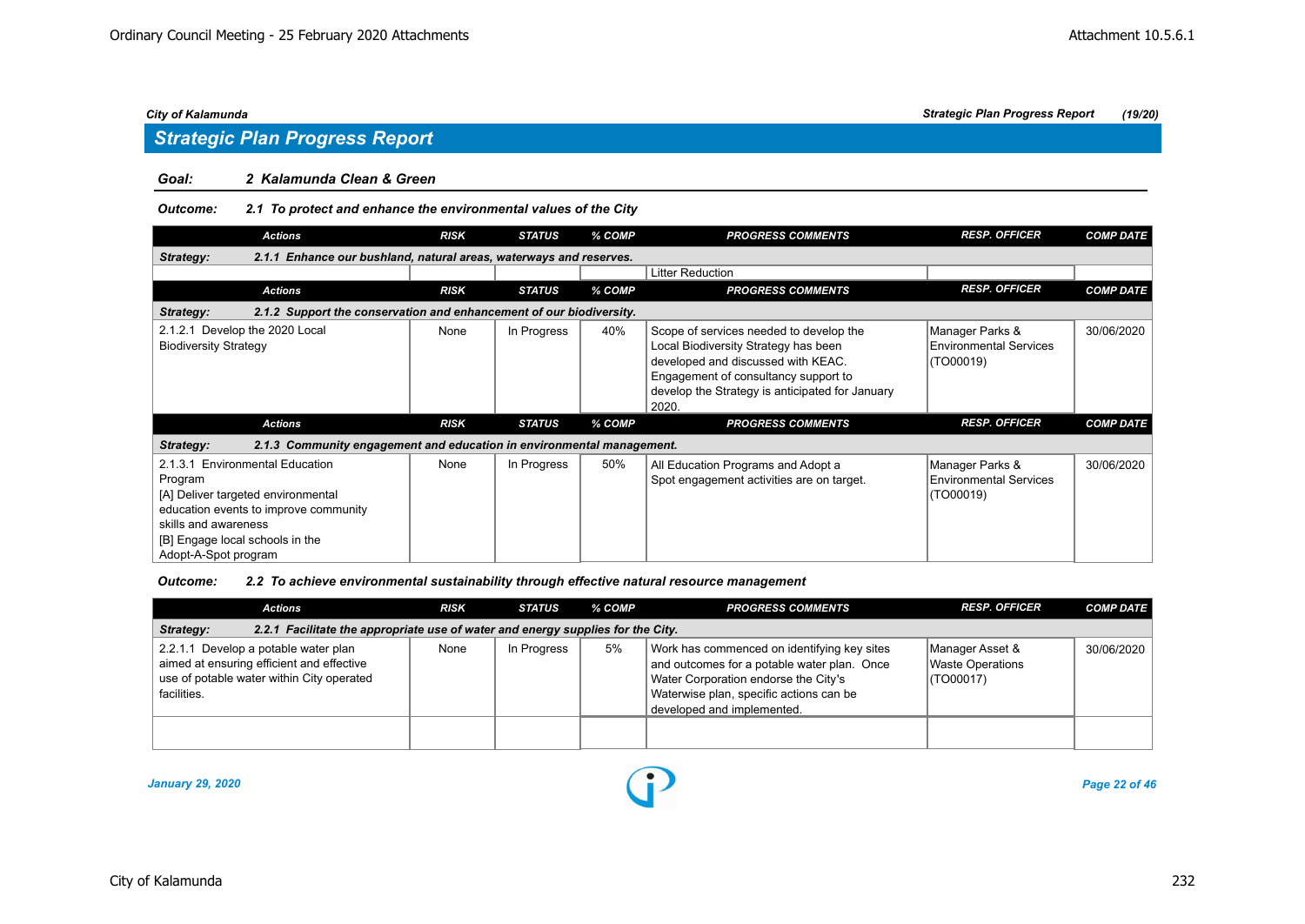### *Goal: 2 Kalamunda Clean & Green*

## *Outcome: 2.2 To achieve environmental sustainability through effective natural resource management*

| <b>Actions</b>                                                                                                                                                                                                    | <b>RISK</b> | <b>STATUS</b> | % COMP | <b>PROGRESS COMMENTS</b>                                                                                                                                                                                                                                                                                                                                                                                                                                                                                                                                                                                                                                | <b>RESP. OFFICER</b>                                          | <b>COMP DATE</b> |
|-------------------------------------------------------------------------------------------------------------------------------------------------------------------------------------------------------------------|-------------|---------------|--------|---------------------------------------------------------------------------------------------------------------------------------------------------------------------------------------------------------------------------------------------------------------------------------------------------------------------------------------------------------------------------------------------------------------------------------------------------------------------------------------------------------------------------------------------------------------------------------------------------------------------------------------------------------|---------------------------------------------------------------|------------------|
| 2.2.1 Facilitate the appropriate use of water and energy supplies for the City.<br>Strategy:                                                                                                                      |             |               |        |                                                                                                                                                                                                                                                                                                                                                                                                                                                                                                                                                                                                                                                         |                                                               |                  |
| 2.2.1.2 Energy Management Plan -<br>analyse energy consumption by type in<br>City managed and owned facilities.<br>Develop a plan to reduce consumption,<br>including energy auditing and efficiency<br>measures. | None        | In Progress   | 10%    | Works have been undertaken through<br>selective Capital Works projects to upgrade<br>lighting at Ray Owen Basketball courts and<br>Hartfield Park Recreation Centre to LED<br>lighting in order to reduce carbon footprint,<br>energy costs and increase lifespan of lights.<br>Further works are planned at KPAC and other<br>sites during remainder of 2019/2020.<br>LED Streetlighting has been mandated by City<br>Engineering team for all new subdivision<br>developments and where possible working<br>with Western Power as individual street lights<br>are replaced.<br>Formalised Energy Management Plan will be<br>drafted by end June 2020. | Manager Asset &<br><b>Waste Operations</b><br>(TO00017)       | 30/06/2021       |
| 2.2.1.3 Waterwise - The City is<br>recognised as a Waterwise Council by the<br>Water Corporation.                                                                                                                 | None        | In Progress   | 95%    | City's Waterwise Plan including Action Plan<br>has been signed and delivered to the Water<br>Corporation for their ratification.                                                                                                                                                                                                                                                                                                                                                                                                                                                                                                                        | Manager Parks &<br><b>Environmental Services</b><br>(TO00019) | 31/12/2019       |
| <b>Actions</b>                                                                                                                                                                                                    | <b>RISK</b> | <b>STATUS</b> | % COMP | <b>PROGRESS COMMENTS</b>                                                                                                                                                                                                                                                                                                                                                                                                                                                                                                                                                                                                                                | <b>RESP. OFFICER</b>                                          | <b>COMP DATE</b> |
| Strategy:<br>2.2.2 Use technology to produce innovative solutions to reduce power and water usage.                                                                                                                |             |               |        |                                                                                                                                                                                                                                                                                                                                                                                                                                                                                                                                                                                                                                                         |                                                               |                  |
| 2.2.2.1 Water Resource Plan<br>(Non-Potable) - Develop a non-potable<br>water master plan for irrigation of parks,<br>reserves and other POS to reduce use of<br>potable supply including MAR.                    | None        | In Progress   | 90%    | A draft Non Potable master plan is 90%<br>complete and will be presented to Council in<br>the 3rd quarter 2019/2020 FY.                                                                                                                                                                                                                                                                                                                                                                                                                                                                                                                                 | <b>Acting Manager Asset</b><br>Delivery (PD00004)             | 31/03/2020       |
| 2.2.2.2 Renewable Electricity Plan -<br>Undertake a feasibility study into the                                                                                                                                    | None        | In Progress   | 50%    | The City has completed a pre-feasibility study<br>for a solar photo voltaic farm which has the                                                                                                                                                                                                                                                                                                                                                                                                                                                                                                                                                          | <b>Director Asset Services</b><br>(DE00002)                   | 30/06/2020       |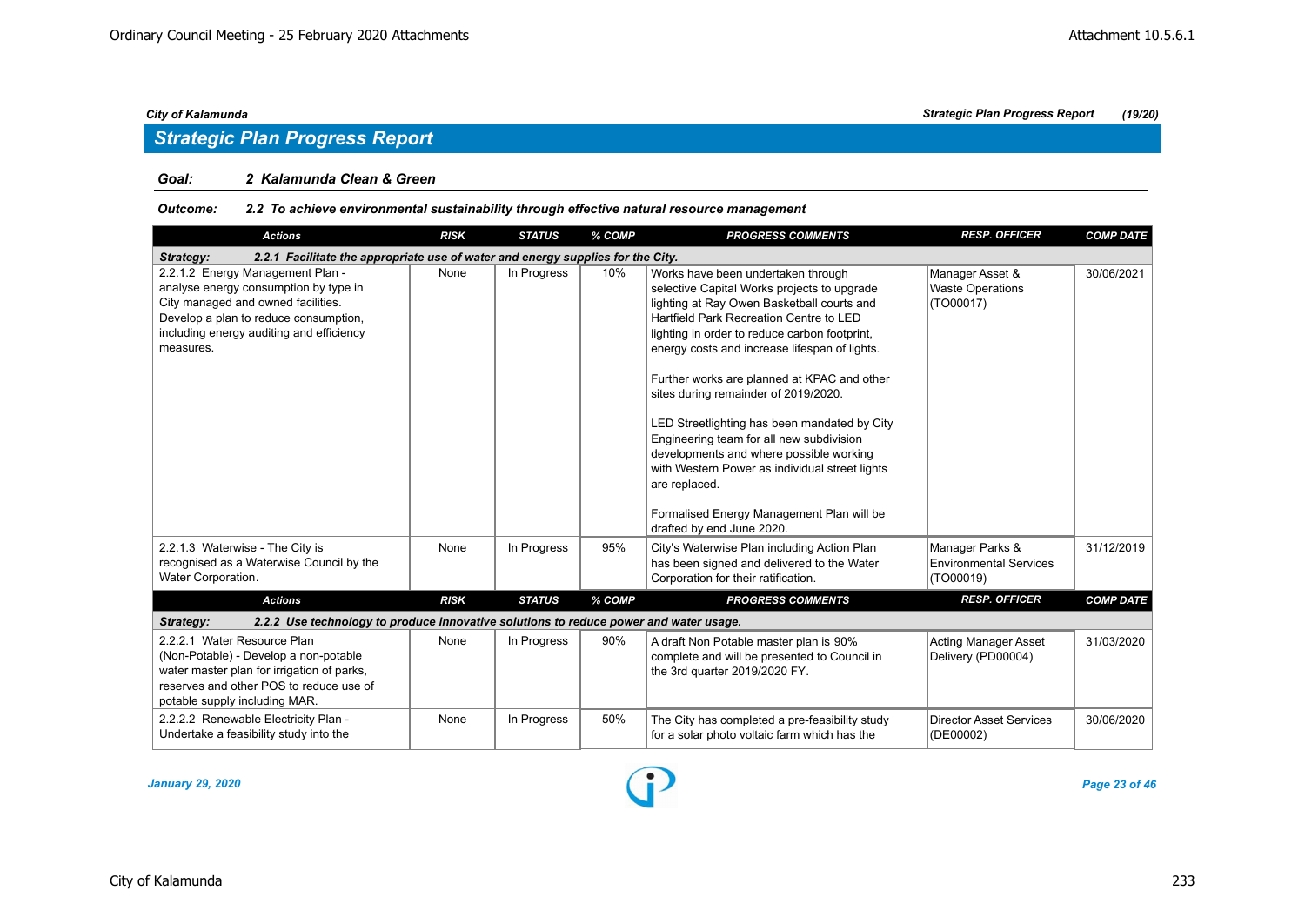### *Goal: 2 Kalamunda Clean & Green*

#### *Outcome: 2.2 To achieve environmental sustainability through effective natural resource management*

| Actions                                                                                            | <b>RISK</b> | <b>STATUS</b> | % COMP | <b>PROGRESS COMMENTS</b>                         | <b>RESP. OFFICER</b> | <b>COMP DATE</b> |  |  |  |
|----------------------------------------------------------------------------------------------------|-------------|---------------|--------|--------------------------------------------------|----------------------|------------------|--|--|--|
| 2.2.2 Use technology to produce innovative solutions to reduce power and water usage.<br>Strategy: |             |               |        |                                                  |                      |                  |  |  |  |
| potential for the City to facilitate a                                                             |             |               |        | capability to offset 100% of the electricity     |                      |                  |  |  |  |
| large-scale solar PV farm on City land to                                                          |             |               |        | carbon footprint of the City's owned &           |                      |                  |  |  |  |
| offset its carbon footprint from electricity                                                       |             |               |        | operated facilities. This prefeasibility study   |                      |                  |  |  |  |
| usage.                                                                                             |             |               |        | was endorsed by Council at the Nov 2019          |                      |                  |  |  |  |
|                                                                                                    |             |               |        | OCM. A brief for consultancy support to          |                      |                  |  |  |  |
|                                                                                                    |             |               |        | develop the feasibility study has been finalised |                      |                  |  |  |  |
|                                                                                                    |             |               |        | and engagement to occur in the 3rd guarter of    |                      |                  |  |  |  |
|                                                                                                    |             |               |        | 2019/2020.                                       |                      |                  |  |  |  |

#### *Outcome: 2.3 To reduce the amount of waste produced and increase the amount of reuse and recycling of waste*

|                                     | <b>Actions</b>                                                                                                           | <b>RISK</b> | <b>STATUS</b> | % COMP | <b>PROGRESS COMMENTS</b>                                                                                                                                                                                                                                                                                                                                                                                                              | <b>RESP. OFFICER</b>                                    | <b>COMP DATE</b> |
|-------------------------------------|--------------------------------------------------------------------------------------------------------------------------|-------------|---------------|--------|---------------------------------------------------------------------------------------------------------------------------------------------------------------------------------------------------------------------------------------------------------------------------------------------------------------------------------------------------------------------------------------------------------------------------------------|---------------------------------------------------------|------------------|
| Strategy:                           | 2.3.1 Identify and implement strategies to reduce waste.                                                                 |             |               |        |                                                                                                                                                                                                                                                                                                                                                                                                                                       |                                                         |                  |
| Plan 2030                           | 2.3.1.1 Develop the Kalamunda Waste                                                                                      | None        | In Progress   | 67%    | The City is progressing the project plan for<br>Waste Plan 2030.<br>DWER have provided templates.<br>EMRC officer to assist formalising plan when<br>appointed Late Jan 2020.<br>Better Bins Funding Agreement Signed and<br>returned to DWER.<br>Continuing to work with EMRC for their FOGO<br>(Food Organics & Garden Organics) Strategy<br>which is consistent with the WARR.<br>Community engagement plan is being<br>finalised. | Manager Asset &<br><b>Waste Operations</b><br>(TO00017) | 30/06/2020       |
| options for upgrading the Walliston | 2.3.1.2 Walliston Resource Recovery<br>Facility review - Investigate and develop<br>Resource Recovery in accordance with | None        | In Progress   | 80%    | Contact with DWER early December 2019<br>indicated they were not too far off providing a<br>draft licence for the City to comment on, they<br>are assessing the minor clearing required.                                                                                                                                                                                                                                              | Manager Asset &<br><b>Waste Operations</b><br>(TO00017) | 30/06/2020       |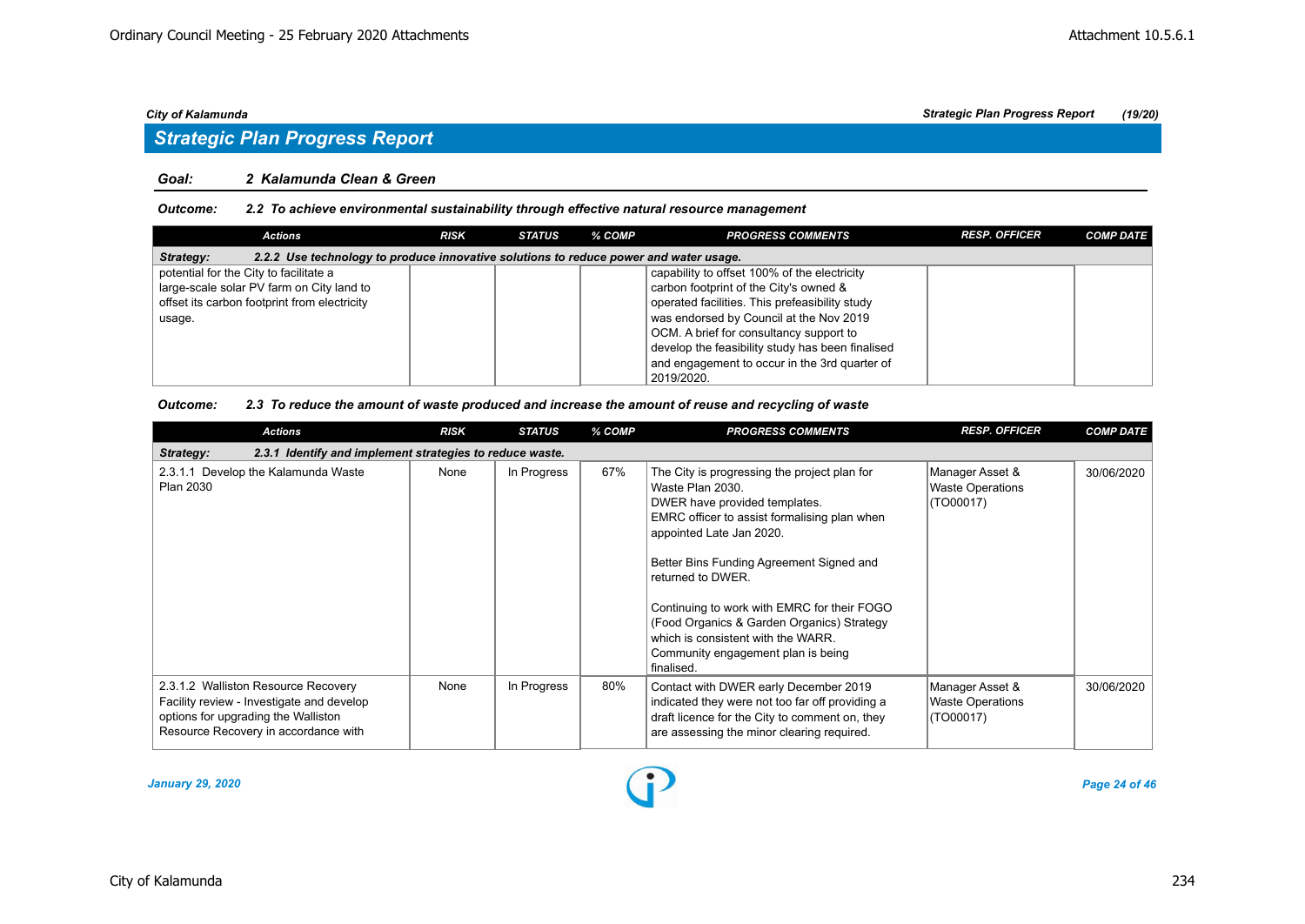## *Strategic Plan Progress Report*

### *Goal: 2 Kalamunda Clean & Green*

#### *Outcome: 2.3 To reduce the amount of waste produced and increase the amount of reuse and recycling of waste*

| <b>Actions</b>                                                        | <b>RISK</b> | <b>STATUS</b> | % COMP | <b>PROGRESS COMMENTS</b>                                                                                                                                                                                                                    | <b>RESP. OFFICER</b> | <b>COMP DATE</b> |
|-----------------------------------------------------------------------|-------------|---------------|--------|---------------------------------------------------------------------------------------------------------------------------------------------------------------------------------------------------------------------------------------------|----------------------|------------------|
| 2.3.1 Identify and implement strategies to reduce waste.<br>Strategy: |             |               |        |                                                                                                                                                                                                                                             |                      |                  |
| licencing conditions.                                                 |             |               |        | This is expected towards end of January                                                                                                                                                                                                     |                      |                  |
|                                                                       |             |               |        | 2020. All requests for information from DWER                                                                                                                                                                                                |                      |                  |
|                                                                       |             |               |        | have been responded to within timeframes                                                                                                                                                                                                    |                      |                  |
|                                                                       |             |               |        | given.                                                                                                                                                                                                                                      |                      |                  |
|                                                                       |             |               |        | We anticipate that the conditions of licence<br>from DWER will necessitate installation of<br>sound walls within the Transfer Station and<br>funding has been provided in the 2019/2020<br>Capital Works Program to undertake this<br>work. |                      |                  |

#### *Outcome: 2.4 To ensure contaminated sites are safe and managed to ultimate use*

| <b>Actions</b>                                                                                                                                                                                                                                                | <b>RISK</b> | <b>STATUS</b> | % COMP | <b>PROGRESS COMMENTS</b>                                                                                                                                                                                                                                                                                                                                                                                                                                                                                                                                                                                   | <b>RESP. OFFICER</b>                                      | <b>COMP DATE</b> |  |  |  |  |
|---------------------------------------------------------------------------------------------------------------------------------------------------------------------------------------------------------------------------------------------------------------|-------------|---------------|--------|------------------------------------------------------------------------------------------------------------------------------------------------------------------------------------------------------------------------------------------------------------------------------------------------------------------------------------------------------------------------------------------------------------------------------------------------------------------------------------------------------------------------------------------------------------------------------------------------------------|-----------------------------------------------------------|------------------|--|--|--|--|
| 2.4.1 Identify, examine and manage risk associated with contaminated sites.<br>Strategy:                                                                                                                                                                      |             |               |        |                                                                                                                                                                                                                                                                                                                                                                                                                                                                                                                                                                                                            |                                                           |                  |  |  |  |  |
| 2.4.1.1 Contaminated Site Investigation<br>and Management - appropriately<br>investigate all City controlled<br>contaminated sites and identify potential<br>risks and issues that require mitigation in<br>line with policy and legislative<br>requirements. | None        | In Progress   | 43%    | - Brand Rd - Stage 2 Detailed Site<br>Investigation has commenced, the installation<br>of bores and other sampling equipment is to<br>be completed by end of February 2020.<br>Private Bore Sampling is scheduled in<br>January 2020. Affected sites have been<br>reported to DWER and contact made with<br>landowners.<br>- Dawson Avenue/Pioneer Park - Request for<br>quote prepared for preparation of tender<br>scope. Will go to market in January.<br>- Ledger Rd - Biannual emu pick to remove<br>asbestos has occurred, dam has been<br>sampled and asbestos management plan has<br>been updated. | Coordinator<br>Environmental Health<br>Services (CS00006) | 30/06/2020       |  |  |  |  |

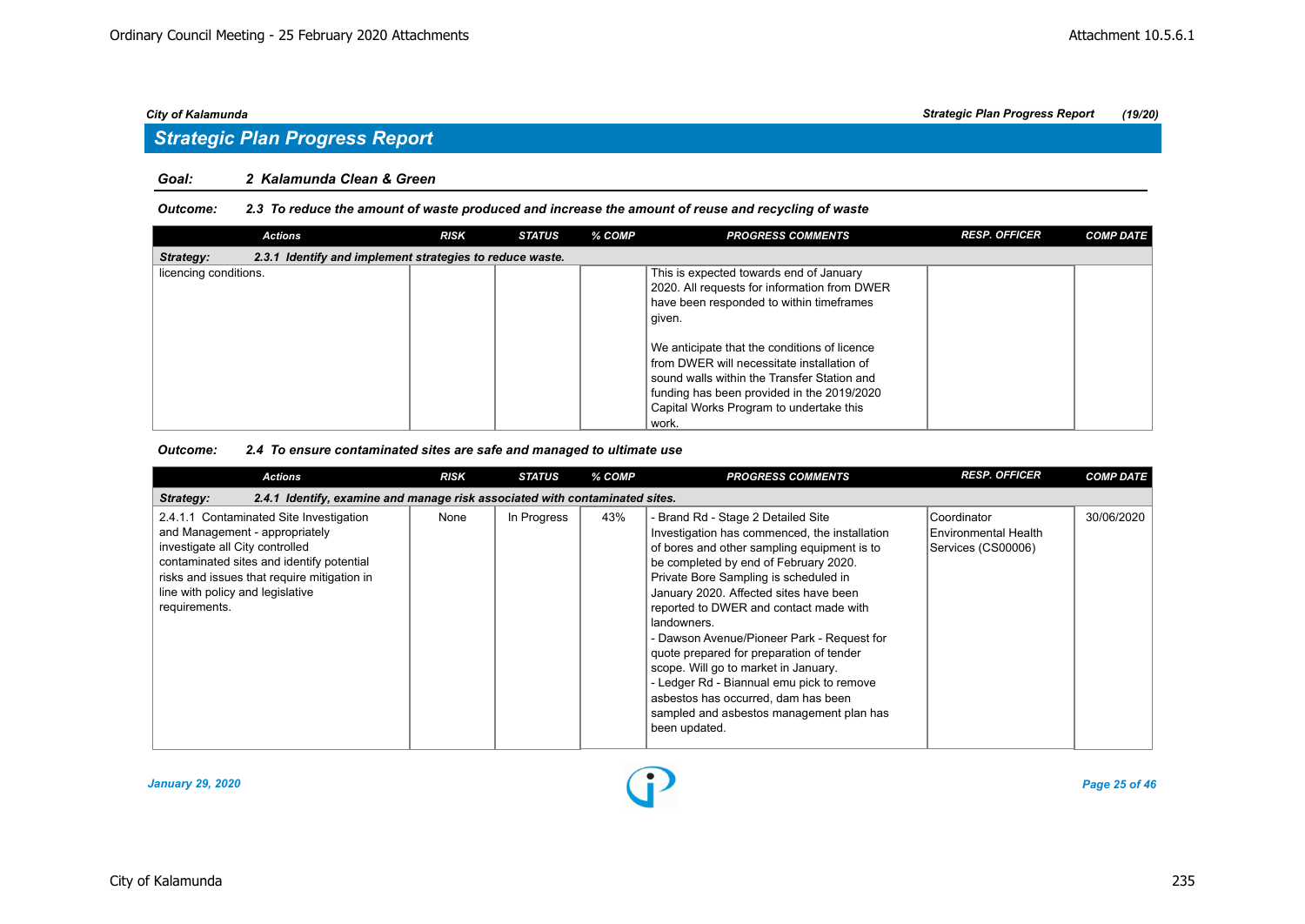### *Goal: 2 Kalamunda Clean & Green*

#### *Outcome: 2.4 To ensure contaminated sites are safe and managed to ultimate use*

|           | Actions                                                                     | <b>RISK</b> | <b>STATUS</b> | % COMP | <b>PROGRESS COMMENTS</b>                     | <b>RESP. OFFICER</b> | <b>COMP DATE</b> |  |  |  |
|-----------|-----------------------------------------------------------------------------|-------------|---------------|--------|----------------------------------------------|----------------------|------------------|--|--|--|
| Strategy: | 2.4.1 Identify, examine and manage risk associated with contaminated sites. |             |               |        |                                              |                      |                  |  |  |  |
|           |                                                                             |             |               |        | - Maida Vale Reserve - DWER have             |                      |                  |  |  |  |
|           |                                                                             |             |               |        | requested an update on this site, will begin |                      |                  |  |  |  |
|           |                                                                             |             |               |        | procurement process for Preliminary Site     |                      |                  |  |  |  |
|           |                                                                             |             |               |        | Investigation on the site in January 2020.   |                      |                  |  |  |  |

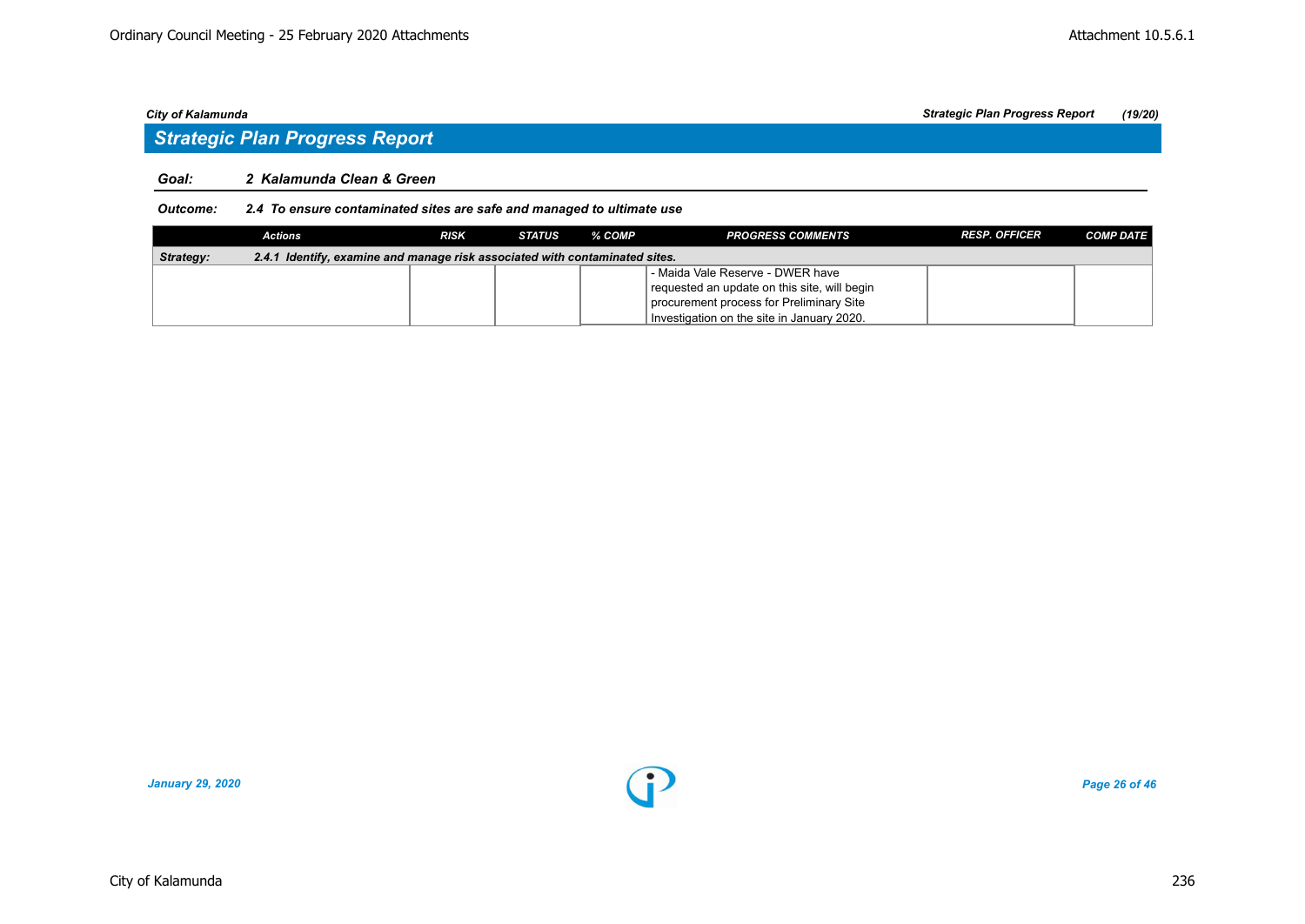## *Goal: 3 Kalamunda Develops*

| <b>Actions</b>                                                                                                                                                                                | <b>RISK</b> | <b>STATUS</b> | % COMP | <b>PROGRESS COMMENTS</b>                                                                                                                                                                                                                                                                                                                                                                                                                                                                                                                                                                                                                                                                                                                                                                                                                                                                                                                                                                                                                                                         | <b>RESP. OFFICER</b>                     | <b>COMP DATE</b> |
|-----------------------------------------------------------------------------------------------------------------------------------------------------------------------------------------------|-------------|---------------|--------|----------------------------------------------------------------------------------------------------------------------------------------------------------------------------------------------------------------------------------------------------------------------------------------------------------------------------------------------------------------------------------------------------------------------------------------------------------------------------------------------------------------------------------------------------------------------------------------------------------------------------------------------------------------------------------------------------------------------------------------------------------------------------------------------------------------------------------------------------------------------------------------------------------------------------------------------------------------------------------------------------------------------------------------------------------------------------------|------------------------------------------|------------------|
| Strategy:                                                                                                                                                                                     |             |               |        | 3.1.1 Plan for diverse and sustainable housing, community facilities and industrial development to meet changing social and economic needs.                                                                                                                                                                                                                                                                                                                                                                                                                                                                                                                                                                                                                                                                                                                                                                                                                                                                                                                                      |                                          |                  |
| 3.1.1.1 Local Planning Strategy and<br>Scheme Review - Review the Local<br>Planning Strategy, ensuring sustainable<br>development and preservation of<br>environmental values are recognised. | None        | In Progress   | 70%    | Public Open Space Strategy:<br>- Public Open Space Strategy adopted by<br>Council in July 2018 and is currently in<br>implementation phase.<br>Industrial Development Strategy:<br>- Industrial Development Strategy adopted by<br>Council in December 2018 and is currently in<br>implementation phase.<br>Environmental Land Use Planning Strategy:<br><b>Environmental Land Use Planning Strategy</b><br>adopted by Council in July 2019 and is<br>currently in implementation phase.<br><b>Activity Centres Strategy:</b><br>- Draft Activity Centre Strategy has been<br>prepared.<br>- Feedback from Councillor's Strategic Retreat<br>in Feb 2019 has been assimilated into the<br>document.<br>- Scheduled to be presented to Council for<br>public advertising at the same time as the<br>Kalamunda Activity Centre Plan in Q1 of 2020.<br>Housing Strategy:<br>- The draft Housing Strategy has been<br>prepared and preliminary community<br>engagement is complete.<br>- Scheduled to be presented to Council in Q4<br>of 2019 or Q1 of 2020 for public advertising. | Principal Strategic<br>Planner (TO00038) | 30/06/2022       |

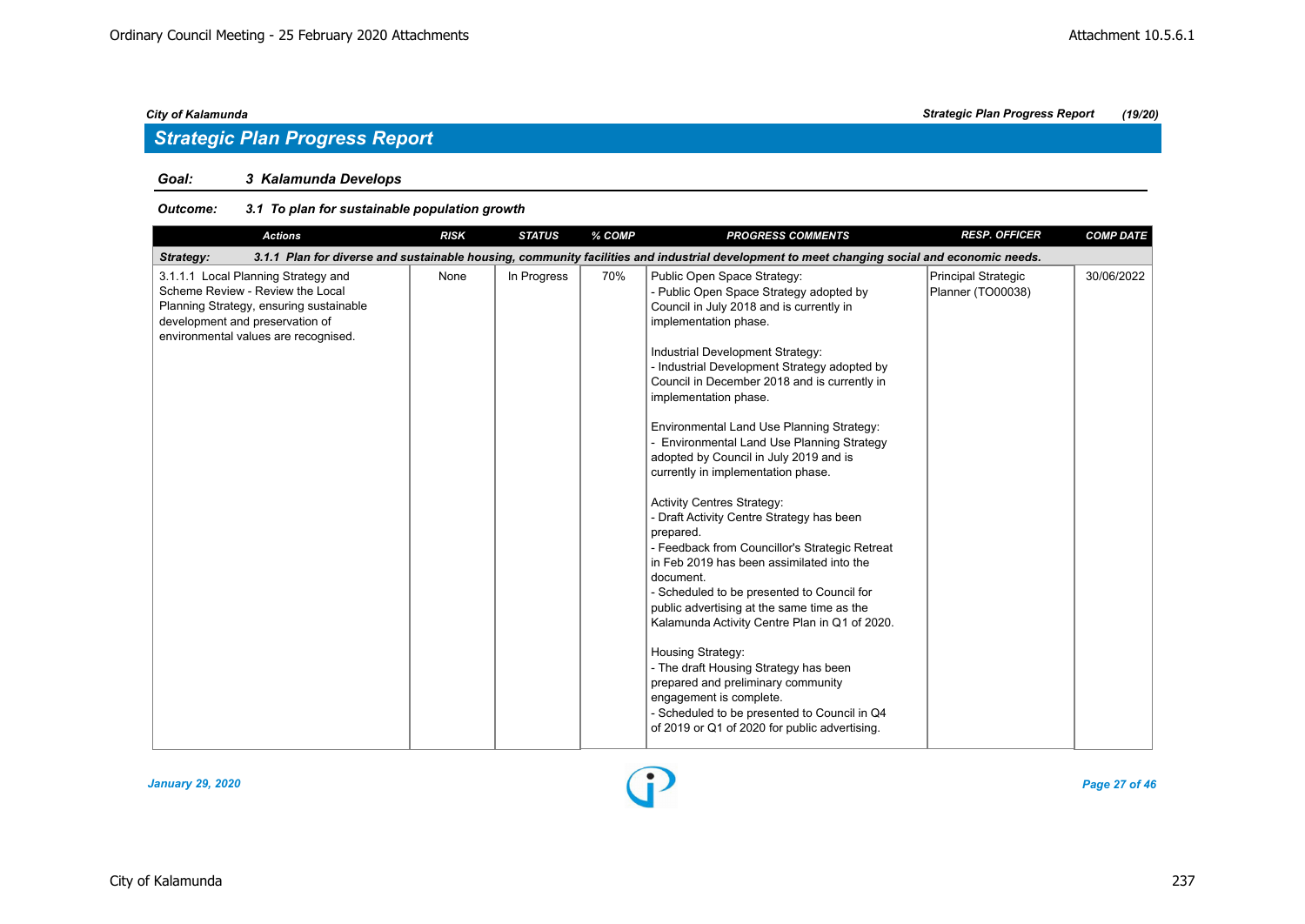## *Goal: 3 Kalamunda Develops*

| <b>Actions</b>                                                                                             | <b>RISK</b> | <b>STATUS</b> | % COMP | <b>PROGRESS COMMENTS</b>                                                                                                                                                                                                                                                                                                                                                                                                                                                                                                                                                                                                       | <b>RESP. OFFICER</b>                            | <b>COMP DATE</b> |
|------------------------------------------------------------------------------------------------------------|-------------|---------------|--------|--------------------------------------------------------------------------------------------------------------------------------------------------------------------------------------------------------------------------------------------------------------------------------------------------------------------------------------------------------------------------------------------------------------------------------------------------------------------------------------------------------------------------------------------------------------------------------------------------------------------------------|-------------------------------------------------|------------------|
| Strategy:                                                                                                  |             |               |        | 3.1.1 Plan for diverse and sustainable housing, community facilities and industrial development to meet changing social and economic needs.                                                                                                                                                                                                                                                                                                                                                                                                                                                                                    |                                                 |                  |
|                                                                                                            |             |               |        | <b>Rural Strategy:</b><br>- Draft Rural Strategy has been scoped with<br>parts progressed.<br>- Considers preliminary outcomes from<br>investigations undertaken by Department of<br>Primary Industries and Regional Development<br>and the Department of Water and<br>Environment Regulation.<br>- Further progress is pending outcomes from<br>the State Government Pickering Brook and<br>Surrounds Sustainability and Tourism<br>Taskforce and Working Group.<br>Infrastructure and Servicing Strategy:<br>- the final sub-strategy to the above, to be<br>assimilated into the future Local Planning<br>Strategy in 2020. |                                                 |                  |
| 3.1.1.2 Develop activity centre plans for<br>the City's district centres in Kalamunda<br>and Forrestfield. | None        | In Progress   | 75%    | - The draft Kalamunda Activity Centre Plan<br>(KACP) was adopted by the Council for<br>advertising in May 2019;<br>- Public advertising completed September<br>2019;<br>- Currently considering submissions and<br>preparing a detailed schedule of modifications<br>to draft Kalamunda Activity Centre Plan and<br>associated information. This is expected to be<br>in a position to be presented to the Council by<br>early 2020.<br>WAPC endorsement of the KACP will<br>subsequently be required.                                                                                                                         | <b>Principal Strategic</b><br>Planner (TO00038) | 01/12/2020       |

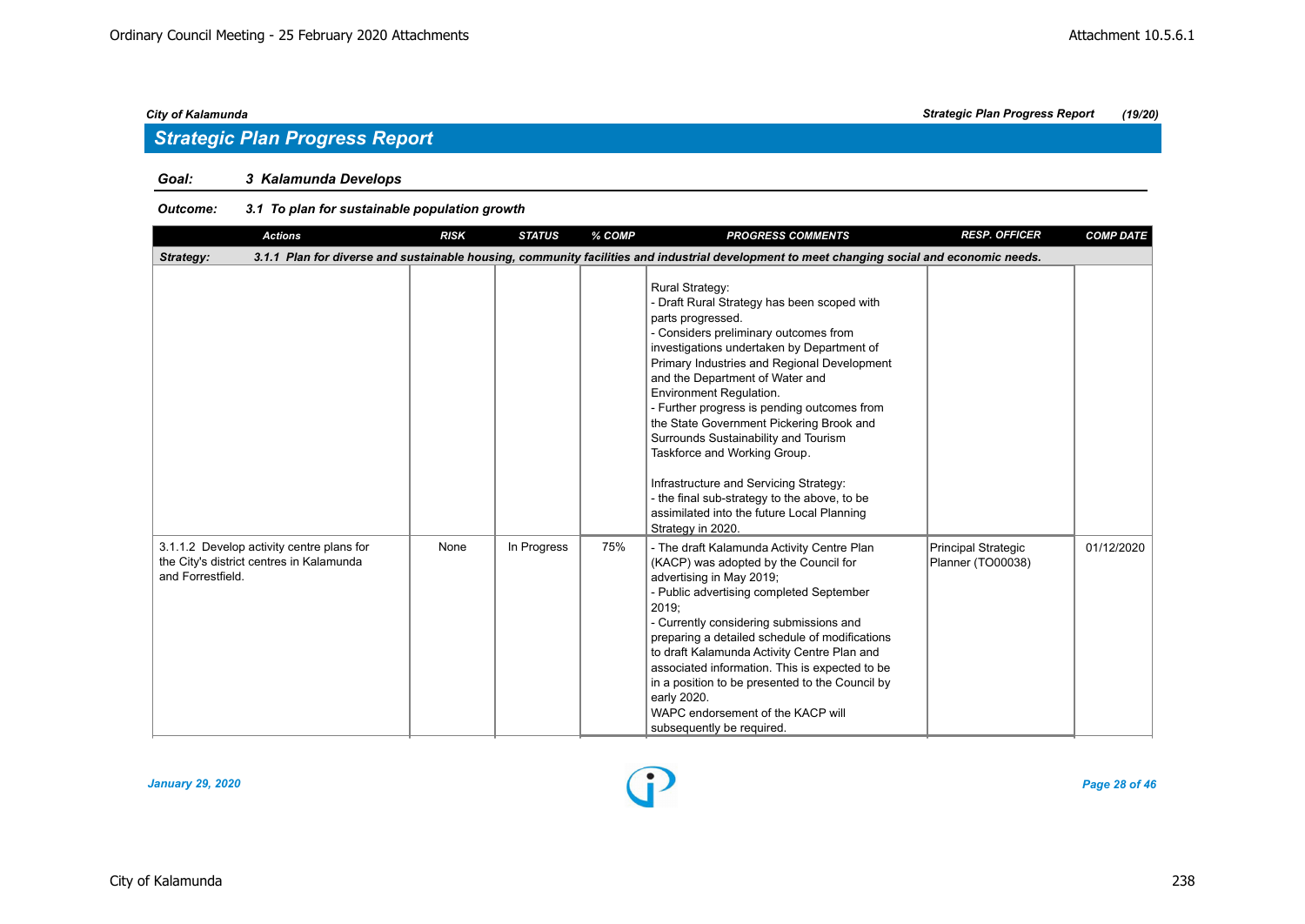## *Goal: 3 Kalamunda Develops*

| <b>Actions</b>                                                                                                                                                                                                                   | <b>RISK</b> | <b>STATUS</b> | % COMP | <b>PROGRESS COMMENTS</b>                                                                                                                                                                                                                                                                                                                                                                                                                                                                                                                                                                                                                                                                                                                                                                                                                                                                                                                                                                                                                                                                                                                                                                                    | <b>RESP. OFFICER</b>                     | <b>COMP DATE</b> |
|----------------------------------------------------------------------------------------------------------------------------------------------------------------------------------------------------------------------------------|-------------|---------------|--------|-------------------------------------------------------------------------------------------------------------------------------------------------------------------------------------------------------------------------------------------------------------------------------------------------------------------------------------------------------------------------------------------------------------------------------------------------------------------------------------------------------------------------------------------------------------------------------------------------------------------------------------------------------------------------------------------------------------------------------------------------------------------------------------------------------------------------------------------------------------------------------------------------------------------------------------------------------------------------------------------------------------------------------------------------------------------------------------------------------------------------------------------------------------------------------------------------------------|------------------------------------------|------------------|
| Strategy:                                                                                                                                                                                                                        |             |               |        | 3.1.1 Plan for diverse and sustainable housing, community facilities and industrial development to meet changing social and economic needs.                                                                                                                                                                                                                                                                                                                                                                                                                                                                                                                                                                                                                                                                                                                                                                                                                                                                                                                                                                                                                                                                 |                                          |                  |
| 3.1.1.3 Forrestfield North Structure<br>Plans: Plan for sustainable land use<br>options around the future railway station.<br>Manage consultant team to deliver<br>structure plans to facilitate subdivision<br>and development. | None        | In Progress   | 60%    | <b>Residential Precinct Local Structure Plan:</b><br>- Draft LSP adopted by Council and forwarded<br>to WAPC in Dec 2018.<br>- MRS Amendment initiation request also<br>forwarded to WAPC.<br>- WAPC's Statutory Planning Committee<br>deferred consideration of the Residential<br>Precinct LSP in May 2019 to address how<br>environmental values would be retained and<br>managed.<br>- Council resolved to appeal the WAPC on the<br>basis that no decision has been made. The<br>City is currently working through SAT to<br>resolve the environmental issues.<br>- WAPC resolved to request modifications to<br>the LSP and resubmit for approval. The<br>modifications are expected to be resubmitted<br>to the WAPC in Q2 of 2020.<br><b>Transit Oriented Development Precinct Local</b><br>Structure Plan:<br>- TOD Precinct LSP in the process of being<br>prepared with key inputs required by State<br>Government agencies.<br>- Preliminary Draft TOD Precinct LSP<br>presented to Council at Feb 2019 Strategic<br>Retreat.<br>- Preliminary Draft TOD Precinct LSP<br>forwarded to METRONET for State<br>Government Agency review March 2019.<br>- Draft TOD expected to be presented to the | Principal Strategic<br>Planner (TO00038) | 30/06/2022       |

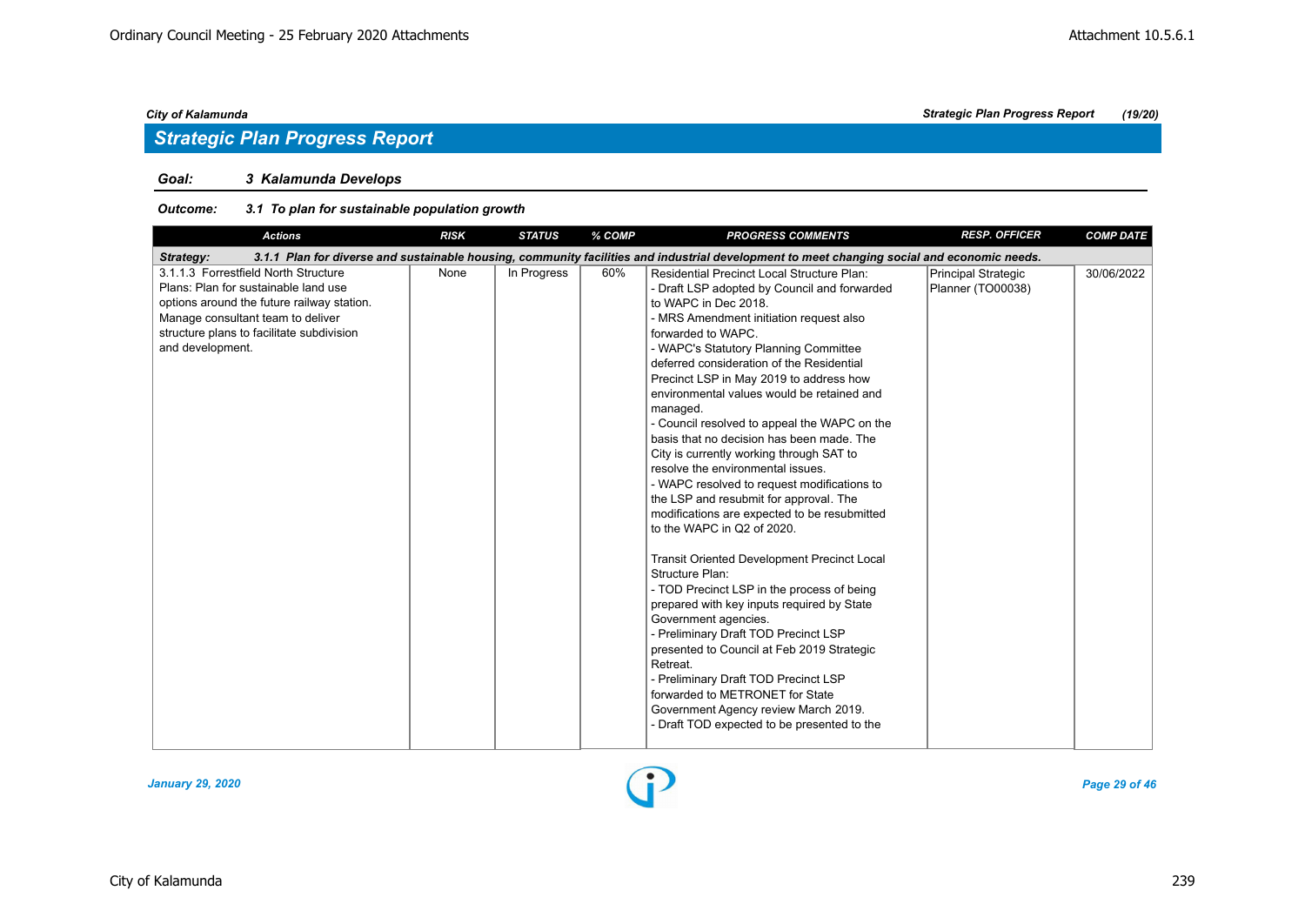## *Strategic Plan Progress Report*

## *Goal: 3 Kalamunda Develops*

## *Outcome: 3.1 To plan for sustainable population growth*

| <b>Actions</b>                                                                                                                                                                                                                                                                                               | <b>RISK</b> | <b>STATUS</b> | % COMP | <b>PROGRESS COMMENTS</b>                                                                                                                                                                                                                                                                                                                                                                                                                                                                                                                                                                                                                                                                                                                                                                                                                                                                                                                                                        | <b>RESP. OFFICER</b>                     | <b>COMP DATE</b> |  |  |  |  |
|--------------------------------------------------------------------------------------------------------------------------------------------------------------------------------------------------------------------------------------------------------------------------------------------------------------|-------------|---------------|--------|---------------------------------------------------------------------------------------------------------------------------------------------------------------------------------------------------------------------------------------------------------------------------------------------------------------------------------------------------------------------------------------------------------------------------------------------------------------------------------------------------------------------------------------------------------------------------------------------------------------------------------------------------------------------------------------------------------------------------------------------------------------------------------------------------------------------------------------------------------------------------------------------------------------------------------------------------------------------------------|------------------------------------------|------------------|--|--|--|--|
| 3.1.1 Plan for diverse and sustainable housing, community facilities and industrial development to meet changing social and economic needs.<br>Strategy:                                                                                                                                                     |             |               |        |                                                                                                                                                                                                                                                                                                                                                                                                                                                                                                                                                                                                                                                                                                                                                                                                                                                                                                                                                                                 |                                          |                  |  |  |  |  |
|                                                                                                                                                                                                                                                                                                              |             |               |        | Council by mid 2020 for the purposes of<br>initiating public advertising.<br>- TOD Precinct LSP expected to be inherited<br>by Development WA in the context of a<br>Redevelopment Scheme.                                                                                                                                                                                                                                                                                                                                                                                                                                                                                                                                                                                                                                                                                                                                                                                      |                                          |                  |  |  |  |  |
| 3.1.1.4 Planning investigation areas -<br>progress the planning, community<br>engagement and technical investigations<br>for [A] Pickering Brook townsite<br>expansion, [B] Wattle Grove South, [C]<br>Cambridge Reserve, [D] Heidelberg Park,<br>[E] Maddington Kenwick Strategic<br><b>Employment Area</b> | None        | In Progress   | 80%    | Pickering Brook townsite investigations are<br>being considered in the context of, and is<br>pending, the recommendations coming out of<br>the Pickering Brook and Surrounds<br>Sustainability and Tourism Taskforce.<br>Wattle Grove South<br>The City has appointed a planning consultant<br>to progress comprehensive community<br>engagement and land use concept plans for<br>Wattle Grove South. The community<br>engagement process commenced first with<br>online/digital engagement in late 2019.<br>Visioning workshops are expected to occur in<br>early 2020. Flora and fauna surveys were<br>undertaken in Spring 2019.<br>Cambridge Reserve concept plan is currently<br>being updated to address environmental and<br>water management constraints, expected<br>completion of concept by early 2020. An<br>amendment will subsequently be required to<br>commence the transfer process, to be<br>progressed in 2020.<br>Heidelberg Park - community consultation | Principal Strategic<br>Planner (TO00038) | 30/06/2023       |  |  |  |  |

*January 29, 2020 Page 30 of 46*

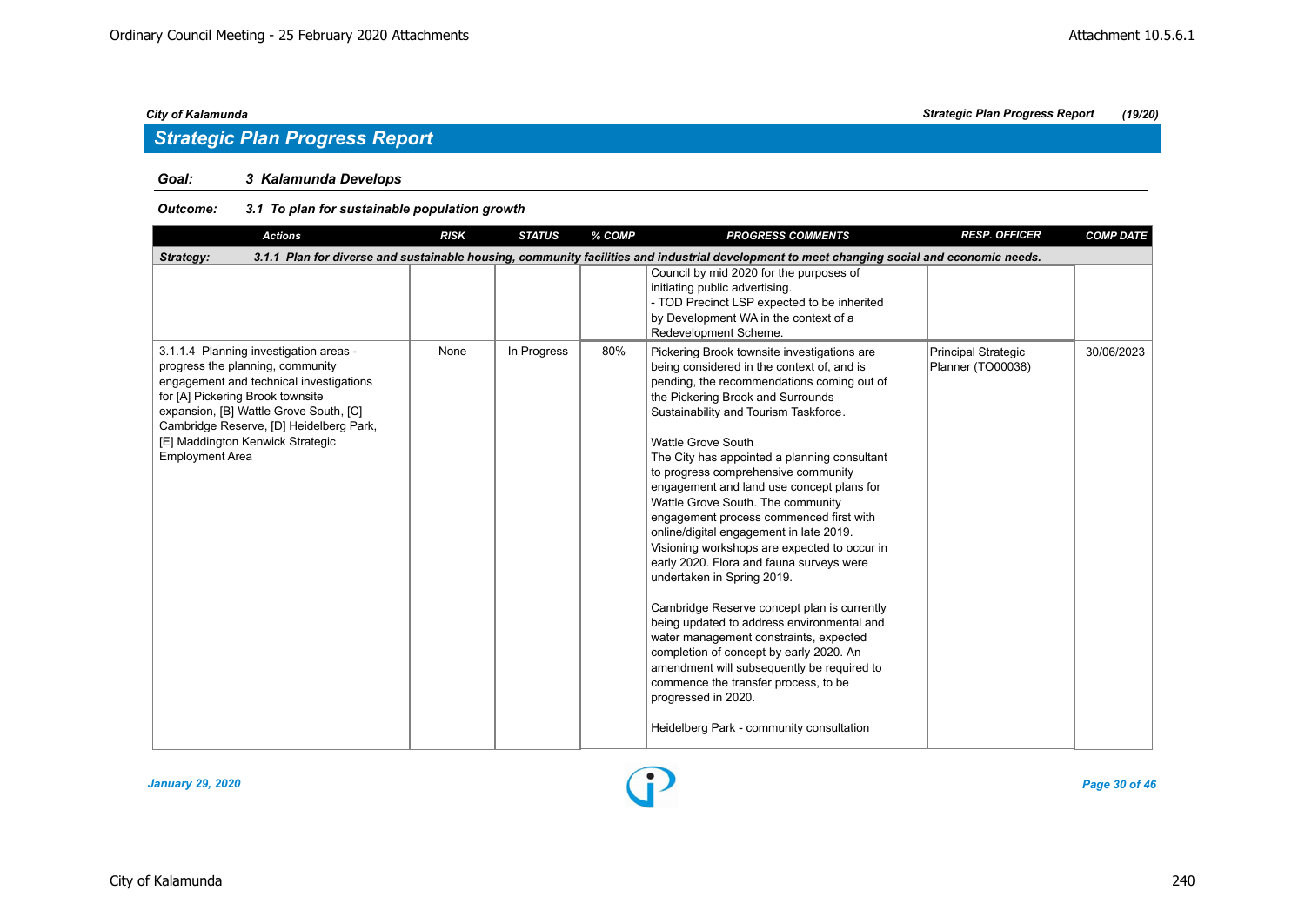## *Goal: 3 Kalamunda Develops*

| <b>Actions</b>                                                                                                                                                                                                                                                                          | <b>RISK</b>                                                                                                                                 | <b>STATUS</b> | % COMP | <b>PROGRESS COMMENTS</b>                                                                                                                                                                                                                                                                                                                                                                                                                                                                                                                                                                                                                                                                                                                                                                                                        | <b>RESP. OFFICER</b>                            | <b>COMP DATE</b> |  |  |  |  |
|-----------------------------------------------------------------------------------------------------------------------------------------------------------------------------------------------------------------------------------------------------------------------------------------|---------------------------------------------------------------------------------------------------------------------------------------------|---------------|--------|---------------------------------------------------------------------------------------------------------------------------------------------------------------------------------------------------------------------------------------------------------------------------------------------------------------------------------------------------------------------------------------------------------------------------------------------------------------------------------------------------------------------------------------------------------------------------------------------------------------------------------------------------------------------------------------------------------------------------------------------------------------------------------------------------------------------------------|-------------------------------------------------|------------------|--|--|--|--|
| Strategy:                                                                                                                                                                                                                                                                               | 3.1.1 Plan for diverse and sustainable housing, community facilities and industrial development to meet changing social and economic needs. |               |        |                                                                                                                                                                                                                                                                                                                                                                                                                                                                                                                                                                                                                                                                                                                                                                                                                                 |                                                 |                  |  |  |  |  |
|                                                                                                                                                                                                                                                                                         |                                                                                                                                             |               |        | indicated significant support for aged care and<br>public open space upgrades. The City lodged<br>a request for a Metropolitan Region Scheme<br>amendment in December 2019. The City is<br>progressing with the development of a<br>preliminary concept plan that is expected to be<br>to the Council in early 2020.<br>Maddington Kenwick Strategic Employment<br>Area<br>Area north-west of Coldwell Road requires<br>finalisation of DCP in liaison with the City of<br>Gosnells, this is underway. Flora and fauna<br>surveys are being undertaken in Spring 2019<br>for area between Coldwell and Brook Road.<br>Hydrological investigations in this area are on<br>hold pending a detailed brief being prepared<br>by the City of Gosnells in liaison with the EPA.<br>This is likely to take well into 2020 to finalise. |                                                 |                  |  |  |  |  |
| 3.1.1.5 Wattle Grove Cell 9 Project<br>Management - Undertake an annual<br>review of the Cell 9 Development<br>Contribution Plan.                                                                                                                                                       | None                                                                                                                                        | Completed     | 100%   | DCP adopted by the Council in August 2019,<br>changing the rate from \$26,588 per lot to<br>\$24,187 per lot.<br>2020 annual review to be commenced in early<br>2020.                                                                                                                                                                                                                                                                                                                                                                                                                                                                                                                                                                                                                                                           | <b>Principal Strategic</b><br>Planner (TO00038) | 30/06/2020       |  |  |  |  |
| 3.1.1.6 Operational Strategic Planning -<br>[A] FF/HW stage 1 annual DCP review,<br>FF/HW stage 1 project management. [B]<br>Review planning design guidelines. [C]<br>Incorporate review and response to<br>Government policy at strategic level as<br>required. Monitor and implement | None                                                                                                                                        | In Progress   | 70%    | FF/HW Stage 1 annual DCP review<br>commenced for 2018/19 & 2019/20. Currently<br>finalising infrastructure cost analysis. Currently<br>undertaking analysis of DCP infrastructure<br>and administrative costs with regard to the<br>appropriate calculation method - expected to<br>be initiated by the Council in 2020.                                                                                                                                                                                                                                                                                                                                                                                                                                                                                                        | Principal Strategic<br>Planner (TO00038)        | 30/06/2020       |  |  |  |  |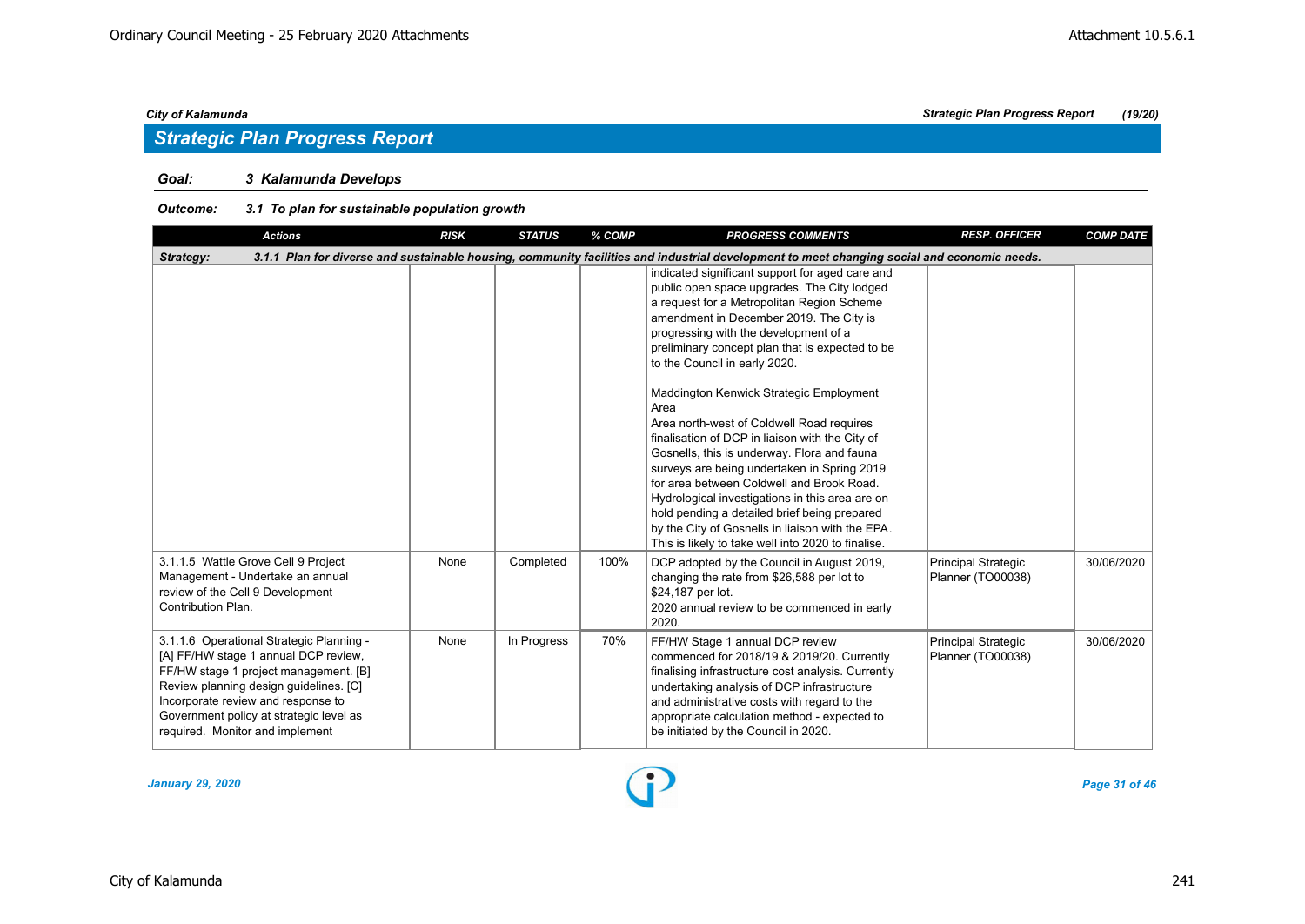## *Goal: 3 Kalamunda Develops*

| <b>Actions</b>                                                                                                                                                | <b>RISK</b> | <b>STATUS</b> | % COMP | <b>PROGRESS COMMENTS</b>                                                                                                                                                                                                                                                                                                                                                                                                                                                                                                                                                                                                                                               | <b>RESP. OFFICER</b>                   | <b>COMP DATE</b> |
|---------------------------------------------------------------------------------------------------------------------------------------------------------------|-------------|---------------|--------|------------------------------------------------------------------------------------------------------------------------------------------------------------------------------------------------------------------------------------------------------------------------------------------------------------------------------------------------------------------------------------------------------------------------------------------------------------------------------------------------------------------------------------------------------------------------------------------------------------------------------------------------------------------------|----------------------------------------|------------------|
| Strategy:                                                                                                                                                     |             |               |        | 3.1.1 Plan for diverse and sustainable housing, community facilities and industrial development to meet changing social and economic needs.                                                                                                                                                                                                                                                                                                                                                                                                                                                                                                                            |                                        |                  |
| innovative strategic planning practice.                                                                                                                       |             |               |        | FF/HW Stage 1 design guidelines adopted by<br>the Council in August 2019.<br>Provided written submissions for:<br>- Draft SPP3.6 Infrastructure Contributions<br>completed in September 2019.<br>- Draft Perth Airport Masterplan 2020<br>completed in October 2019.<br>- Draft Perth Airport West (South) Major<br>Development Plan completed in September<br>2019.<br>- Design WA Precinct Design Planning<br>Framework submission completed in October<br>2019.<br>- Action Plan for Planning Reform (August<br>2019) submission completed in September<br>2019.<br>- WAPC Aged Care Position Statement<br>submission expected to be completed in<br>February 2020. |                                        |                  |
| 3.1.1.7 Statutory Planning Processes -<br>Biennial review of existing local planning<br>policies and implement of new Local<br>Planning Policies as required. | None        | In Progress   | 50%    | Local Planning Policy 20 - Consulting Rooms<br>in Residential Areas was adopted by Council<br>for approval at the September 2019 OCM.<br>Local Planning Policy 23 - Retaining Walls<br>and Filling of Land was adopted by Council for<br>final approval at the December 2019 OCM.<br>Local Planning Policy 27 - Forrestfield/High<br>Wycombe Industrial Area Stage 1 - Design<br>Guidelines was adopted by Council for<br>approval at the August 2019 OCM.                                                                                                                                                                                                             | Manager Approval<br>Services (TO00016) | 30/06/2020       |

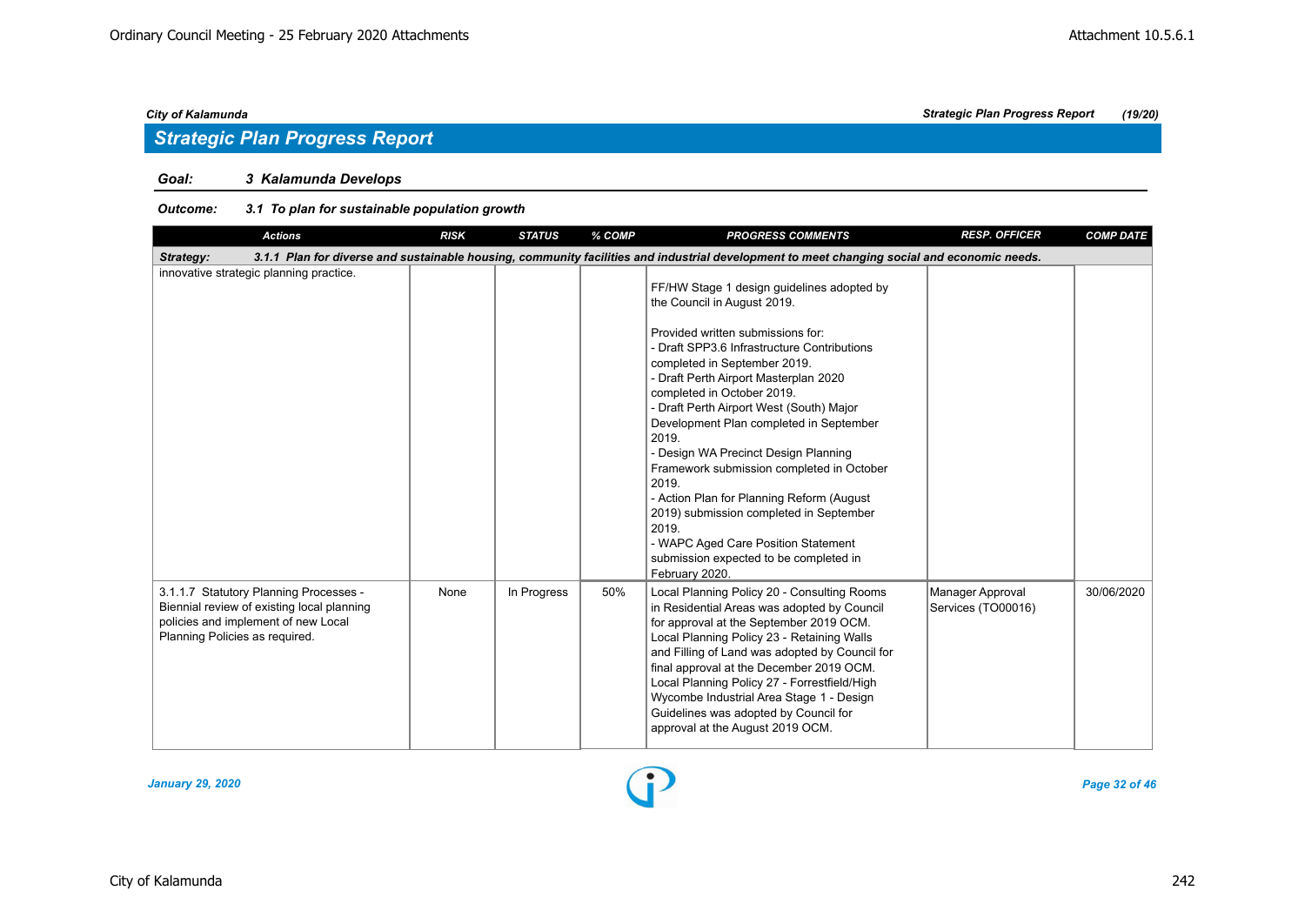## *Goal: 3 Kalamunda Develops*

| <b>Actions</b>                                                                                                                                                                                                                                            | <b>RISK</b> | <b>STATUS</b> | % COMP | <b>PROGRESS COMMENTS</b>                                                                                                                                                                                                                                                                                                                                                                                                          | <b>RESP. OFFICER</b>                            | <b>COMP DATE</b> |  |  |  |  |
|-----------------------------------------------------------------------------------------------------------------------------------------------------------------------------------------------------------------------------------------------------------|-------------|---------------|--------|-----------------------------------------------------------------------------------------------------------------------------------------------------------------------------------------------------------------------------------------------------------------------------------------------------------------------------------------------------------------------------------------------------------------------------------|-------------------------------------------------|------------------|--|--|--|--|
| 3.1.1 Plan for diverse and sustainable housing, community facilities and industrial development to meet changing social and economic needs.<br>Strategy:                                                                                                  |             |               |        |                                                                                                                                                                                                                                                                                                                                                                                                                                   |                                                 |                  |  |  |  |  |
|                                                                                                                                                                                                                                                           |             |               |        | Local Planning Policy 25 - Interim Developer<br>Contributions was adopted by Council for<br>approval at the December 2019 OCM.<br>Local Planning Policy 26 - Public Art<br>Contributions was adopted by Council at the<br>November 2019 OCM.                                                                                                                                                                                      |                                                 |                  |  |  |  |  |
| 3.1.1.8 Planning Service Standards -<br>Customer survey form is provided with all<br>new planning applications.                                                                                                                                           | None        | In Progress   | 50%    | Customer Survey responses are collated on a<br>quarterly basis and provided to the CEO.<br>For the July - November period 40 responses<br>were received, comprising 72% of<br>respondents being either satisfied or very<br>satisfied, with 13% being neutral and 11%<br>unsatisfied and 4% very unsatisfied. The<br>survey responses found that 84% of<br>respondents found the Statutory Planning<br>team friendly and helpful. | Manager Approval<br>Services (TO00016)          | 30/06/2020       |  |  |  |  |
| 3.1.1.9 Residential Development Design<br>Policy - Policy is developed and endorsed<br>by Council.                                                                                                                                                        | None        | In Progress   | 80%    | Local Planning Policy 21 - Residential Design<br>will be referred to Council in early 2020 for<br>final approval.                                                                                                                                                                                                                                                                                                                 | <b>Principal Statutory</b><br>Planner (TO00026) | 30/06/2020       |  |  |  |  |
| 3.1.1.10 Develop, monitor and report<br>KPIs to ensure all approvals are<br>processed within agreed timeframes and<br>are advertised and communicated broadly<br>and effectively. Approvals are<br>communicated and processed within<br>given timeframes. | None        | In Progress   | 50%    | Planning statistics are reported for Basic (20<br>days), Standard (60 days) and Complex (90<br>days) development applications on a monthly<br>basis. The statistics are reviewed and<br>monitored to ensure compliance with the<br>statutory time frames.<br>Planning Applications processed July -<br>December period:<br>206 development applications processed -<br>91% completed within agreed time frames as<br>follows:     | Manager Approval<br>Services (TO00016)          | 30/06/2020       |  |  |  |  |

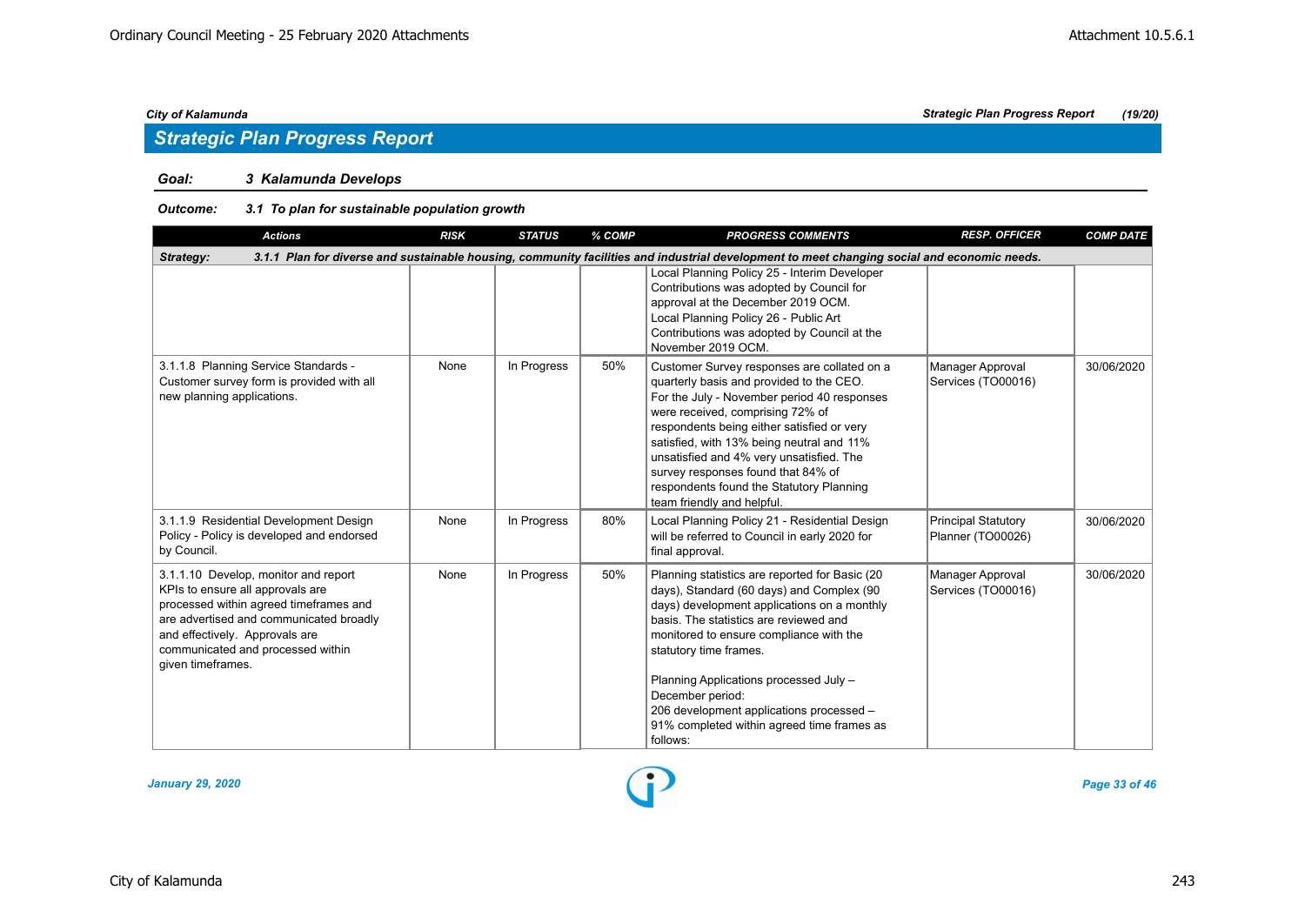#### *Goal: 3 Kalamunda Develops*

#### *Outcome: 3.1 To plan for sustainable population growth*

|           | Actions | <b>RISK</b> | STATUS | % COMP | <b>PROGRESS COMMENTS</b>                                                                                                                    | <b>RESP. OFFICER</b> | <b>COMP DATE</b> |
|-----------|---------|-------------|--------|--------|---------------------------------------------------------------------------------------------------------------------------------------------|----------------------|------------------|
| Strategy: |         |             |        |        | 3.1.1 Plan for diverse and sustainable housing, community facilities and industrial development to meet changing social and economic needs. |                      |                  |
|           |         |             |        |        | Basic development applications (20 days) 70                                                                                                 |                      |                  |
|           |         |             |        |        | applications, 86% completed on time                                                                                                         |                      |                  |
|           |         |             |        |        | Standard development applications (60 days)                                                                                                 |                      |                  |
|           |         |             |        |        | 125 applications, 95% completed on time                                                                                                     |                      |                  |
|           |         |             |        |        | Complex development applications (90 days)                                                                                                  |                      |                  |
|           |         |             |        |        | 11 applications, 100% completed on time                                                                                                     |                      |                  |

### *Outcome: 3.2 To connect the community to quality amenities*

| <b>Actions</b>                                                                                                                                                                                                                                                              | <b>RISK</b> | <b>STATUS</b> | % COMP | <b>PROGRESS COMMENTS</b>                                                                                                                                                                                                                                                                                                                    | <b>RESP. OFFICER</b>                                 | <b>COMP DATE</b> |
|-----------------------------------------------------------------------------------------------------------------------------------------------------------------------------------------------------------------------------------------------------------------------------|-------------|---------------|--------|---------------------------------------------------------------------------------------------------------------------------------------------------------------------------------------------------------------------------------------------------------------------------------------------------------------------------------------------|------------------------------------------------------|------------------|
| 3.2.1 Optimal management of all assets.<br>Strategy:                                                                                                                                                                                                                        |             |               |        |                                                                                                                                                                                                                                                                                                                                             |                                                      |                  |
| 3.2.1.1 Civic Centre & High Wycombe<br>Hub Investigation - Identify potential site<br>locations, develop future concepts, as<br>well as funding sources for new Civic<br>Facilities and Community Digital Hub<br>located within the Forrestfield North<br>Station precinct. | None        | In Progress   | 33%    | Relates to planning for the TOD Precinct LSP<br>in Forrestfield North. Subject to ongoing<br>discussions with the new Development WA<br>regarding land opportunities in Forrestfield<br>North TOD precinct.                                                                                                                                 | Principal Strategic<br>Planner (TO00038)             | 30/06/2020       |
| 3.2.1.2 Undertake a review of the 10 year<br>priority actions outlined within the<br>Community Facilities Plan.                                                                                                                                                             | None        | In Progress   | 50%    | Annual priorities will be workshopped with<br>Councillors during May and June 2020 as part<br>of the Annual Budget Deliberation Process<br>and Long Term Financial Plan.                                                                                                                                                                    | <b>Manager Community</b><br>Development<br>(DE00007) | 30/06/2020       |
| 3.2.1.3 Implement Stirk Park Master Plan<br>subject to securing external funding.                                                                                                                                                                                           | None        | In Progress   | 50%    | In July 2018, Council approved an<br>amendment to the Stirk Park Master Plan to<br>include a Skate Park within the Youth<br>Precinct area, in lieu of a pump track. Council<br>also resolved to progress the detailed<br>designs for the following stage one priorities:<br>Playground upgrade.<br>Youth precinct.<br>Path network upgrade. | <b>Manager Community</b><br>Development<br>(DE00007) | 30/06/2020       |

*January 29, 2020 Page 34 of 46*

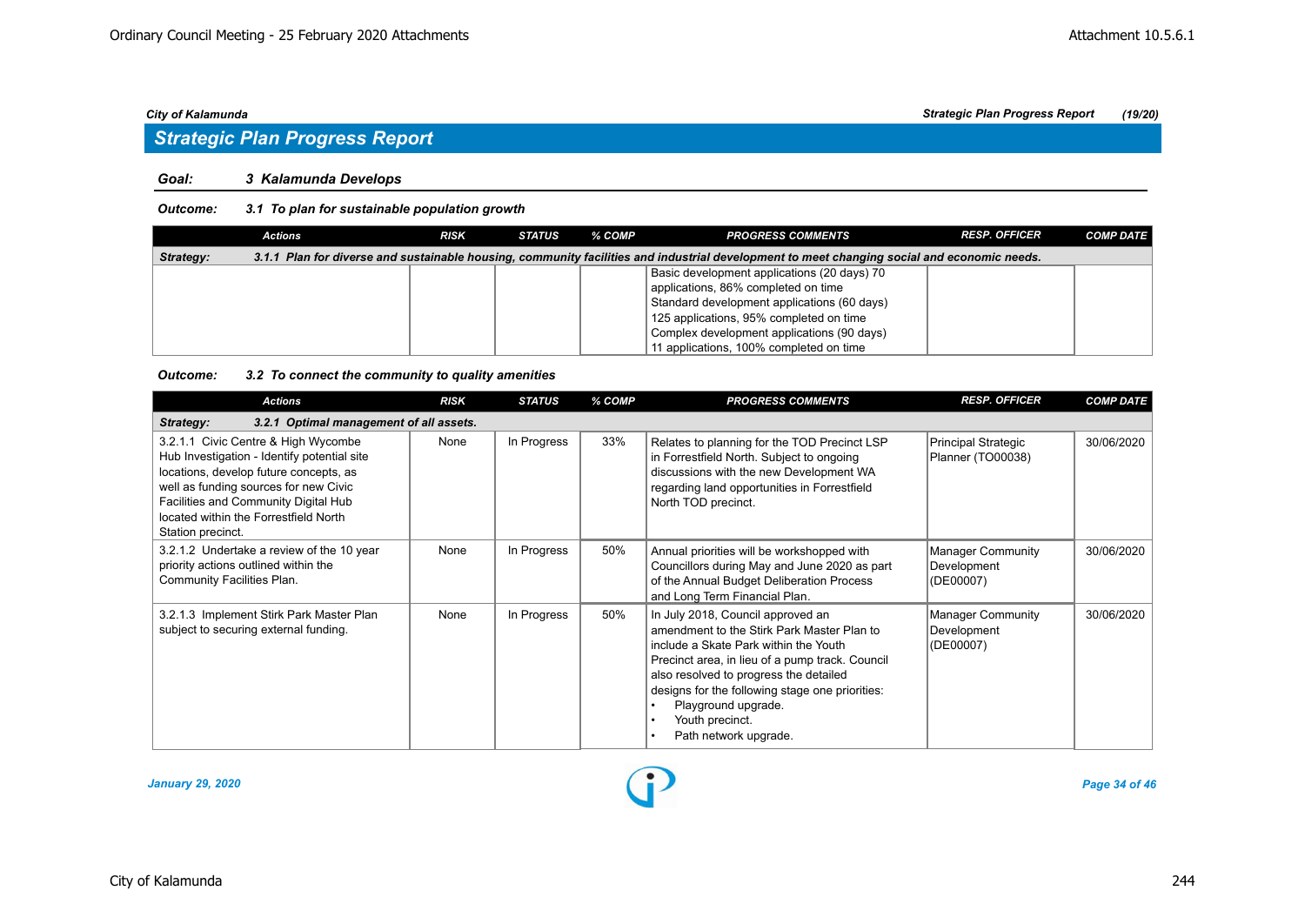## *Goal: 3 Kalamunda Develops*

## *Outcome: 3.2 To connect the community to quality amenities*

| <b>Actions</b>                                                                                                                                           | <b>RISK</b> | <b>STATUS</b> | % COMP | <b>PROGRESS COMMENTS</b>                                                                                                                                                                                                                                                                                                                                                                                                                                 | <b>RESP. OFFICER</b>                | <b>COMP DATE</b> |
|----------------------------------------------------------------------------------------------------------------------------------------------------------|-------------|---------------|--------|----------------------------------------------------------------------------------------------------------------------------------------------------------------------------------------------------------------------------------------------------------------------------------------------------------------------------------------------------------------------------------------------------------------------------------------------------------|-------------------------------------|------------------|
| 3.2.1 Optimal management of all assets.<br>Strategy:                                                                                                     |             |               |        |                                                                                                                                                                                                                                                                                                                                                                                                                                                          |                                     |                  |
|                                                                                                                                                          |             |               |        | Playground Progress - 'Design by Enquiry':<br>The City recently held a Design by Enquiry<br>workshop with local school students to help<br>quide the concept design stage of the<br>playground and youth precinct area. Once<br>completed, the concept designs will be<br>workshopped with Councillors.<br>Other Projects:<br>The City is currently progressing traffic<br>analysis, geotechnical and drainage studies.                                  |                                     |                  |
| 3.2.1.4 Implement the actions from the<br>adopted Asset Management Strategy to<br>improve the Asset Management practices<br>of the City.                 | None        | In Progress   | 50%    | All Asset Management Plans have been<br>endorsed by Council. A series of workshops<br>have been completed to develop the<br>maintenance strategy associated with roads,<br>drainage, buildings and pathways. The<br>strategy will be completed by end of<br>2019/2020. Work is commencing on reviews<br>of the Pathways and Parks asset<br>management plans. The status of actions<br>from the Asset Management Strategy is being<br>regularly reviewed. | Manager Asset<br>Planning (TO00018) | 30/06/2020       |
| 3.2.1.5 Capital Works Program - Prepare<br>and issue the 10 year Capital Works<br>Program aligned to the Long Term<br>Financial Plan on an annual basis. | None        | In Progress   | 50%    | The Ten Year Capital Works Program is<br>regularly updated as both renewal and new<br>projects are identified, scoped and estimated.<br>The program includes renewals for the asset<br>classes of roads, pathways, buildings, and<br>parks. The program has been updated with<br>new projects and is being reviewed, ready for<br>consideration with the 2020/2021 budget. The<br>overall program will be fed into the Long Term<br>Financial Plan.      | Manager Asset<br>Planning (TO00018) | 30/06/2020       |

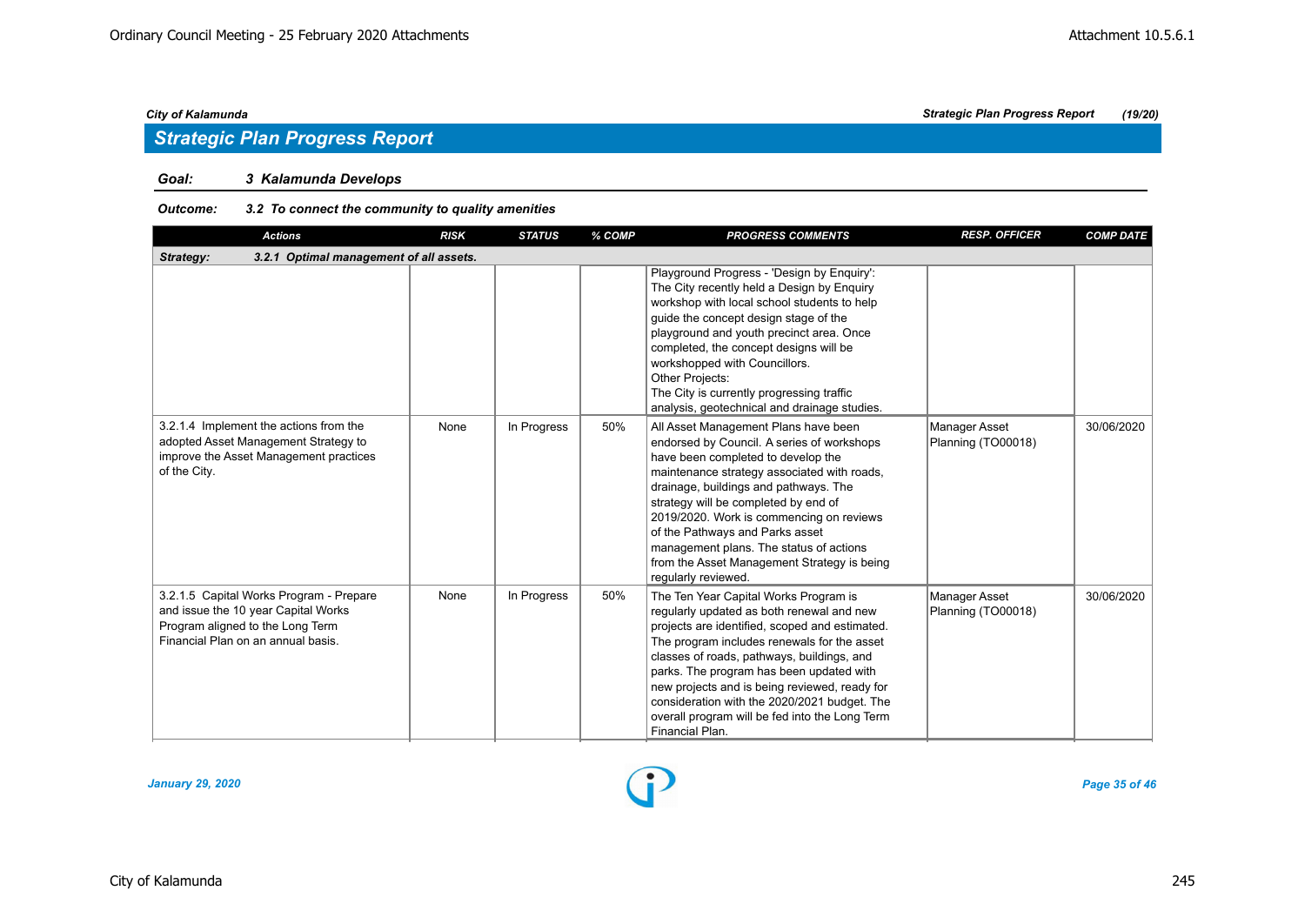## *Goal: 3 Kalamunda Develops*

#### *Outcome: 3.2 To connect the community to quality amenities*

| <b>Actions</b>                                                                                                                  | <b>RISK</b> | <b>STATUS</b> | % COMP | <b>PROGRESS COMMENTS</b>                                                                                                                                                                                                                                                                                                                                                                                                                                                                                                                                          | <b>RESP. OFFICER</b>                                          | <b>COMP DATE</b> |
|---------------------------------------------------------------------------------------------------------------------------------|-------------|---------------|--------|-------------------------------------------------------------------------------------------------------------------------------------------------------------------------------------------------------------------------------------------------------------------------------------------------------------------------------------------------------------------------------------------------------------------------------------------------------------------------------------------------------------------------------------------------------------------|---------------------------------------------------------------|------------------|
| 3.2.1 Optimal management of all assets.<br>Strategy:                                                                            |             |               |        |                                                                                                                                                                                                                                                                                                                                                                                                                                                                                                                                                                   |                                                               |                  |
| 3.2.1.6 Develop area specific verge<br>landscaping guidelines.                                                                  | None        | In Progress   | 45%    | The first phase of this project is to undertake<br>an audit of existing street trees which will aid<br>in developing verge landscaping quidelines as<br>well as assisting in developing a robust street<br>tree planting program. Support to undertake<br>this audit will be engaged in January 2020 and<br>works commence thereafter.<br>Draft Landscape Guidelines are being<br>developed.                                                                                                                                                                      | Manager Parks &<br><b>Environmental Services</b><br>(TO00019) | 30/06/2020       |
| 3.2.1.7 Implement the annual Capital<br>Works Program                                                                           | None        | In Progress   | 23%    | At the end of this reporting period, the<br>budgeted Capital Works spend was \$6.277m.<br>Actual spend was \$7.628m (21% above<br>projections). The Annual Capital Works<br>Budget is \$30.274m which will see large<br>spending in the latter half of 19/20 primarily in<br>Kalamunda Community Centre, Roads<br><b>Projects and Parks Projects</b>                                                                                                                                                                                                              | Acting Manager Asset<br>Delivery (PD00004)                    | 30/06/2020       |
| 3.2.1.8 Prepare the Drainage Strategy,<br>'Kalamunda Flowing: A Drainage and<br>Waterways Strategy" as per the project<br>plan. | None        | In Progress   | 10%    | The Kalamunda Flowing Reference Group<br>has been proposed and we have sought<br>expressions of interest from the community.<br>Only one person has shown interest as of the<br>end of December 2019. It is likely that the City<br>will reduce the Reference Group to just senior<br>staff and interested Councillors, and will<br>proceed to work on delivering the strategy. To<br>assist with the strategy, a number of student<br>research projects have been proposed with<br>Curtin University and we are awaiting advice<br>from them, due February 2020. | Manager Asset<br>Planning (TO00018)                           | 30/06/2022       |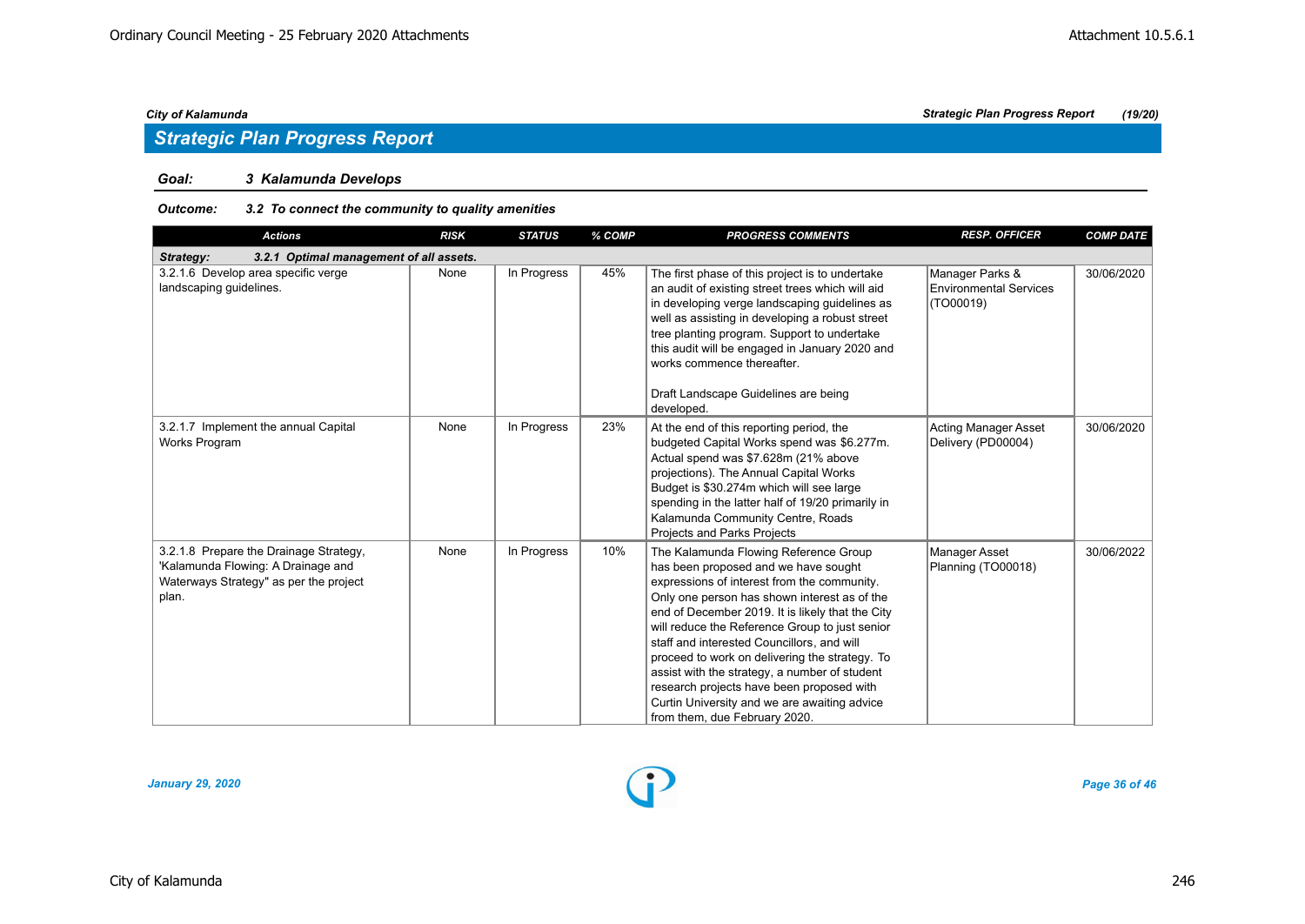#### *Goal: 3 Kalamunda Develops*

#### *Outcome: 3.2 To connect the community to quality amenities*

| Actions                                                                                                                            | <b>RISK</b> | <b>STATUS</b> | % COMP | <b>PROGRESS COMMENTS</b>                                                                                                                                                                                                                                                                                                                                                                                                                                                                                                                                                                  | <b>RESP. OFFICER</b>                | <b>COMP DATE</b> |
|------------------------------------------------------------------------------------------------------------------------------------|-------------|---------------|--------|-------------------------------------------------------------------------------------------------------------------------------------------------------------------------------------------------------------------------------------------------------------------------------------------------------------------------------------------------------------------------------------------------------------------------------------------------------------------------------------------------------------------------------------------------------------------------------------------|-------------------------------------|------------------|
| Strategy:                                                                                                                          |             |               |        | 3.2.2 Provide and advocate for improved transport solutions and better connectivity through integrated transport planning.                                                                                                                                                                                                                                                                                                                                                                                                                                                                |                                     |                  |
| 3.2.2.1 Prepare the Transport Strategy<br>"Kalamunda Moving: A Transport and<br>Road Safety Strategy", as per the project<br>plan. | None        | In Progress   | 10%    | The Kalamunda Moving Reference Group has<br>been proposed and we have sought<br>expressions of interest from the community.<br>Only one person has shown interest as of the<br>end of December 2019. It is likely that the City<br>will reduce the Reference Group to just senior<br>staff and interested Councillors, and will<br>proceed to work on delivering the strategy. To<br>assist with the strategy, a number of student<br>research projects have been proposed with<br>iMove (via UWA and Edith Cowan University).<br>We are awaiting advice from them, due<br>February 2020. | Manager Asset<br>Planning (TO00018) | 30/06/2022       |

#### *Outcome: 3.3 To develop and enhance the City's economy*

| <b>Actions</b>                                                                                                           | <b>RISK</b> | <b>STATUS</b> | % COMP | <b>PROGRESS COMMENTS</b>                                                                                                                                                                                                                                                                                                                                                                                                                                                                                                                 | <b>RESP. OFFICER</b>                         | <b>COMP DATE</b> |
|--------------------------------------------------------------------------------------------------------------------------|-------------|---------------|--------|------------------------------------------------------------------------------------------------------------------------------------------------------------------------------------------------------------------------------------------------------------------------------------------------------------------------------------------------------------------------------------------------------------------------------------------------------------------------------------------------------------------------------------------|----------------------------------------------|------------------|
| 3.3.1 Facilitate and support the success and growth of industry and businesses.<br>Strategy:                             |             |               |        |                                                                                                                                                                                                                                                                                                                                                                                                                                                                                                                                          |                                              |                  |
| 3.3.1.1 Deliver the initiatives and targets<br>of the Economic Development Strategy<br>(2017-2022) for the current year. | None        | In Progress   | 50%    | - Newly created economic development<br>website now live. Website training undertaken.<br>- Freight and Logistics Hub partnership with<br>Canning, Belmont and Swan has been<br>officially branded as Link WA with<br>accompanying website and media launch in<br>September. Steering Committee have<br>endorsed the stakeholder engagement plan.<br>Communication plan under development.<br>- A planning harmonisation study has been<br>completed and endorsed by the steering<br>committee.<br>- Draft Local Small Business Friendly | Economic Development<br>Specialist (AC00047) | 30/06/2020       |

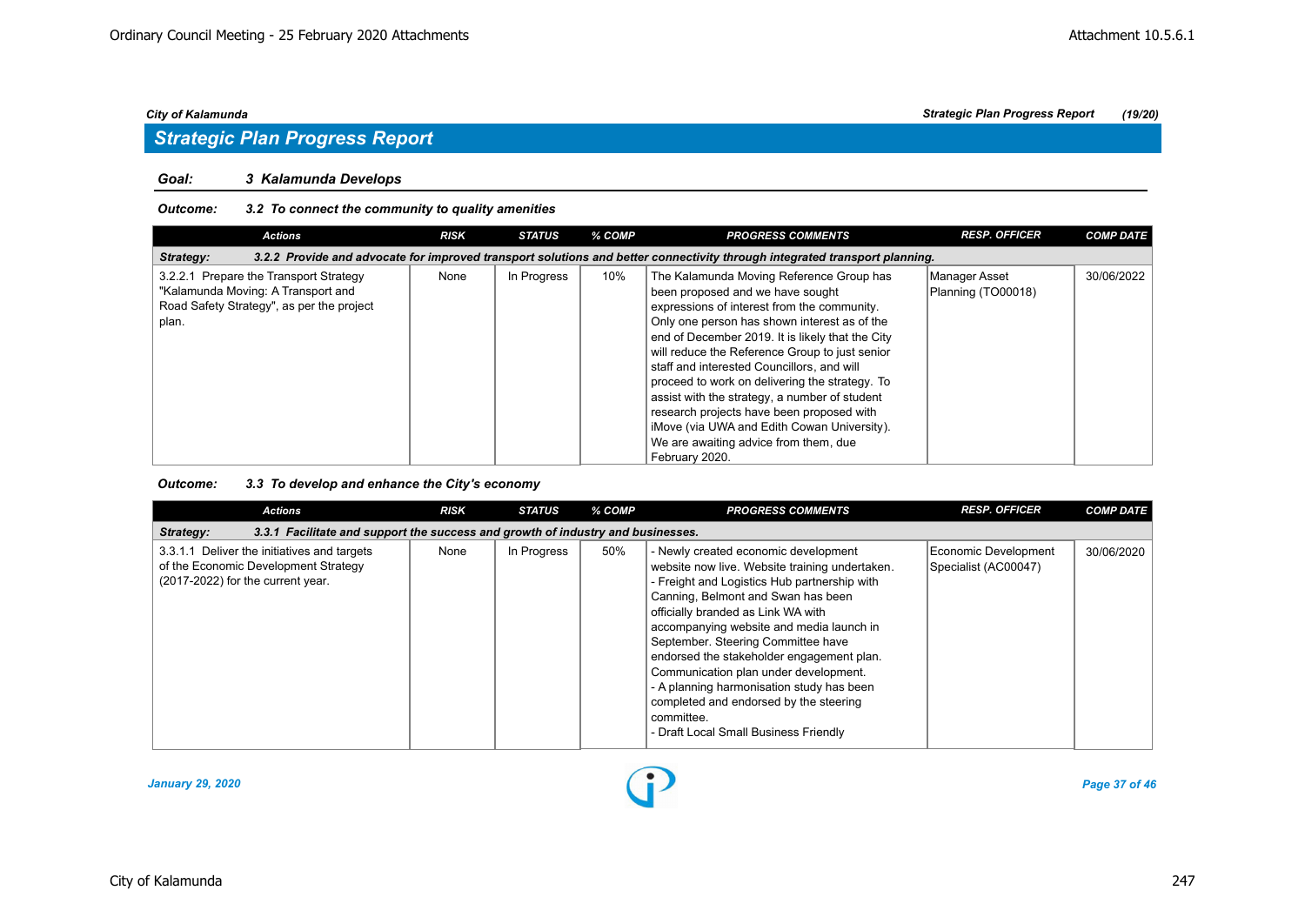### *Goal: 3 Kalamunda Develops*

## *Outcome: 3.3 To develop and enhance the City's economy*

| <b>Actions</b>                                                                                     | <b>RISK</b> | <b>STATUS</b> | % COMP | <b>PROGRESS COMMENTS</b>                                                                                                                                                                                                                                                                                                                                                                                                                                                                                                       | <b>RESP. OFFICER</b>                        | <b>COMP DATE</b> |
|----------------------------------------------------------------------------------------------------|-------------|---------------|--------|--------------------------------------------------------------------------------------------------------------------------------------------------------------------------------------------------------------------------------------------------------------------------------------------------------------------------------------------------------------------------------------------------------------------------------------------------------------------------------------------------------------------------------|---------------------------------------------|------------------|
| 3.3.1 Facilitate and support the success and growth of industry and businesses.<br>Strategy:       |             |               |        |                                                                                                                                                                                                                                                                                                                                                                                                                                                                                                                                |                                             |                  |
|                                                                                                    |             |               |        | Development Strategy prepared and awaiting<br>executive endorsement.<br>- Developed Economic Prospectus Housing<br>and Land snapshot published via the<br>Councillor Information Bulletin.<br>- Stakeholder meeting undertaken with<br>business operators at Lesmurdie and Wattle<br>Grove Shopping Centres to assess the current<br>business environment and opportunities to<br>enhance business practices.<br>- Developed a Draft Shopfront Revitalisation<br>Incentive Scheme Proposal. Awaiting<br>executive endorsement. |                                             |                  |
| <b>Actions</b>                                                                                     | <b>RISK</b> | <b>STATUS</b> | % COMP | <b>PROGRESS COMMENTS</b>                                                                                                                                                                                                                                                                                                                                                                                                                                                                                                       | <b>RESP. OFFICER</b>                        | <b>COMP DATE</b> |
| 3.3.2 Attract new investment opportunities and businesses with a focus on innovation.<br>Strategy: |             |               |        |                                                                                                                                                                                                                                                                                                                                                                                                                                                                                                                                |                                             |                  |
| 3.3.2.1 Smart Cities - Adopt and<br>implement a Digital Strategy.                                  | None        | In Progress   | 50%    | Collaborating with IT on moving the Strategy<br>into the next phase of planning.<br>Research is currently being undertaken on<br>Digital and Smart City strategies that have<br>been adopted by other levels of government<br>throughout Australia.                                                                                                                                                                                                                                                                            | Manager Information<br>Technology (IT00008) | 30/06/2020       |

#### *Outcome: 3.4 To be recognised as a preferred tourism destination*

|           | <b>Actions</b>                                                        | <b>RISK</b> | STATUS      | % COMP | <b>PROGRESS COMMENTS</b>                       | <b>RESP. OFFICER</b>   | <b>COMP DATE</b> |
|-----------|-----------------------------------------------------------------------|-------------|-------------|--------|------------------------------------------------|------------------------|------------------|
| Strategy: | 3.4.1 Facilitate, support and promote activities and places to visit. |             |             |        |                                                |                        |                  |
|           | 3.4.1.1 Tourism Development Vision &                                  | None        | In Progress | 50%    | Action plan completed and implementation       | l Coordinator Economic | 30/06/2020       |
| Strategy. |                                                                       |             |             |        | I has commenced.                               | 8 Tourism              |                  |
|           |                                                                       |             |             |        | Working closely to promote the Experience      | Development            |                  |
|           |                                                                       |             |             |        | Perth Hills brand to a wider audience. Initial | (ACO0017)              |                  |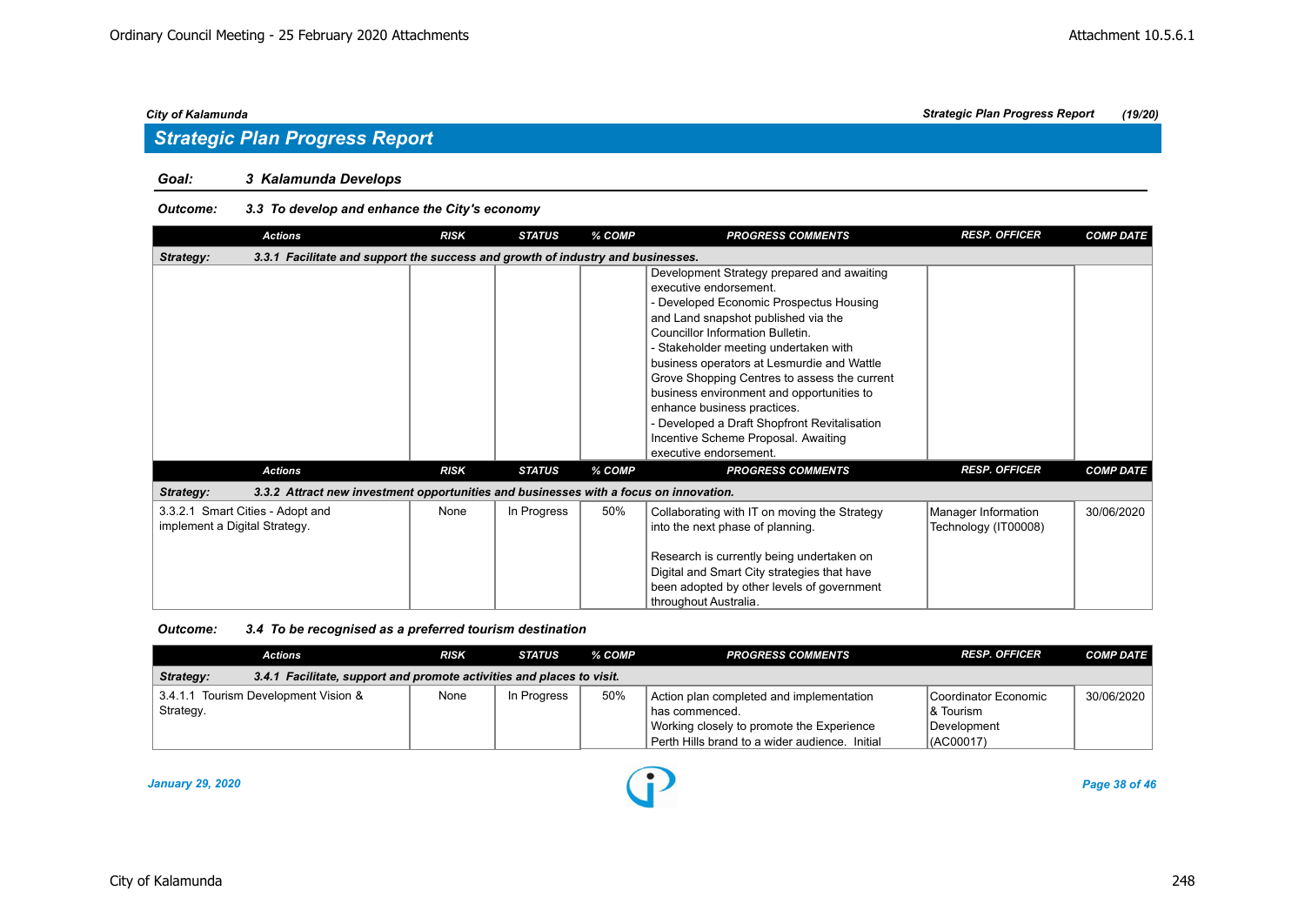## *Goal: 3 Kalamunda Develops*

## *Outcome: 3.4 To be recognised as a preferred tourism destination*

|                  | <b>Actions</b>                                                                          | <b>RISK</b> | <b>STATUS</b> | % COMP | <b>PROGRESS COMMENTS</b>                                                                                                                                                                                                                                                                                                                             | <b>RESP. OFFICER</b>                            | <b>COMP DATE</b> |  |  |  |  |  |
|------------------|-----------------------------------------------------------------------------------------|-------------|---------------|--------|------------------------------------------------------------------------------------------------------------------------------------------------------------------------------------------------------------------------------------------------------------------------------------------------------------------------------------------------------|-------------------------------------------------|------------------|--|--|--|--|--|
| Strategy:        | 3.4.1 Facilitate, support and promote activities and places to visit.                   |             |               |        |                                                                                                                                                                                                                                                                                                                                                      |                                                 |                  |  |  |  |  |  |
|                  |                                                                                         |             |               |        | investigations into the Tiny House and<br>Glamping markets have commenced.<br>Perth Hills Tourism Alliance - Marketing<br>Strategy in draft form, to be released to<br>Executive once a decision with regards the<br>marketing name of the region has been<br>agreed, some resistance currently to the<br>whole region using Experience Perth Hills. |                                                 |                  |  |  |  |  |  |
|                  | <b>Actions</b>                                                                          | <b>RISK</b> | <b>STATUS</b> | % COMP | <b>PROGRESS COMMENTS</b>                                                                                                                                                                                                                                                                                                                             | <b>RESP. OFFICER</b>                            | <b>COMP DATE</b> |  |  |  |  |  |
| Strategy:        | 3.4.2 Advocate and facilitate diversification options for rural properties to flourish. |             |               |        |                                                                                                                                                                                                                                                                                                                                                      |                                                 |                  |  |  |  |  |  |
| review annually. | 3.4.2.1 Develop an advocacy campaign<br>to support rural land diversification and       | None        | In Progress   | 50%    | The Pickering Brook Taskforce project is<br>being progressed.                                                                                                                                                                                                                                                                                        | <b>Chief Executive Officer</b><br>$ $ (DE00001) | 30/06/2020       |  |  |  |  |  |

*January 29, 2020 Page 39 of 46*

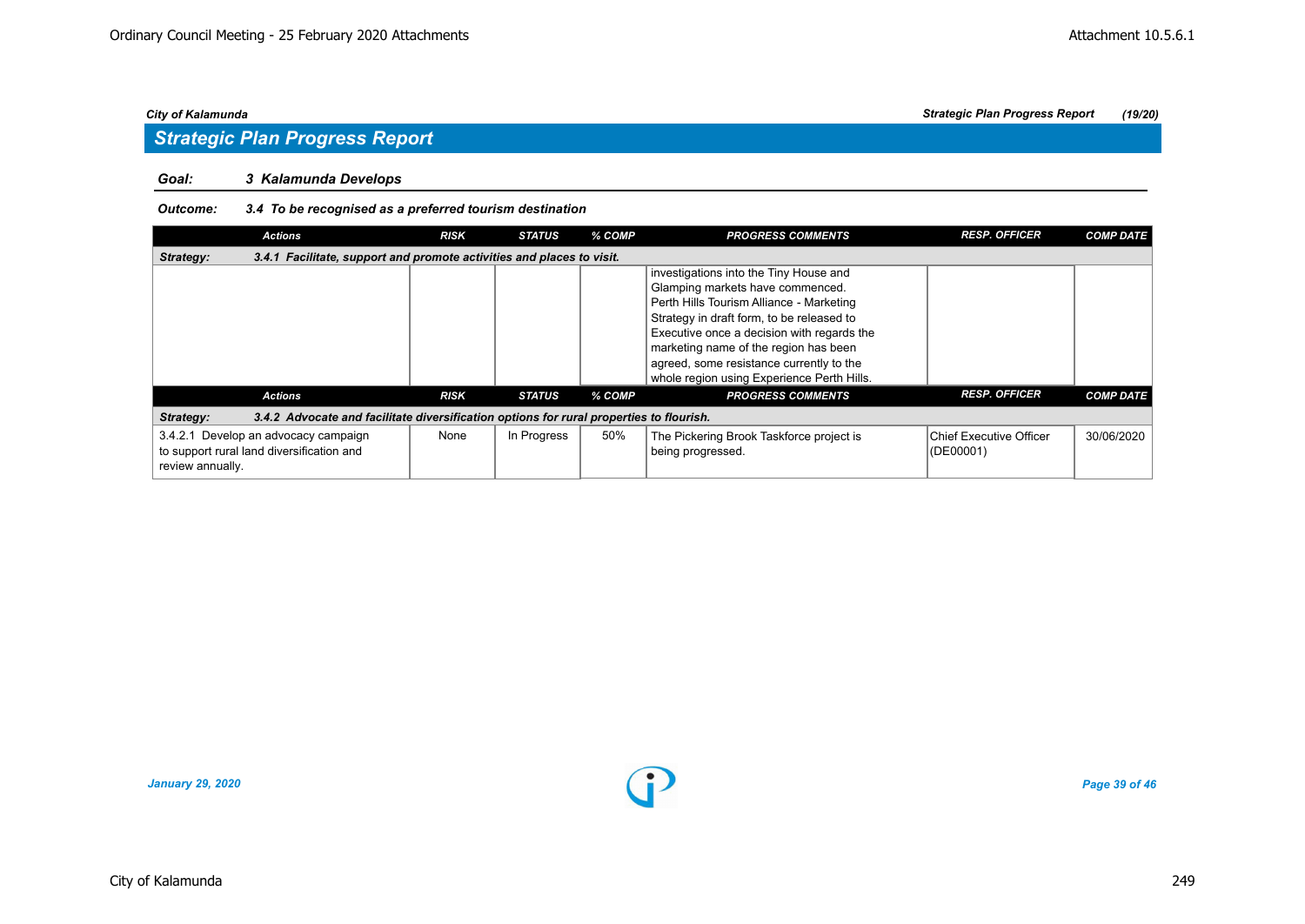### *Goal: 4 Kalamunda Leads*

## *Outcome: 4.1 To provide leadership through transparent governance*

| <b>Actions</b>                                                                                                                                   | <b>RISK</b> | <b>STATUS</b> | % COMP | <b>PROGRESS COMMENTS</b>                                                                                                                                                                                                                                                                       | <b>RESP. OFFICER</b>                                   | <b>COMP DATE</b> |
|--------------------------------------------------------------------------------------------------------------------------------------------------|-------------|---------------|--------|------------------------------------------------------------------------------------------------------------------------------------------------------------------------------------------------------------------------------------------------------------------------------------------------|--------------------------------------------------------|------------------|
| 4.1.1 Provide good governance.<br>Strategy:                                                                                                      |             |               |        |                                                                                                                                                                                                                                                                                                |                                                        |                  |
| 4.1.1.1 Corporate Business Plan<br>(2019-2023) - CBP is reviewed annually<br>and adopted by Council.                                             | None        | In Progress   | 50%    | Managers have reviewed priority actions for<br>the current financial year and underlying<br>operating plans to support measurement of<br>% complete. Managers have provided<br>quarterly updates for Q2-2020 in this report.<br>New managers have been provided with<br>coaching and training. | Manager Strategy,<br>People & Performance<br>(DE00009) | 30/06/2020       |
| 4.1.1.2 Develop and implement a<br>Contract Management Framework.                                                                                | None        | In Progress   | 50%    | Review of the City Policy for Purchasing is<br>currently underway, in preparation for the draft<br>Contract Management Framework to be<br>completed.                                                                                                                                           | Manager Financial<br>Services (FS00009)                | 30/06/2020       |
| 4.1.1.3 Develop and review the Long<br>Term Financial Plan for the sustainability<br>of the City. Monitor and report on key<br>financial ratios. | None        | In Progress   | 50%    | Process underway to refine 10-year capital<br>component of the LTFP.                                                                                                                                                                                                                           | Manager Financial<br>Services (FS00009)                | 30/06/2020       |
| 4.1.1.4 Strategic Risk Management is<br>reviewed annually, updated and reported<br>quarterly, and risk profile is maintained.                    | None        | In Progress   | 60%    | Strategic Risk Register reviewed and<br>endorsed by the Audit and Risk Committee.<br>Quarterly report on progress for risk mitigation<br>actions provided to the Audit and Risk<br>Committee.<br>A Risk Management workshop is scheduled<br>for February 2020 with Elected Members.            | Director Corporate<br>Services (DE00003)               | 30/06/2020       |
| 4.1.1.5 Ensure the Governance & Policy<br>Framework is used to guide Councillors<br>and the City.                                                | None        | In Progress   | 25%    | The Governance and Policy Framework has<br>been reviewed and updated in readiness for<br>the Councillor Induction program. The<br>Council Policy manual was adopted by<br>Council in August 2019.                                                                                              | General Counsel &<br>Executive Advisor<br>(DE00005)    | 30/06/2020       |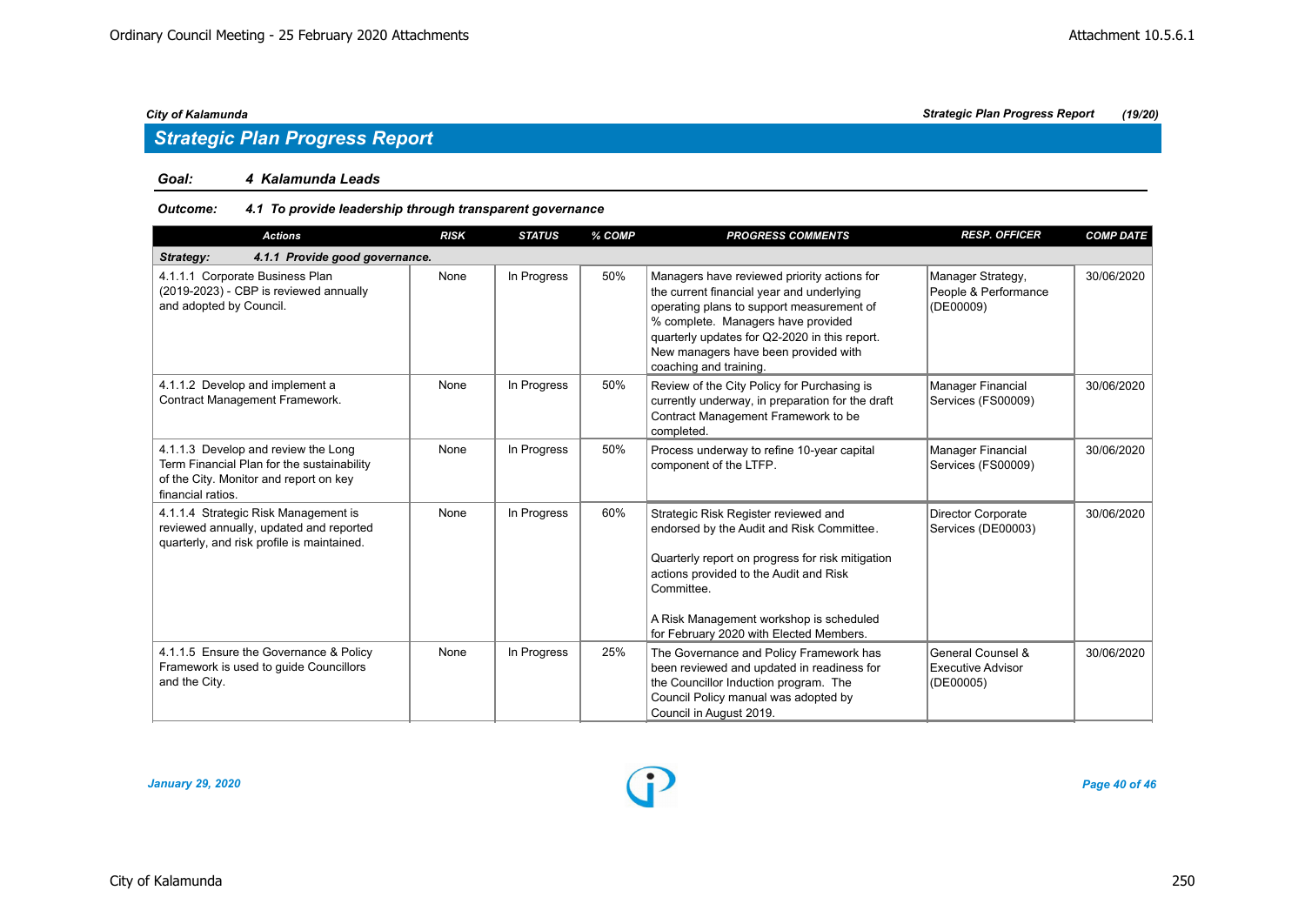## *Strategic Plan Progress Report*

### *Goal: 4 Kalamunda Leads*

## *Outcome: 4.1 To provide leadership through transparent governance*

| <b>Actions</b>                                                                                                                                                                                                                                                                       | <b>RISK</b> | <b>STATUS</b> | % COMP | <b>PROGRESS COMMENTS</b>                                                                                                                                                                                                                                                                                                                                                                                                                                                                                                                                                                                                                                                                                                                                                     | <b>RESP. OFFICER</b>                                   | <b>COMP DATE</b> |
|--------------------------------------------------------------------------------------------------------------------------------------------------------------------------------------------------------------------------------------------------------------------------------------|-------------|---------------|--------|------------------------------------------------------------------------------------------------------------------------------------------------------------------------------------------------------------------------------------------------------------------------------------------------------------------------------------------------------------------------------------------------------------------------------------------------------------------------------------------------------------------------------------------------------------------------------------------------------------------------------------------------------------------------------------------------------------------------------------------------------------------------------|--------------------------------------------------------|------------------|
| 4.1.1 Provide good governance.<br>Strategy:                                                                                                                                                                                                                                          |             |               |        |                                                                                                                                                                                                                                                                                                                                                                                                                                                                                                                                                                                                                                                                                                                                                                              |                                                        |                  |
| 4.1.1.7 Develop and review the Long<br>Term Financial Plan.<br>The LTFP review is currently underway<br>with scenario modelling being progressed.<br>The Draft LTFP is being presented to<br>Council Strategy Session in March 2020<br>which will inform the 20/21 Annual<br>Budget. | None        | In Progress   | 55%    | The LTFP review will commence with a review<br>of the 10 year capital plan.                                                                                                                                                                                                                                                                                                                                                                                                                                                                                                                                                                                                                                                                                                  | Director Corporate<br>Services (DE00003)               | 30/06/2020       |
| <b>Actions</b>                                                                                                                                                                                                                                                                       | <b>RISK</b> | <b>STATUS</b> | % COMP | <b>PROGRESS COMMENTS</b>                                                                                                                                                                                                                                                                                                                                                                                                                                                                                                                                                                                                                                                                                                                                                     | <b>RESP. OFFICER</b>                                   | <b>COMP DATE</b> |
| 4.1.2 Build an effective and efficient service based organisation.<br>Strategy:                                                                                                                                                                                                      |             |               |        |                                                                                                                                                                                                                                                                                                                                                                                                                                                                                                                                                                                                                                                                                                                                                                              |                                                        |                  |
| 4.1.2.1 Workforce Plan Review - Review<br>and implement the Workforce Plan<br>initiatives for the current year.                                                                                                                                                                      | None        | In Progress   | 50%    | Workforce plan has been reviewed and<br>updated.                                                                                                                                                                                                                                                                                                                                                                                                                                                                                                                                                                                                                                                                                                                             | Manager Strategy,<br>People & Performance<br>(DE00009) | 30/06/2022       |
| 4.1.2.2 Organisational Culture Plan<br>"GROW"                                                                                                                                                                                                                                        | None        | In Progress   | 60%    | - A number of initiatives are in place or<br>planned, including the safety cultural change<br>program, leadership development programs<br>and the incorporation of the City's values and<br>competencies into all internal training<br>programs. The focus on one City team has<br>continued through inclusive Team Kalamunda<br>events and communication through Friday<br>Focus.<br>- All executives, managers and high potential<br>coordinators have now received constructive<br>feedback on their leadership style from their<br>supervisor, peers and subordinates though a<br>360 program. Programs to support leadership<br>development are planned for 2020 including;<br>motivating through praise & recognition,<br>difficult conversations and development of a | Organisational<br>Development<br>Coordinator (AC00084) | 30/06/2020       |

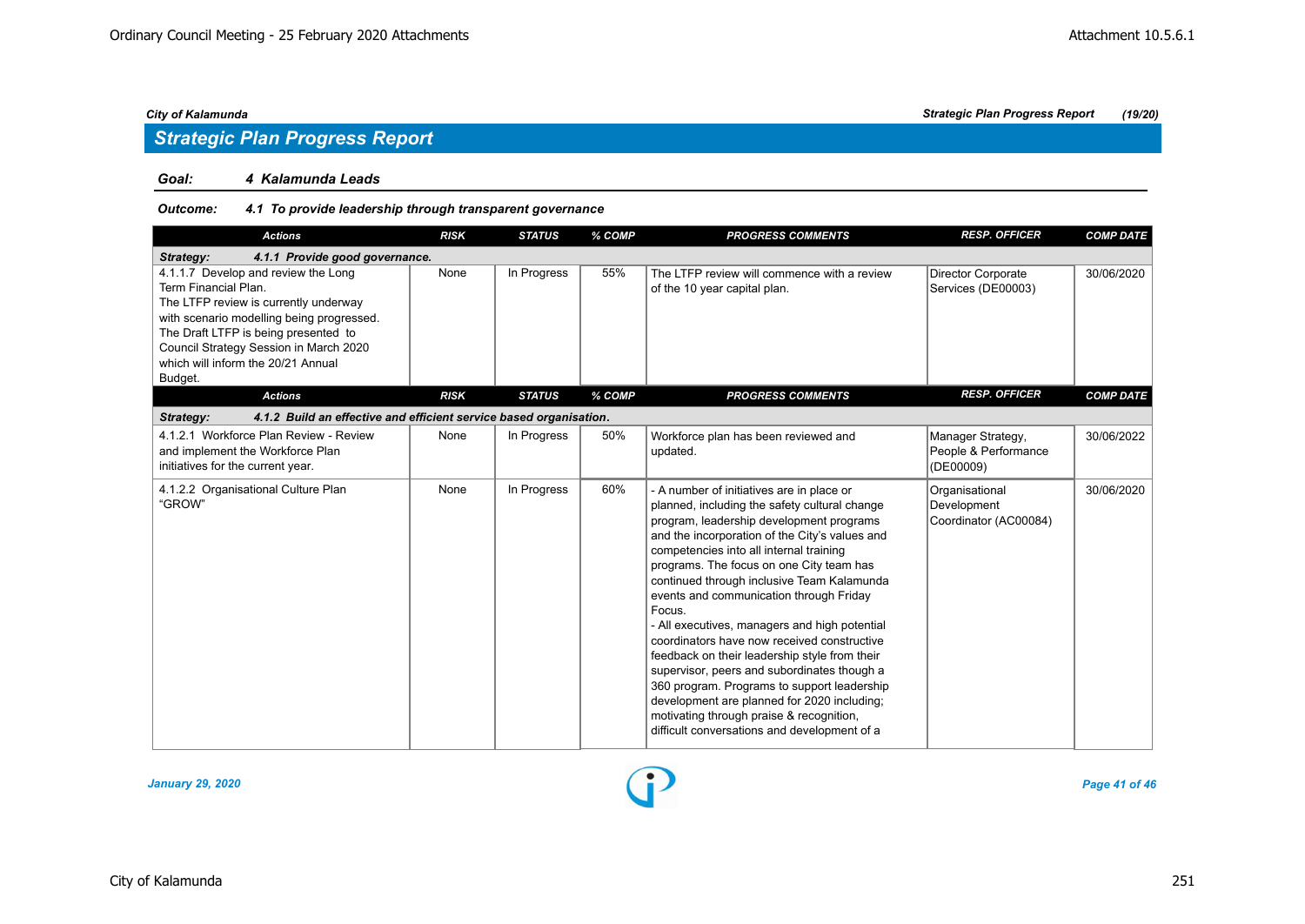### *Goal: 4 Kalamunda Leads*

## *Outcome: 4.1 To provide leadership through transparent governance*

| <b>Actions</b>                                                                  | <b>RISK</b> | <b>STATUS</b> | % COMP | <b>PROGRESS COMMENTS</b>                                                                                                                                                                                                                                                                                                                                                                                                                                                                                                                                                                                                                                                                                                                                                                                                                                                                                                                                                                                                                                                                                                                                                                                                                                                | <b>RESP. OFFICER</b>                        | <b>COMP DATE</b> |
|---------------------------------------------------------------------------------|-------------|---------------|--------|-------------------------------------------------------------------------------------------------------------------------------------------------------------------------------------------------------------------------------------------------------------------------------------------------------------------------------------------------------------------------------------------------------------------------------------------------------------------------------------------------------------------------------------------------------------------------------------------------------------------------------------------------------------------------------------------------------------------------------------------------------------------------------------------------------------------------------------------------------------------------------------------------------------------------------------------------------------------------------------------------------------------------------------------------------------------------------------------------------------------------------------------------------------------------------------------------------------------------------------------------------------------------|---------------------------------------------|------------------|
| 4.1.2 Build an effective and efficient service based organisation.<br>Strategy: |             |               |        |                                                                                                                                                                                                                                                                                                                                                                                                                                                                                                                                                                                                                                                                                                                                                                                                                                                                                                                                                                                                                                                                                                                                                                                                                                                                         |                                             |                  |
|                                                                                 |             |               |        | "frontline management" program.<br>- Staff now have greater access to training<br>opportunities through an increase of inhouse<br>programs, internal nomination and open<br>access to online training. Inhouse programs<br>have covered a variety of areas including<br>customer service, emotional intelligence and<br>managing stress. Systems updates now<br>provide for accurate individual training records.<br>- The focus on compliance continues with work<br>progressing on a Risk education program for<br>all management. Online training programs in<br>harassment, bullying, safety & IT security now<br>form part of the probation conditions for all<br>new staff.<br>- Planning is underway for an all of staff survey<br>scheduled for 2020. This will allow the City to<br>benchmark key areas of culture against<br>previous years and other local governments.<br>- The safety culture training sessions mapped<br>out for 2019 are completed and safety<br>behaviours now embedded into competencies/<br>performance review for all Asset Services<br>employees. Employee feedback sessions are<br>also completed with ongoing employee<br>communication processes in place. A "next<br>steps" planning session is scheduled for<br>February 2020. |                                             |                  |
| 4.1.2.4 Implement the current year<br>initiatives in the Information            | None        | In Progress   | 50%    | - Process mapping of business units prior to<br>developing Altus modules for them is                                                                                                                                                                                                                                                                                                                                                                                                                                                                                                                                                                                                                                                                                                                                                                                                                                                                                                                                                                                                                                                                                                                                                                                    | Manager Information<br>Technology (IT00008) | 30/06/2020       |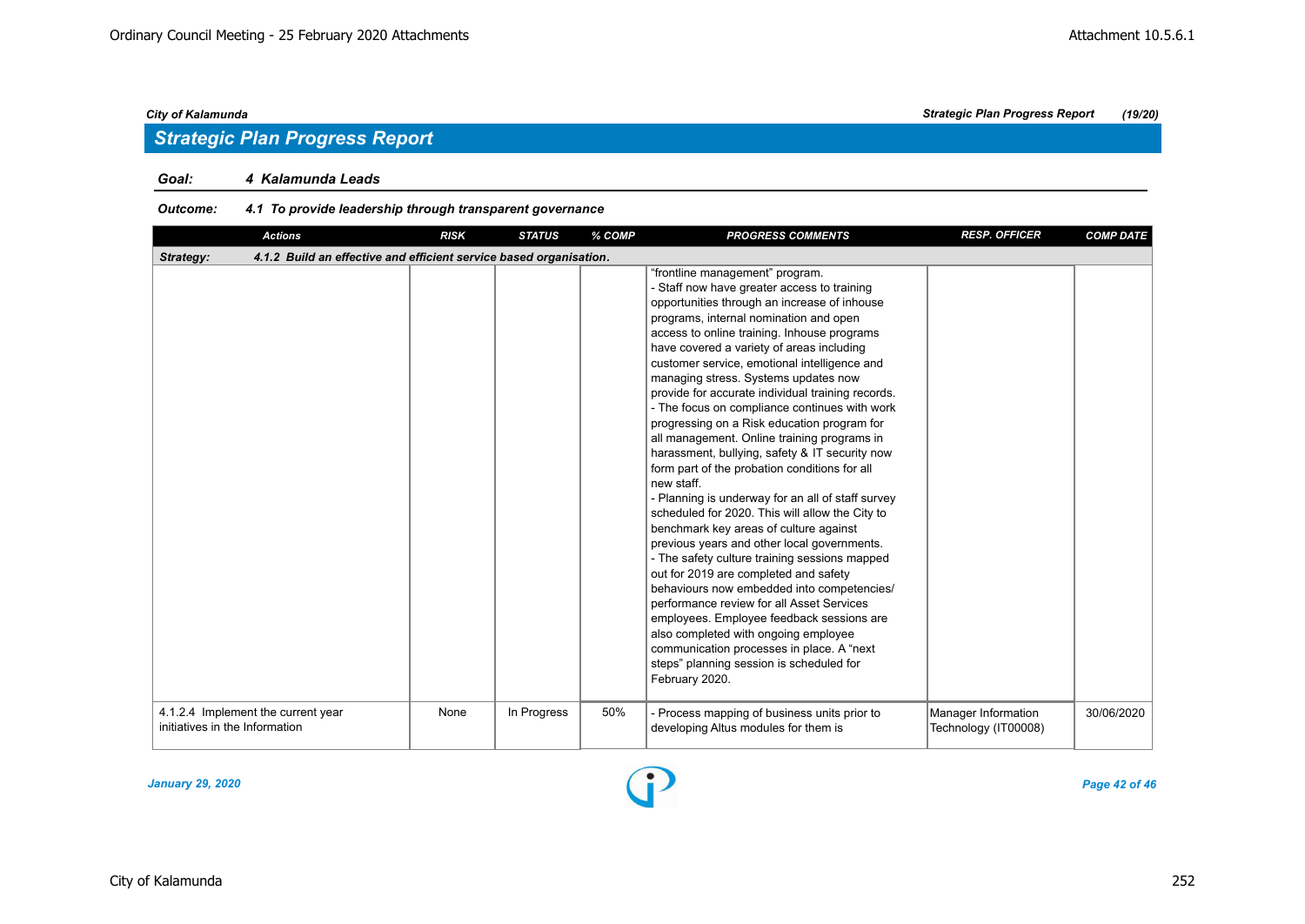## *Strategic Plan Progress Report*

### *Goal: 4 Kalamunda Leads*

## *Outcome: 4.1 To provide leadership through transparent governance*

| <b>Actions</b>                                                                                                                                       | <b>RISK</b> | <b>STATUS</b> | % COMP | <b>PROGRESS COMMENTS</b>                                                                                                                                                                                                                                                                                                                                                                                                                                                                                   | <b>RESP. OFFICER</b>                        | <b>COMP DATE</b> |  |  |
|------------------------------------------------------------------------------------------------------------------------------------------------------|-------------|---------------|--------|------------------------------------------------------------------------------------------------------------------------------------------------------------------------------------------------------------------------------------------------------------------------------------------------------------------------------------------------------------------------------------------------------------------------------------------------------------------------------------------------------------|---------------------------------------------|------------------|--|--|
| 4.1.2 Build an effective and efficient service based organisation.<br>Strategy:                                                                      |             |               |        |                                                                                                                                                                                                                                                                                                                                                                                                                                                                                                            |                                             |                  |  |  |
| Communication Technology Strategy.                                                                                                                   |             |               |        | continuing.<br>- Participated in three audits which have<br>demonstrated the transparency and<br>accountability of ICT.<br>- Change management process and policies<br>developed to ensure the City's IT changeover<br>of systems happens in a structured manner.<br>- IT Disaster Recovery Plan tested in August<br>2019 and IT participated in the November<br>2019 Business Continuity test.<br>- IT have migrated across to a new Service<br>Desk platform to allow for better reporting of<br>issues. |                                             |                  |  |  |
| 4.1.2.16 Altus Collaboration Consortium<br>Project: Continue to work positively within<br>the collaboration to upgrade all key<br>corporate systems. | None        | In Progress   | 50%    | - Altus Fire Inspections module is being used<br>this fire season<br>- Work continues to progress Altus Core<br>Financials with a large portion of this module in<br>progress<br>- Work has commenced on Altus Extended<br>Financials with process mapping started for<br>this module<br>- Altus Customer Experience is currently being<br>scoped<br>- More in depth testing is being undertaken for<br>the Altus Core Financials module.                                                                  | Manager Information<br>Technology (IT00008) | 30/06/2020       |  |  |

*January 29, 2020 Page 43 of 46*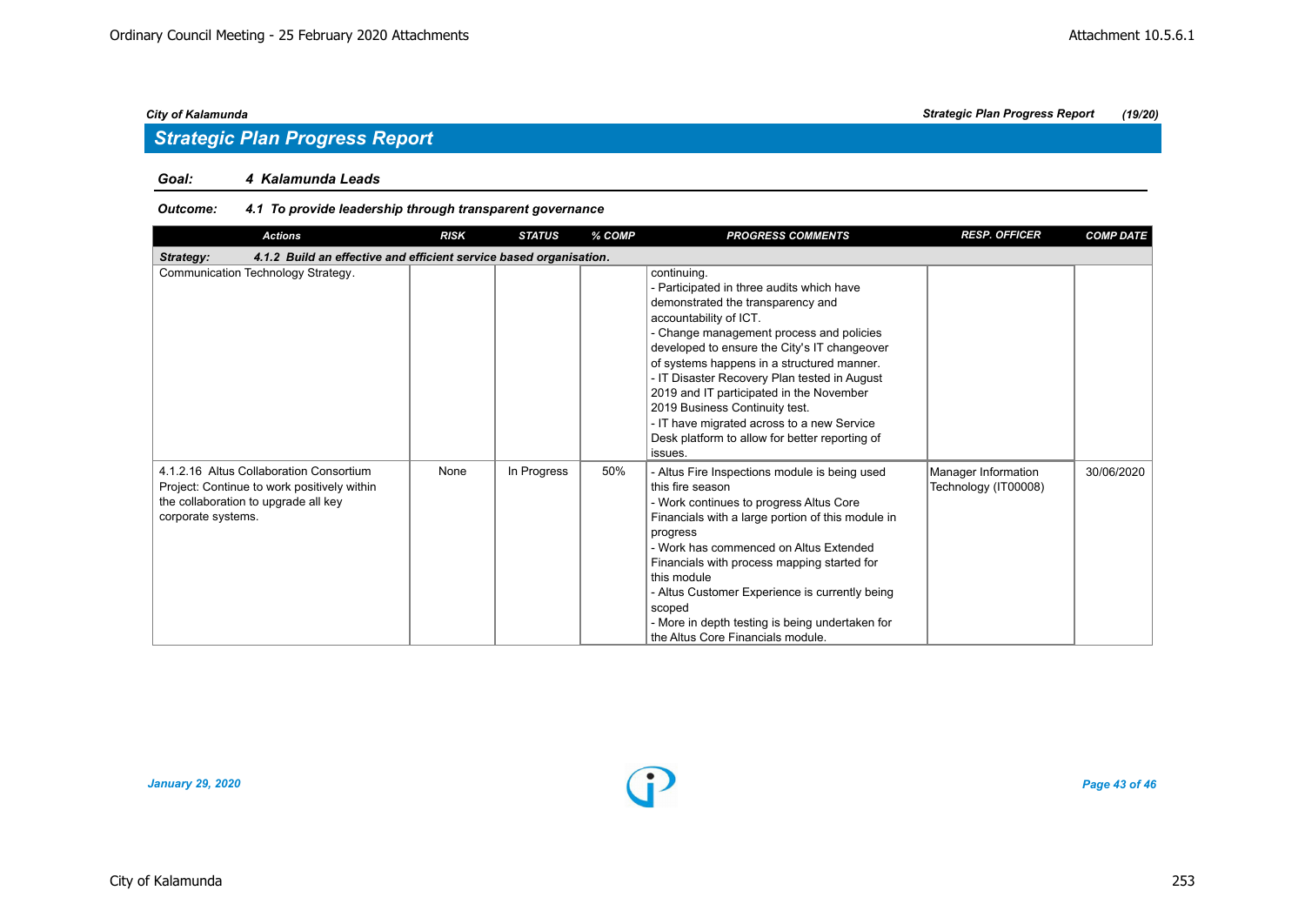## *Strategic Plan Progress Report*

### *Goal: 4 Kalamunda Leads*

## *Outcome: 4.2 To proactively engage and partner for the benefit of the community*

| <b>Actions</b>                                                                                                                                                                                                         | <b>RISK</b> | <b>STATUS</b> | % COMP | <b>PROGRESS COMMENTS</b>                                                                                                                                                                                                                                                                                                                                                                                                                                                                                                                                                                                                                                                                                                                                                                                                                                                                                                                                                                                                                                                                                                                                              | <b>RESP. OFFICER</b>                                | <b>COMP DATE</b> |  |  |
|------------------------------------------------------------------------------------------------------------------------------------------------------------------------------------------------------------------------|-------------|---------------|--------|-----------------------------------------------------------------------------------------------------------------------------------------------------------------------------------------------------------------------------------------------------------------------------------------------------------------------------------------------------------------------------------------------------------------------------------------------------------------------------------------------------------------------------------------------------------------------------------------------------------------------------------------------------------------------------------------------------------------------------------------------------------------------------------------------------------------------------------------------------------------------------------------------------------------------------------------------------------------------------------------------------------------------------------------------------------------------------------------------------------------------------------------------------------------------|-----------------------------------------------------|------------------|--|--|
| 4.2.1 Actively engage with the community in innovative ways.<br>Strategy:                                                                                                                                              |             |               |        |                                                                                                                                                                                                                                                                                                                                                                                                                                                                                                                                                                                                                                                                                                                                                                                                                                                                                                                                                                                                                                                                                                                                                                       |                                                     |                  |  |  |
| 4.2.1.1 Deliver initiatives contained within<br>the Community Engagement Strategy.<br>Identify opportunities to encourage<br>community involvement in Council<br>operations through appropriate<br>engagement methods. | None        | In Progress   | 52%    | <b>ADVISORY COMMITTEES:</b><br>- The City published a full page advertisement<br>in The Echo newspaper 31 August 2019,<br>issued a media release, promoted the call for<br>nominations via our social media channels.<br>listed details on our website and opened<br>nominations via our Engage portal.<br>- The City distributed flyers detailing each of<br>the advisory committees and nomination<br>forms to all City locations to ensure maximum<br>exposure to the community.<br>- Nominations closed for six of the seven<br>committees on 18 September and an<br>extension to 1 October was advertised for the<br>Community Safety and Crime Prevention<br>Advisory Committee.<br>- Nominations have been assessed by an<br>internal working group with recommendations<br>tabled for endorsement by Council at the 15<br>October OCM.<br>- The City continues to promote all Public<br>Agenda Briefings and Council Meetings,<br>encouraging community participation.<br><b>ENROL TO VOTE:</b><br>The City also ran a campaign over the quarter<br>encouraging residents to ensure they were<br>enrolled to vote and to participate in Council<br>elections. | Manager Customer &<br>Public Relations<br>(DE00008) | 30/06/2020       |  |  |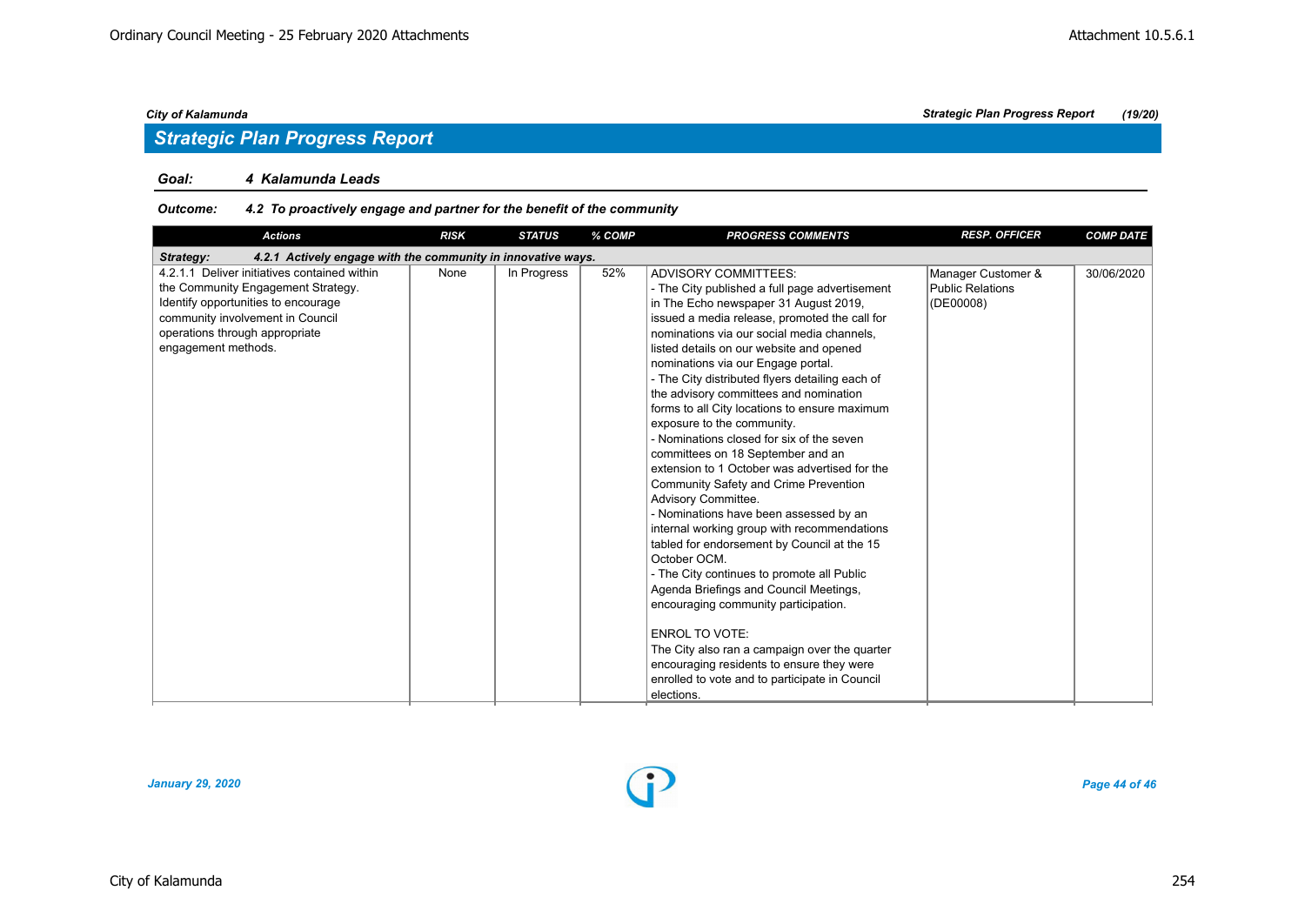## *Strategic Plan Progress Report*

### *Goal: 4 Kalamunda Leads*

## *Outcome: 4.2 To proactively engage and partner for the benefit of the community*

| <b>Actions</b>                                                                                                                                                       | <b>RISK</b>                                                                                   | <b>STATUS</b> | % COMP | <b>PROGRESS COMMENTS</b>                                                                                                                                                                                                                                                                                                                                                                                                                                                                                                                                                                                                                     | <b>RESP. OFFICER</b>                                       | <b>COMP DATE</b> |  |  |
|----------------------------------------------------------------------------------------------------------------------------------------------------------------------|-----------------------------------------------------------------------------------------------|---------------|--------|----------------------------------------------------------------------------------------------------------------------------------------------------------------------------------------------------------------------------------------------------------------------------------------------------------------------------------------------------------------------------------------------------------------------------------------------------------------------------------------------------------------------------------------------------------------------------------------------------------------------------------------------|------------------------------------------------------------|------------------|--|--|
| 4.2.1 Actively engage with the community in innovative ways.<br>Strategy:                                                                                            |                                                                                               |               |        |                                                                                                                                                                                                                                                                                                                                                                                                                                                                                                                                                                                                                                              |                                                            |                  |  |  |
| 4.2.1.2 Deliver the Customer Service<br>Strategy Implementation Plan outlining<br>key annual activities and projects.                                                | None                                                                                          | In Progress   | 60%    | The key objectives of the Strategy are:<br>- Strive to achieve a new customer service<br>ethos and deliver on the customer service<br>promise and principles<br>- Culturally optimise the organisation to<br>achieve best practice customer service<br>outcomes<br>- Support and train staff to feel empowered,<br>be proactive and work collaboratively toward<br>business objectives and customer service<br>excellence<br>- Effectively communicate with our customers,<br>internally and externally<br>The implementation plan is on track with a<br>quarterly report to Council on the Customer<br>Service results of the organisation. | Manager Customer &<br><b>Public Relations</b><br>(DE00008) | 30/06/2020       |  |  |
| 4.2.1.3 Implement and report quarterly on<br>customer experience across the City.<br>Use results to identify areas of strength<br>and opportunities for improvement. | None                                                                                          | In Progress   | 59%    | Report to go to Council In November 2019.                                                                                                                                                                                                                                                                                                                                                                                                                                                                                                                                                                                                    | Manager Customer &<br><b>Public Relations</b><br>(DE00008) | 30/06/2020       |  |  |
| <b>Actions</b>                                                                                                                                                       | <b>RISK</b>                                                                                   | <b>STATUS</b> | % COMP | <b>PROGRESS COMMENTS</b>                                                                                                                                                                                                                                                                                                                                                                                                                                                                                                                                                                                                                     | <b>RESP. OFFICER</b>                                       | <b>COMP DATE</b> |  |  |
| Strategy:                                                                                                                                                            | 4.2.2 Increase advocacy activities and develop partnerships to support growth and reputation. |               |        |                                                                                                                                                                                                                                                                                                                                                                                                                                                                                                                                                                                                                                              |                                                            |                  |  |  |
| 4.2.2.1 Advocacy Strategy. Prioritise<br>advocacy initiatives and projects for the<br>current year. Identify advocacy<br>opportunities throughout the year.          | None                                                                                          | In Progress   | 53%    | The focus for advocacy during the October to<br>December quarter has been on the<br>Forrestfield North Residential Structure Plan.<br>This issue was finally resolved in December<br>2019 through the WAPC approval and a<br>resolution of the conservation land.<br>Another key advocacy campaign was                                                                                                                                                                                                                                                                                                                                       | <b>Chief Executive Officer</b><br>(DE00001)                | 30/06/2020       |  |  |

*January 29, 2020 Page 45 of 46*